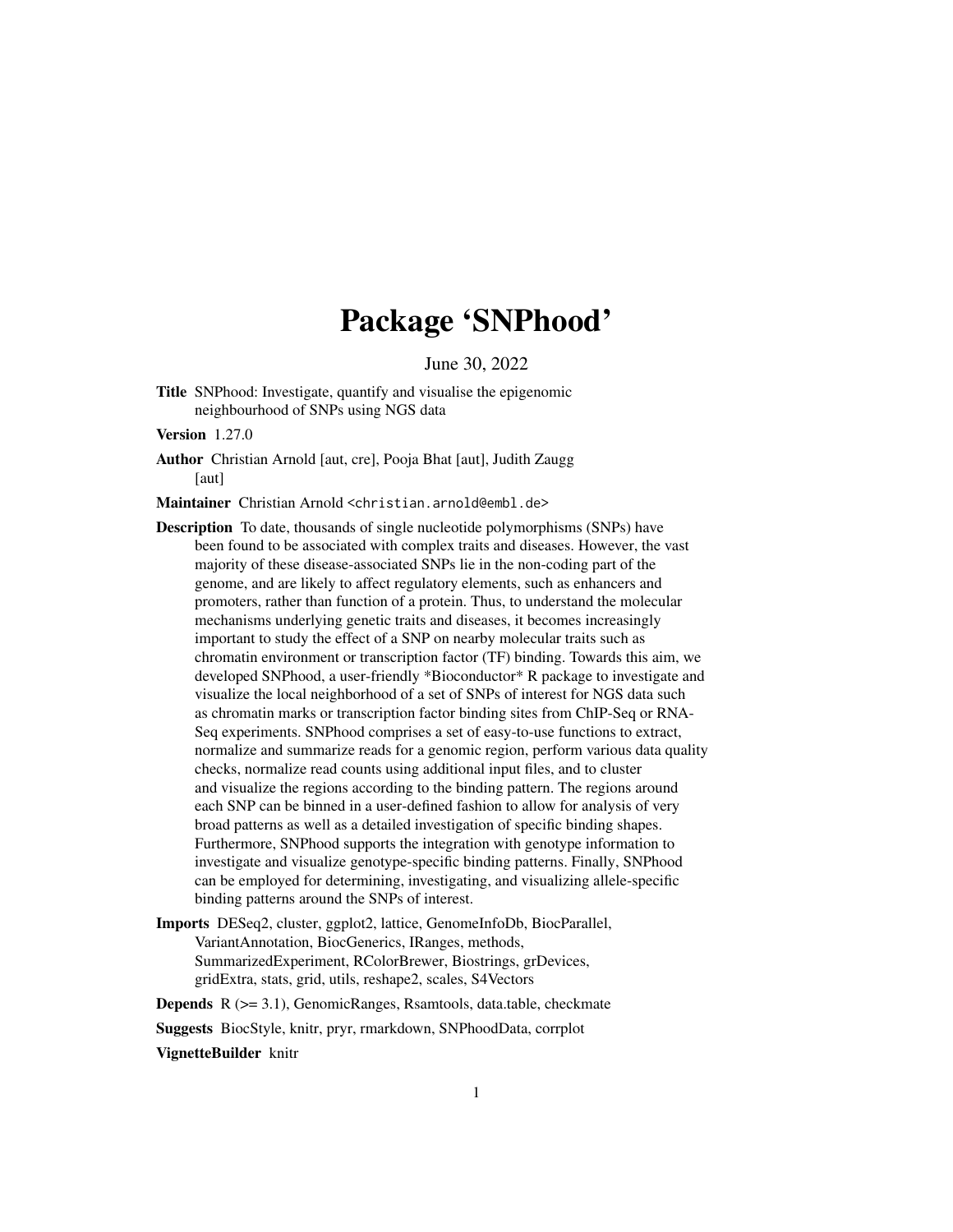2 R topics documented:

biocViews Software

License LGPL  $(>= 3)$ 

LazyData true

URL <https://bioconductor.org/packages/SNPhood>

BugReports christian.arnold@embl.de

RoxygenNote 5.0.1

git\_url https://git.bioconductor.org/packages/SNPhood

git\_branch master

git\_last\_commit 58ceb31

git\_last\_commit\_date 2022-04-26

Date/Publication 2022-06-30

# R topics documented:

| 3              |
|----------------|
| $\overline{4}$ |
| 5              |
| 6              |
| $\overline{7}$ |
| $\overline{7}$ |
| 8              |
| 8              |
| 9              |
| 10             |
| 11             |
| 13             |
| 14             |
| 15             |
| 15             |
| 16             |
| 17             |
| 19             |
| 20             |
| 21             |
| 21             |
| 22             |
| 22             |
| 23             |
| 25             |
| 27             |
| 28             |
| 29             |
| 30             |
| 31             |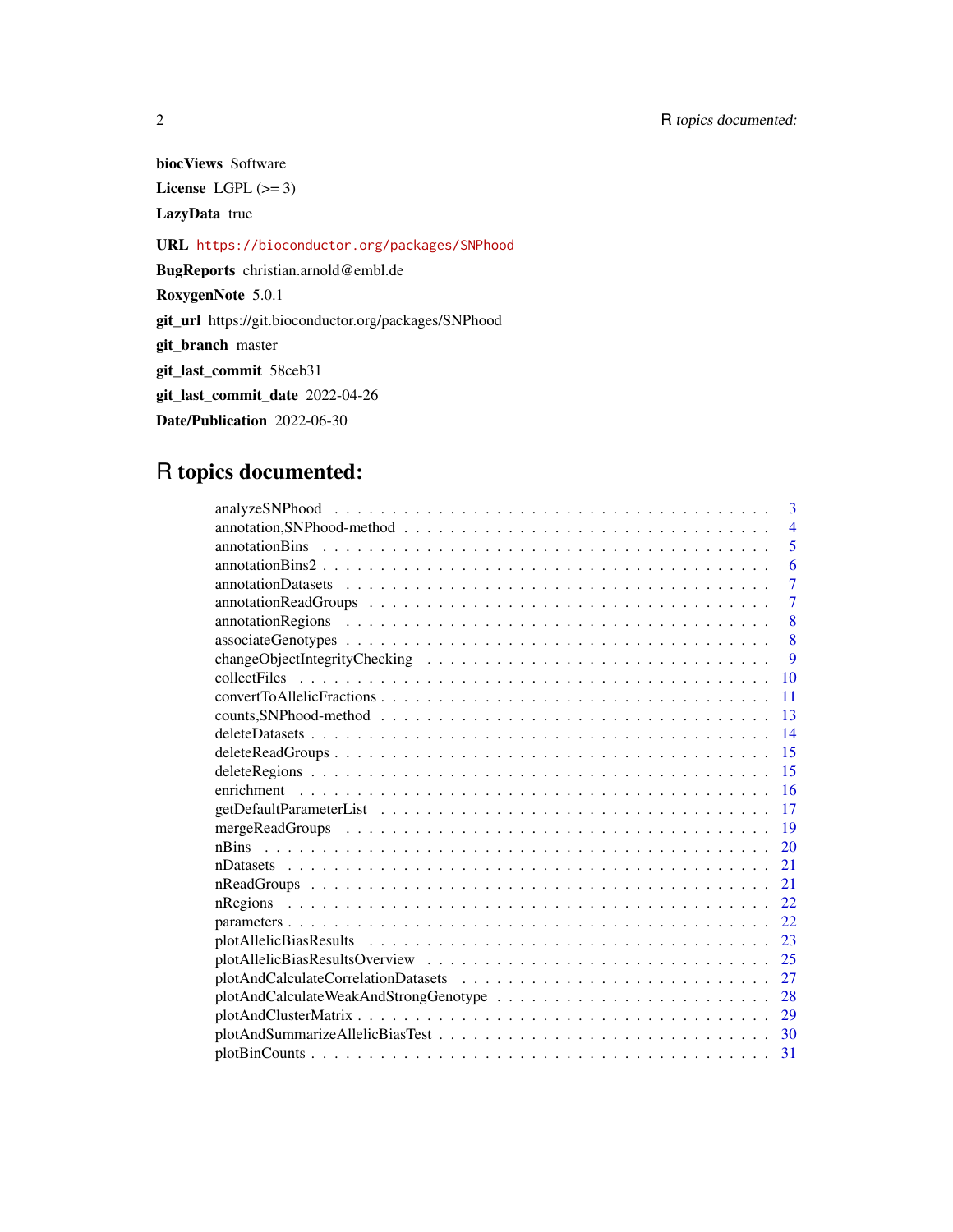<span id="page-2-0"></span>

| Index |  |  |  |  |  |  |  |  |  |  |  |  |  |  |  |
|-------|--|--|--|--|--|--|--|--|--|--|--|--|--|--|--|

<span id="page-2-1"></span>analyzeSNPhood *Main function of* SNPhood

# Description

analyzeSNPhood is the main function of the SNPhood package. All results, parameters and metadata are stored in an object of class [SNPhood](#page-43-1).

# Usage

```
analyzeSNPhood(par.l, files.df, onlyPrepareForDatasetCorrelation = FALSE,
 verbose = TRUE)
```
# Arguments

| par.l    | Named list. Named list with all required parameter names and their respective<br>values, which should be generated via the helper function getDefaultParameterList.<br>Note that all supported parameters must be defined in the list, as obtained by the<br>function getDefaultParameterList. See also ?getDefaultParameterList for<br>details.           |
|----------|------------------------------------------------------------------------------------------------------------------------------------------------------------------------------------------------------------------------------------------------------------------------------------------------------------------------------------------------------------|
| files.df | Data frame with at least the column "signal" specifying the absolute paths to<br>the BAM files that will be processed. Optionally, further columns can be added.<br>Supported are "input", "individual" and "genotype". See the Vignette for further<br>details. The data frame can either be created manually or via the helper function<br>collectFiles. |
|          | onlyPrepareForDatasetCorrelation                                                                                                                                                                                                                                                                                                                           |
|          | Logical(1). Default FALSE. If set to TRUE, only steps necessary to analyze<br>the correlation among datasets with respect to their read counts are calculated,<br>which is less the same time-consuming than running the full pipeline. This is a qual-<br>ity control step to identify outlier datasets that show artefacts and that should               |

ity control step to identify outlier datasets that show artefacts and that should therefore be removed from the analysis. If set to FALSE (the default), the full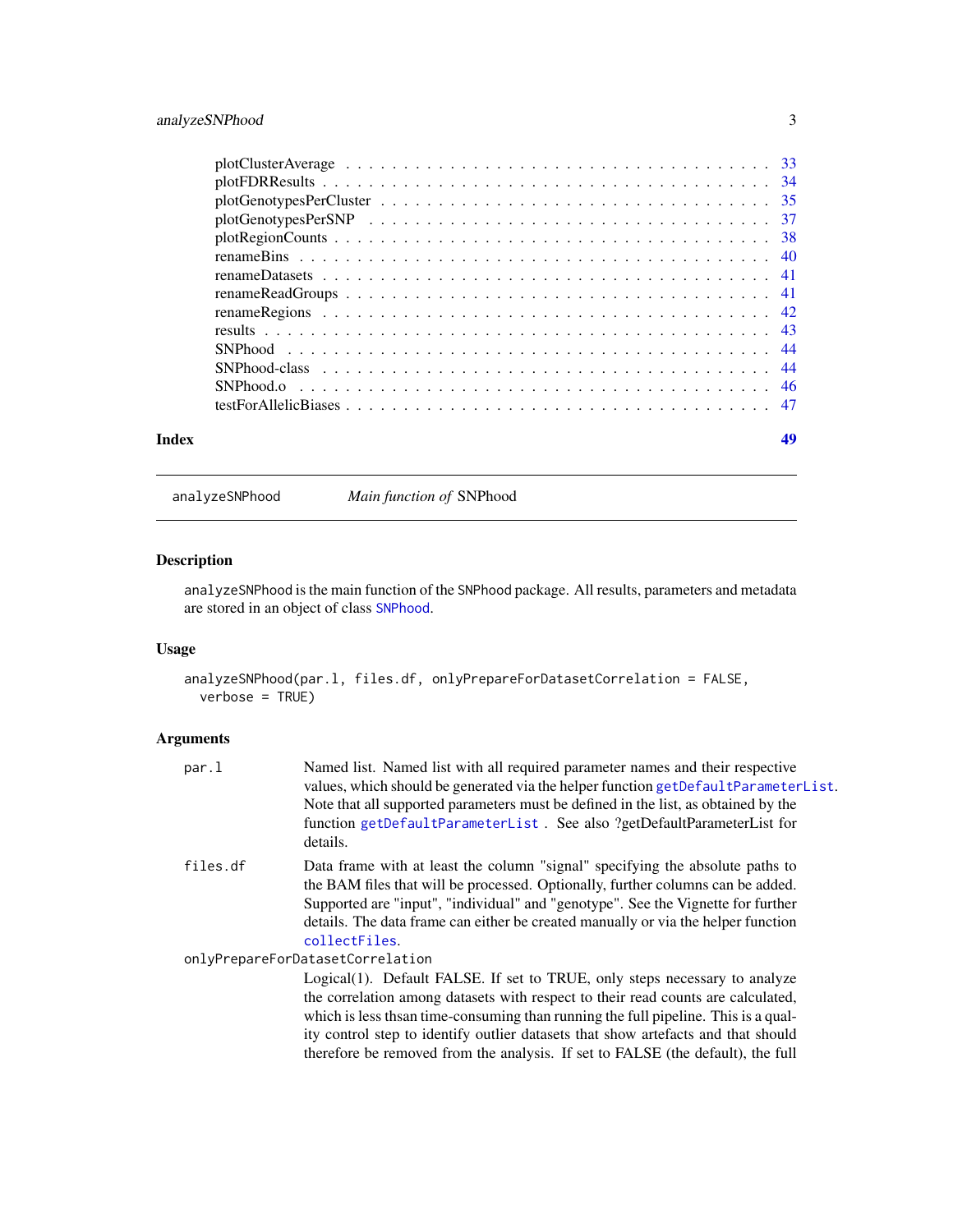<span id="page-3-0"></span>

|         | pipeline is executed. In both cases, the function plot And Calculate Correlation Datasets<br>can be executed afterwards.    |
|---------|-----------------------------------------------------------------------------------------------------------------------------|
| verbose | Logical(1). Default TRUE. Should the verbose mode (i.e., diagnostic messages<br>during execution of the script) be enabled? |

# Details

If you already have BAM files in objects of class [BamFile](#page-0-0) or [BamFileList](#page-0-0), see the function [collectFiles](#page-9-1) for how to seemlessly integrate them into the SNPhood framework.

In addition, see the vignettes for more details.

# Value

Object of class [SNPhood](#page-43-1). See the class description (?"SNPhood-class", or click the link) for details.

#### Examples

```
## For the following example, see also the workflow vignette!
library(SNPhoodData)
# get a list of files to process
dataDir = system.file("extdata", package = "SNPhoodData")
files.df = collectFiles(patternFiles = paste0(dataDir,"/*.bam"))
files.df$individual = c("GM10847", "GM10847", "GM12890", "GM12890")
fileUserRegions = list.files(pattern = "*.txt",dataDir, full.names = TRUE)
par.l = getDefaultParameterList(path_userRegions = fileUserRegions)
par.l$poolDatasets = TRUE
# Run the main function with the full pipeline
SNPhood.o = analyzeSNPhood (par.l, files.df)
```
annotation,SNPhood-method

*Retrieve the annotation of a* SNPhood *object.*

# <span id="page-3-1"></span>Description

Specific elements within the annotation slot may also be extracted by using the elements parameter.

#### Usage

```
## S4 method for signature 'SNPhood'
annotation(object, elements = NULL, ...)
```

| object    | Object of class SNPhood                                                                                                                |
|-----------|----------------------------------------------------------------------------------------------------------------------------------------|
| elements  | Character. The name of the element(s) in the annotation slot to be extracted. If<br>set to NULL, the full annotation slot is returned. |
| $\ddotsc$ | not supported                                                                                                                          |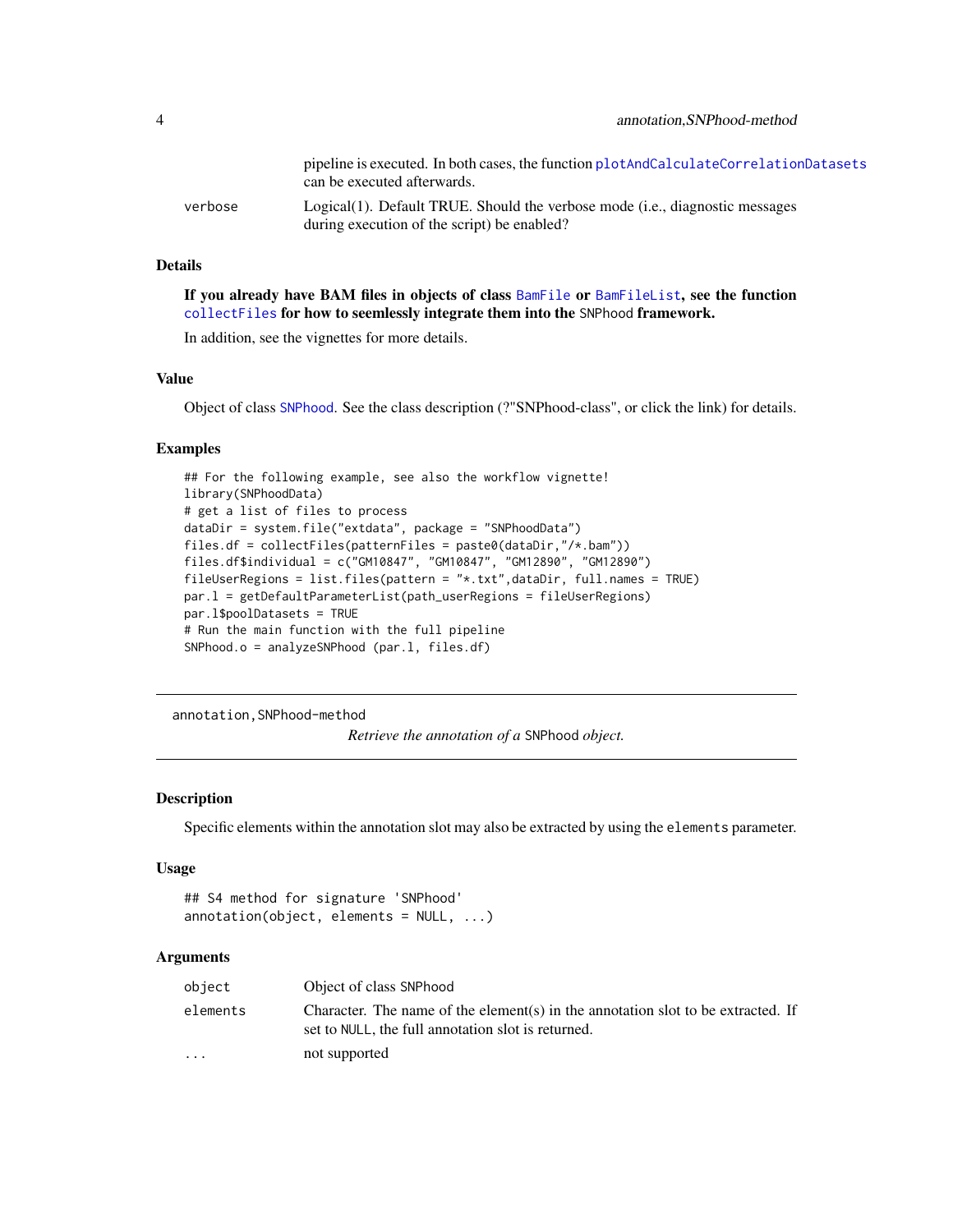# <span id="page-4-0"></span>annotationBins 5

# Value

If only a single value for elements is provided, the element is returned directly. If multiple values are provided, a named list with the requested elements is returned.

# Examples

```
data(SNPhood.o, package="SNPhood")
annotation(SNPhood.o)
annotation(SNPhood.o, elements = "regions")
annotation(SNPhood.o, elements = c("regions", "bins"))
```
<span id="page-4-1"></span>

| annotationBins | Get the annotation(names) of the bins in a SNPhood object. |  |
|----------------|------------------------------------------------------------|--|
|                |                                                            |  |

# Description

Return the names of the Bins that are defined in the [SNPhood](#page-43-1) object.

### Usage

```
annotationBins(SNPhood.o, verbose = FALSE)
```
#### Arguments

| SNPhood.o | Object of class SNPhood                                                       |
|-----------|-------------------------------------------------------------------------------|
| verbose   | Logical(1). Default FALSE. Should the verbose mode (i.e., diagnostic messages |
|           | during execution of the script) be enabled?                                   |

# Value

Character vector. Names of the bins that are defined in the [SNPhood](#page-43-1) object.

```
data(SNPhood.o, package="SNPhood")
annotationReadGroups(SNPhood.o)
```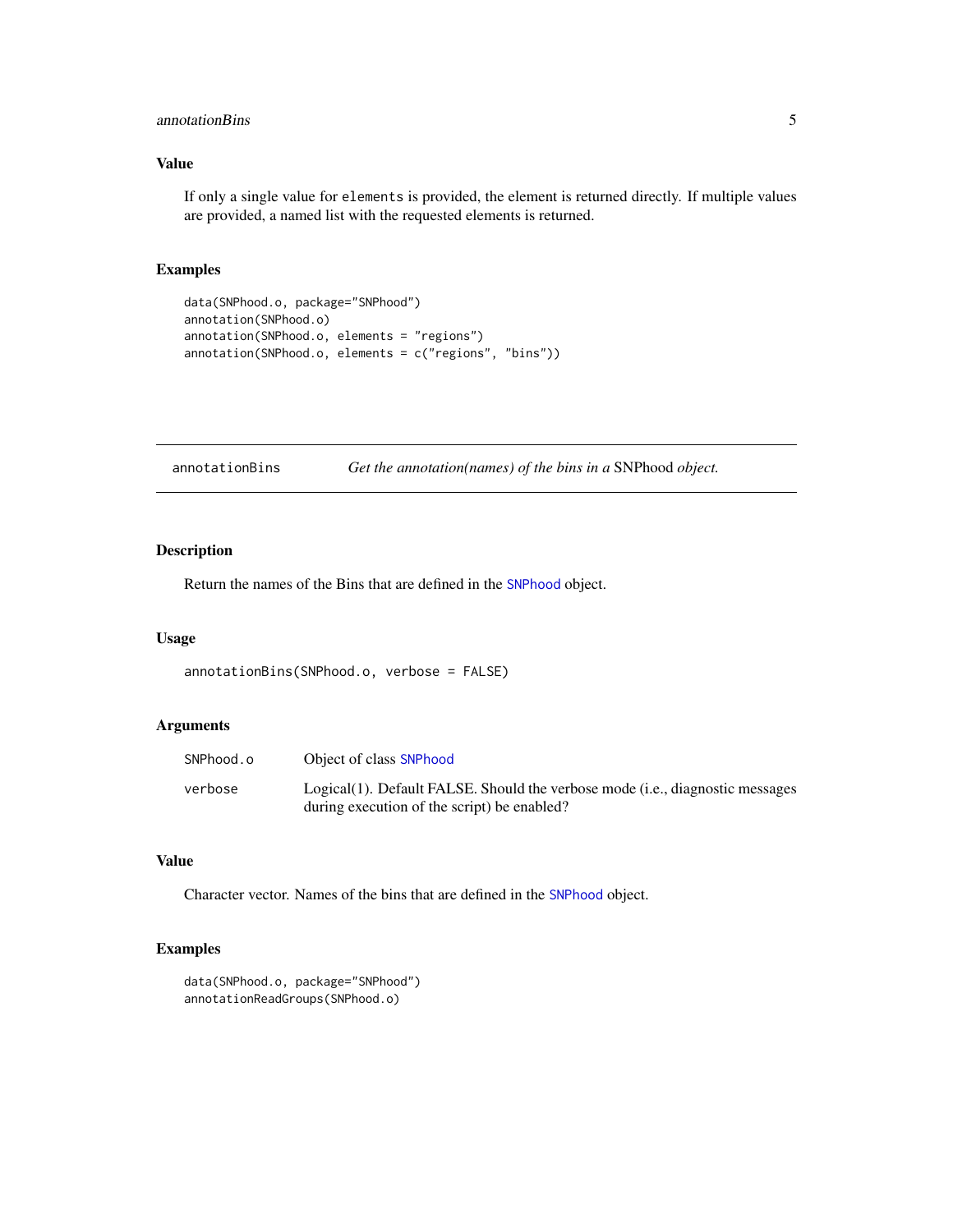# <span id="page-5-1"></span><span id="page-5-0"></span>Description

annotationBins2 is a helper function that returns annotation of the bins that are defined in the [SNPhood](#page-43-1) object.

#### Usage

```
annotationBins2(SNPhood.o, regions = NULL, fullAnnotation = FALSE,
 verbose = TRUE)
```
# Arguments

| SNPhood.o | Object of class SNPhood                                                                                                                                                              |
|-----------|--------------------------------------------------------------------------------------------------------------------------------------------------------------------------------------|
| regions   | Integer or character. Default NULL. A subset of the SNP regions for which<br>annotation is needed. Either the row numbers or the rownames (IDs) of the SNP<br>regions are supported. |
|           | fullannotation Logical(1). Should the full annotation (as a data.frame) be returned or only the<br>annotation of the bins (as a character vector)?                                   |
| verbose   | Logical(1). Default TRUE. Should the verbose mode (i.e., diagnostic messages<br>during execution of the script) be enabled?                                                          |

## Value

If fullAnnotation is set to TRUE, a data.frame with the full annotation of the bins for the(subset of) SNP regions is returned. Otherwise, a character vector with only the annotation of the bins is returned.

## Warning

The number of returned bins can easily be very large, in the order of millions. Be careful because the memory consumption due the resulting object may increase considerably. Reduce memory requirements by returning only a subset of SNP regions

```
data(SNPhood.o, package="SNPhood")
annotation.df = annotationBins2(SNPhood.o, regions = 1:10, fullAnnotation = TRUE)
annotation.vec = annotationBins2(SNPhood.o, regions = 1:10, fullAnnotation = FALSE)
```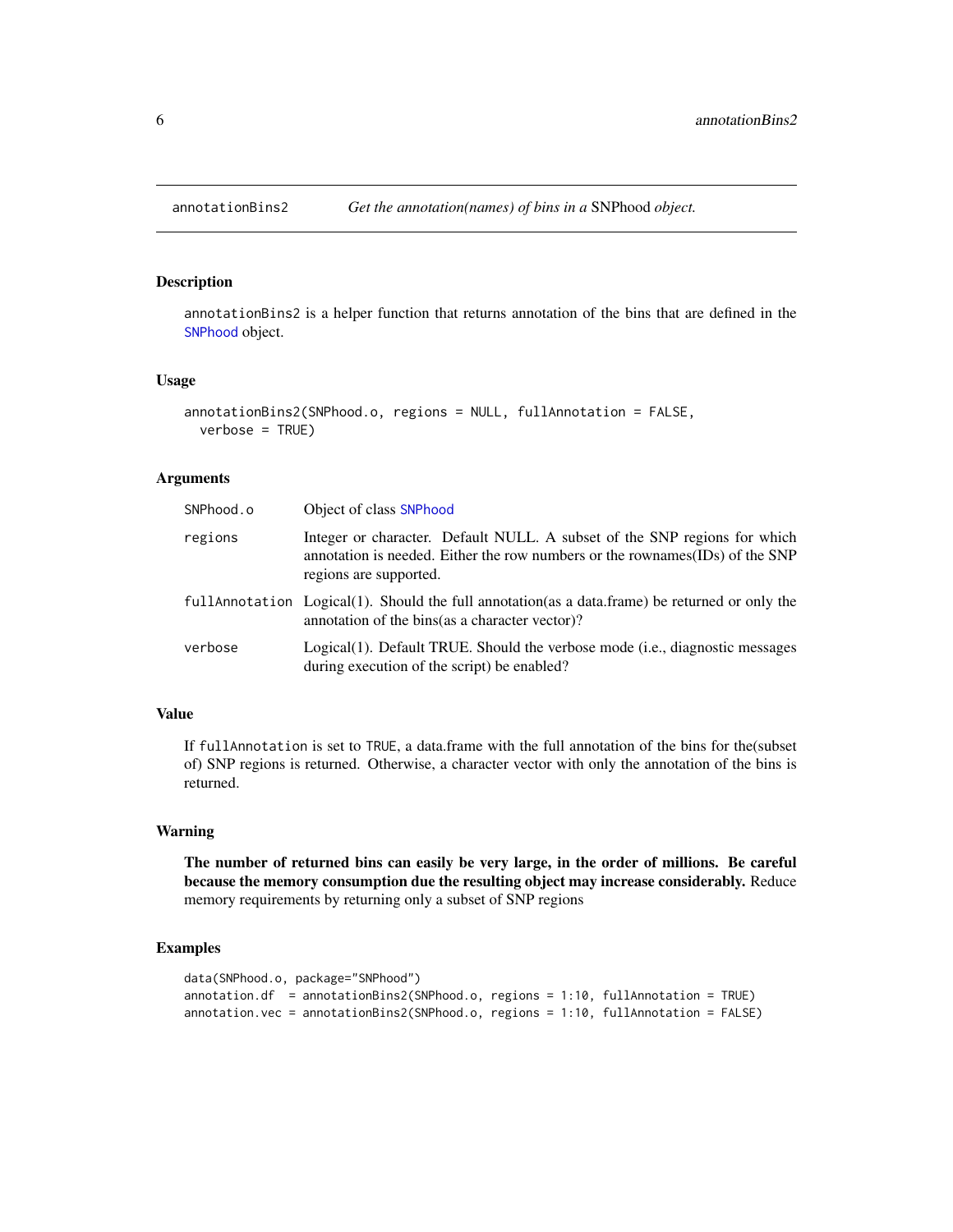<span id="page-6-1"></span><span id="page-6-0"></span>annotationDatasets *Get the annotation(names) of the datasets in a* SNPhood *object.*

# Description

Return the names of the datasets/individuals that are defined in the [SNPhood](#page-43-1) object.

#### Usage

```
annotationDatasets(SNPhood.o, verbose = FALSE)
```
## Arguments

| SNPhood.o | Object of class SNPhood                                                       |
|-----------|-------------------------------------------------------------------------------|
| verbose   | Logical(1). Default FALSE. Should the verbose mode (i.e., diagnostic messages |
|           | during execution of the script) be enabled?                                   |

# Value

Character vector. Names of the datasets/individuals that are defined in the [SNPhood](#page-43-1) object.

# Examples

```
data(SNPhood.o, package="SNPhood")
annotationDatasets(SNPhood.o)
```
<span id="page-6-2"></span>annotationReadGroups *Get the annotation(names) of the read groups in a* SNPhood *object.*

#### Description

Return the names of the read groups that are defined in the [SNPhood](#page-43-1) object.

#### Usage

```
annotationReadGroups(SNPhood.o, verbose = FALSE)
```
# Arguments

| SNPhood.o | Object of class SNPhood                                                       |
|-----------|-------------------------------------------------------------------------------|
| verbose   | Logical(1). Default FALSE. Should the verbose mode (i.e., diagnostic messages |
|           | during execution of the script) be enabled?                                   |

# Value

Character vector. Names of the read groups that are defined in the [SNPhood](#page-43-1) object.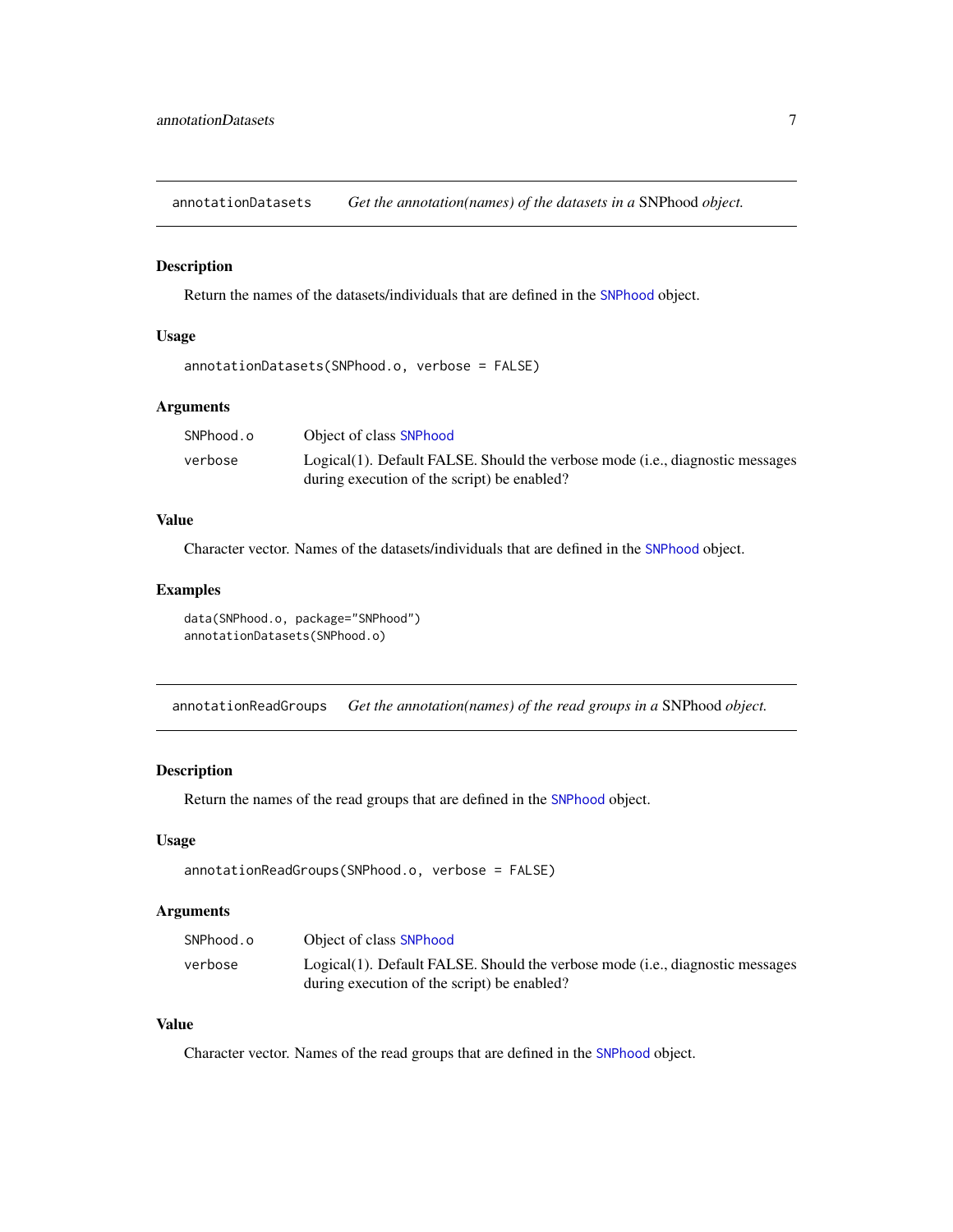#### <span id="page-7-0"></span>Examples

```
data(SNPhood.o, package="SNPhood")
annotationReadGroups(SNPhood.o)
```
<span id="page-7-2"></span>annotationRegions *Get the annotation of SNP regions for a* SNPhood *object.*

#### Description

Return the annotation of the SNP regions that are defined in the [SNPhood](#page-43-1) object.

# Usage

```
annotationRegions(SNPhood.o, asGRangesObj = FALSE, verbose = FALSE)
```
#### Arguments

| SNPhood.o    | Object of class SNPhood                                                                                                                                   |
|--------------|-----------------------------------------------------------------------------------------------------------------------------------------------------------|
| asGRangesObi | Logical(1). Default FALSE. Should the full annotation be returned (as GRanges<br>object) or only the annotation of the SNP regions (as character vector)? |
| verbose      | Logical(1). Default FALSE. Should the verbose mode (i.e., diagnostic messages<br>during execution of the script) be enabled?                              |

# Value

If asGRangesObj is set to TRUE, a GRanges object is returned. Otherwise, a character vector with the currently stored SNP annotation is returned.

#### Examples

```
data(SNPhood.o, package="SNPhood")
IDs.vec = annotationRegions(SNPhood.o, asGRangesObj = FALSE)
IDs.gr = annotationRegions(SNPhood.o, asGRangesObj = TRUE)
```
<span id="page-7-1"></span>associateGenotypes *Associate genotypes with user regions from a* SNPhood *object.*

# Description

The function associateGenotypes associates genotypes with SNP regions as defined in a [SNPhood](#page-43-1) object. It is possible to assign genotypes only for a subset of datasets as defined in a [SNPhood](#page-43-1) object. To avoid any ambiguities, a 1:1 for genotype and dataset mapping must be given (ses below).

#### Usage

```
associateGenotypes(SNPhood.o, genotypeMapping, verbose = TRUE)
```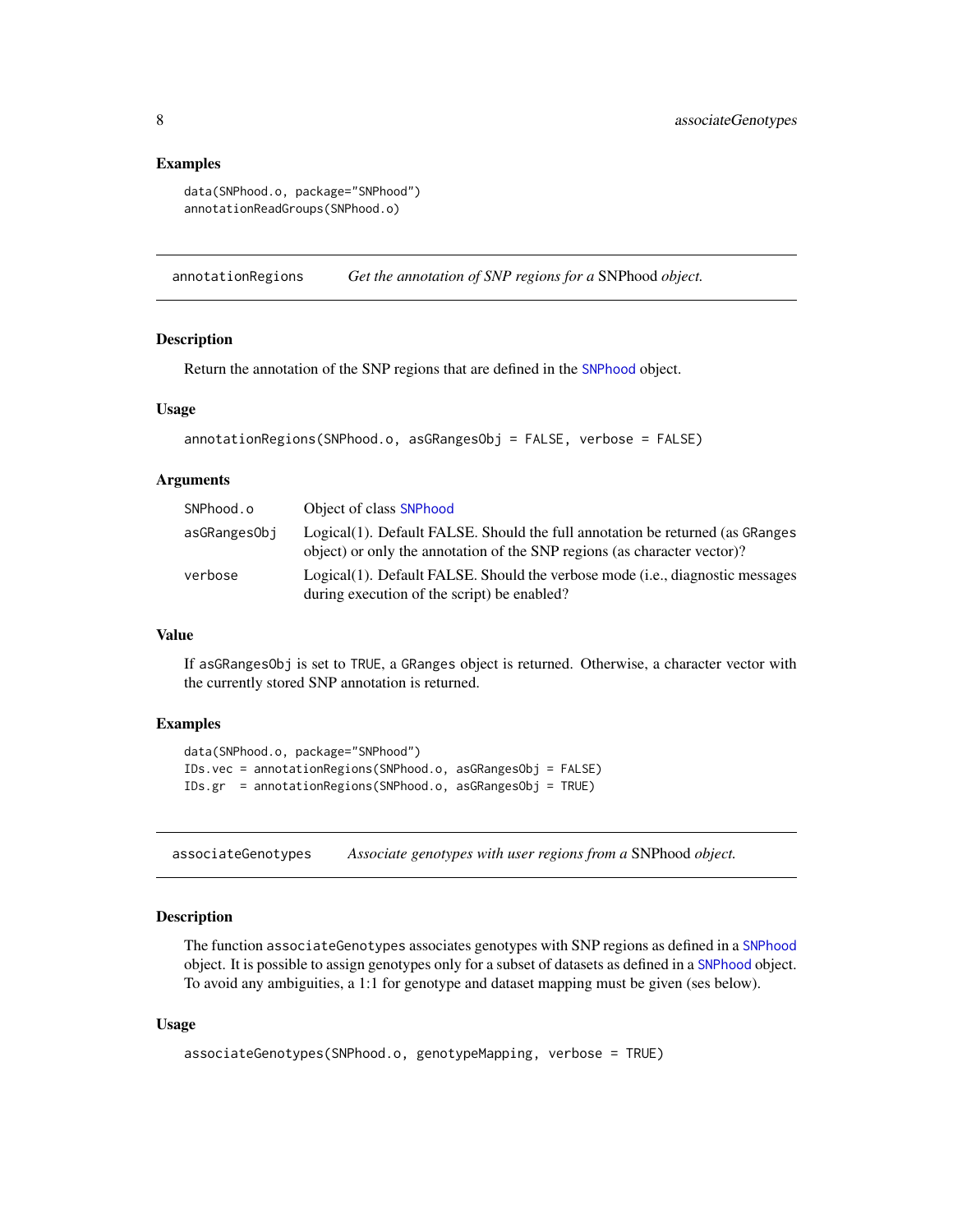#### <span id="page-8-0"></span>Arguments

| SNPhood.o       | Object of class SNPhood                                                                                                                                                                                                                                                  |  |  |  |  |  |  |
|-----------------|--------------------------------------------------------------------------------------------------------------------------------------------------------------------------------------------------------------------------------------------------------------------------|--|--|--|--|--|--|
| genotypeMapping |                                                                                                                                                                                                                                                                          |  |  |  |  |  |  |
|                 | Data frame. A data frame that establishes the mapping between datasets in the<br>object and the corresponding genotype file and column names. See the exam-<br>ples. must be provided. See the Vignette for a more detailed description of the<br>supported file format. |  |  |  |  |  |  |
| verbose         | Logical(1). Default TRUE. Should the verbose mode (i.e., diagnostic messages<br>during execution of the script) be enabled?                                                                                                                                              |  |  |  |  |  |  |

# Value

Object of class [SNPhood](#page-43-1) with the genotype information added to the slot annotation, element genotype. You may retrieve it via the accessor function [annotation](#page-3-1).

#### Examples

```
data(SNPhood.o, package="SNPhood")
fileGenotypes = list.files(pattern = "*genotypes*", system.file("extdata", package = "SNPhoodData"), full.names = T
mapping = data.frame(samples = annotationDatasets(SNPhood.o), genotypeFile = rep(fileGenotypes, 2), sampleName = c
SNPhood.o = associateGenotypes(SNPhood.o, mapping)
```

```
changeObjectIntegrityChecking
```
*Disable object integrity checking for a* SNPhood *object.*

# Description

The function changeObjectIntegrityChecking disables object integrity checking for a *SNPhood* object. This might be desired for large objects when the integrity test takes too much time. Note, however, that disabling these checks is not recommended.

#### Usage

```
changeObjectIntegrityChecking(SNPhood.o, disable = FALSE, verbose = TRUE)
```
#### **Arguments**

| SNPhood.o | Object of class SNPhood                                                      |
|-----------|------------------------------------------------------------------------------|
| disable   | Logical(1). Default FALSE. Disable the object integrity checking?            |
| verbose   | Logical(1). Default TRUE. Should the verbose mode (i.e., diagnostic messages |
|           | during execution of the script) be enabled?                                  |

# Value

Object of class [SNPhood](#page-43-1) with object integrity checking disabled.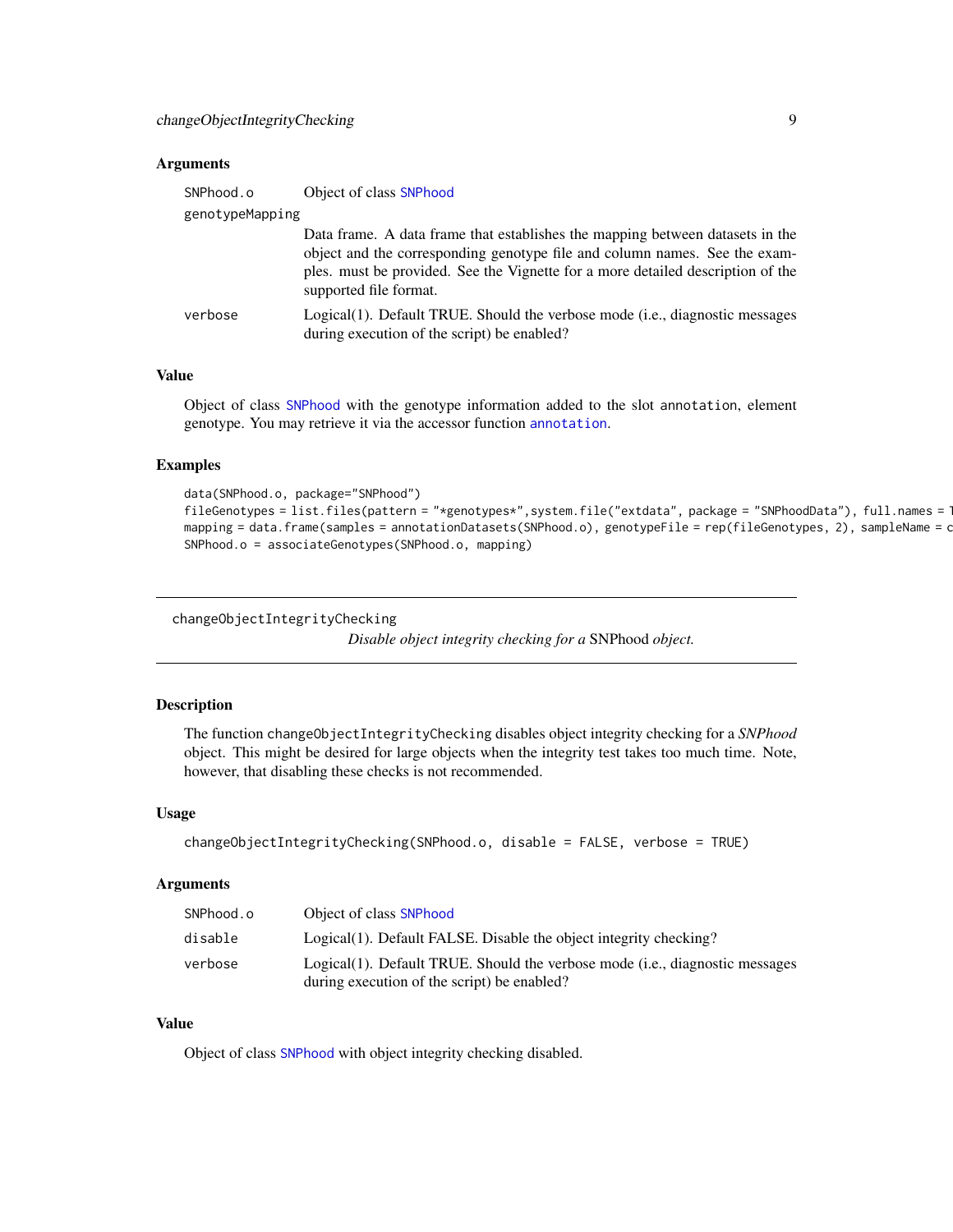# Examples

```
data(SNPhood.o, package="SNPhood")
SNPhood.o = changeObjectIntegrityChecking(SNPhood.o, disable = TRUE)
```
<span id="page-9-1"></span>

|  | collectFiles |
|--|--------------|
|  |              |

Helper function to generate a data frame that can be used as input for *the function* analyzeSNPhood

# Description

collectFiles creates a data frame that can be used as input for the function [analyzeSNPhood](#page-2-1). The resulting data frame contains information about files that will be processed (column signal) and, optionally, corresponding input files for normalization (column input) and labels to combine datasets to meta-datasets (column individual).

# Usage

```
collectFiles(patternFiles, recursive = FALSE, ignoreCase = TRUE,
  inputFiles = NA, individualID = NA, genotypeMapping = NA,
  verbose = TRUE)
```

| patternFiles | Character. If vector of length 1, absolute path to one or multiple BAM files that<br>should be processed. Wildcards $("*)$ are allowed (examples are $*CTCF*$ or<br>*.bam, see also examples). If vector of length $> 1$ , each element must specify<br>the absolute path to a BAM file, with no wildcards being allowed. See also the<br>note above concerning the integration of BamFile or BamFileList objects. For<br>more details, see the examples and the vignette.             |
|--------------|----------------------------------------------------------------------------------------------------------------------------------------------------------------------------------------------------------------------------------------------------------------------------------------------------------------------------------------------------------------------------------------------------------------------------------------------------------------------------------------|
| recursive    | Logical(1). Default FALSE. Should the search for BAM files within the direc-<br>tory be performed recursively? If set to TRUE, all files matching the pattern<br>within the specified directory and all of its subdirectories will be added. If set to<br>FALSE, only files within the specified directory but not any subdirectories will<br>be used.                                                                                                                                 |
| ignoreCase   | Logical(1). Default TRUE. Should the specified pattern be case sensitive?                                                                                                                                                                                                                                                                                                                                                                                                              |
| inputFiles   | Character. Default NULL. Input files that should be used as a control for nor-<br>malization. Supported values are NA (no input normalization), a single charac-<br>ter specifying one or multiple input files (comma-separated, see examples) that<br>should be used for all processed files, or a character vector of the same length as<br>the number of files that will be processed. Set to NULL if you want to add the<br>files later manually in the data frame (see vignette). |
| individualID | Character. Default NULL. Name of the individual IDs. Only relevant if datasets<br>should be pooled.                                                                                                                                                                                                                                                                                                                                                                                    |

<span id="page-9-0"></span>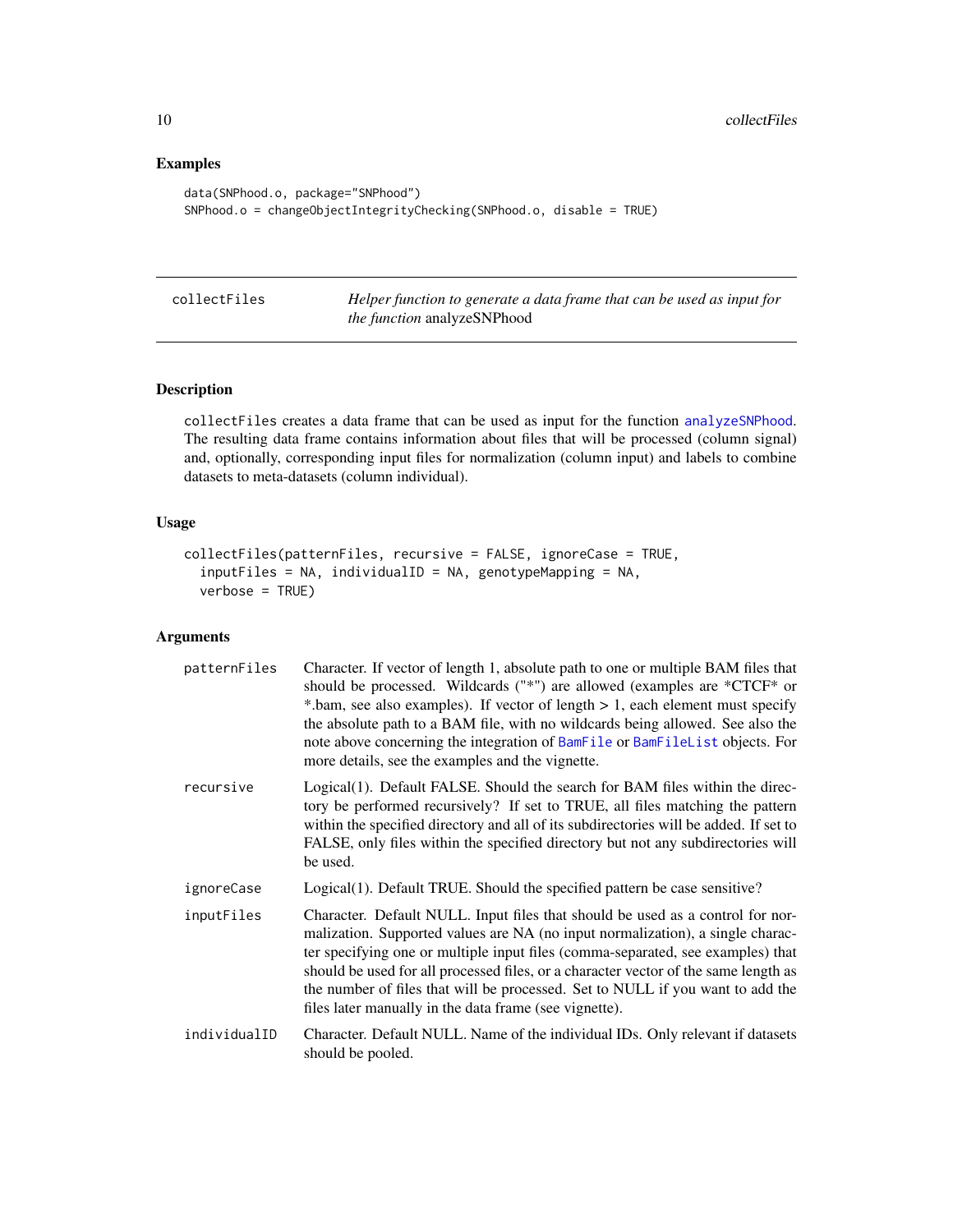<span id="page-10-0"></span>

| genotypeMapping |                                                                                                                                                                                                                                       |
|-----------------|---------------------------------------------------------------------------------------------------------------------------------------------------------------------------------------------------------------------------------------|
|                 | Character. Default NULL. Path to the corresponding genotype file in VCF for-<br>mat, followed by a colon and the name of the column in the VCF file. Genotypes<br>can also be integrated later using the function associate Genotypes |
| verbose         | Logical(1). Default TRUE. Should the verbose mode (i.e., diagnostic messages<br>during execution of the script) be enabled?                                                                                                           |

# Details

Note that if you already have an object of class [BamFile](#page-0-0) or [BamFileList](#page-0-0), this can easily be integrated into the SNPhood framework by using the [path](#page-0-0) function to specify the value of the parameter patternFiles, see the examples below.

#### Value

a data frame with the three columns signal, input and individual that can be used as input for the function [analyzeSNPhood](#page-2-1).

### See Also

[analyzeSNPhood](#page-2-1)

#### Examples

```
## For brevity, only exemplary filenames are given in the following.
## Note that in reality, absolute paths should be provided.
## First some examples using specific files rather than files that
## match a pattern in a particular directory
## Load SNPhoodData library
library(SNPhoodData)
files.df = collectFiles(patternFiles = paste0(system.file("extdata", package = "SNPhoodData"),"/*.bam"))
## If you already have BAM files in objects of class \code{\linkS4class{BamFile}} or \code{\linkS4class{BamFileList}
## you may use the following code snippet:
files = list.files(pattern = "*.bam$",system.file("extdata", package = "SNPhoodData"),full.names = TRUE)
BamFile.o = BamFile(files[1])
BamFiles.o = BamFileList(files)
files.df = collectFiles(patternFiles = path(BamFile.o))
files.df = collectFiles(patternFiles = path(BamFiles.o))
```
#### <span id="page-10-1"></span>convertToAllelicFractions

*Convert read counts across read groups to relative fractions from a* SNPhood *object.*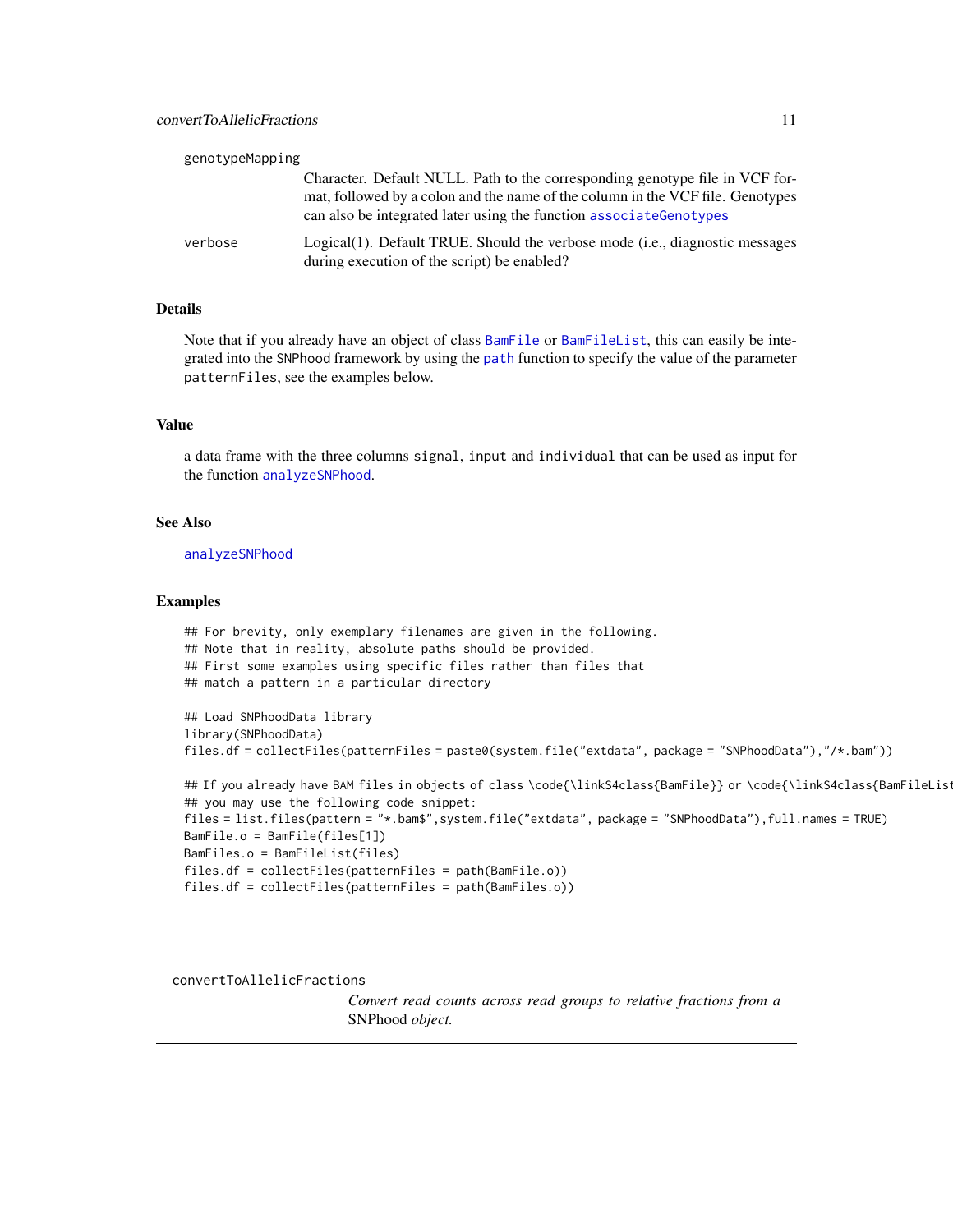#### Description

convertToAllelicFractions convert read counts across read groups to their relative fractions among all read groups (all read counts will be between 0 and 1, with 1 for a particular read group depicting that all reads from this particular position originate from the one read group) Affected slots are readCountsUnbinned and readCountsBinned. It is recommended to save the resulting [SNPhood](#page-43-2) object with a new name because it is not possible to go back from fractions to read counts at a later point.

# Usage

```
convertToAllelicFractions(SNPhood.o, roundDigits = 2, setNaNToZero = FALSE,
  verbase = TRUE)
```
#### Arguments

| SNPhood.o    | Object of class SNPhood                                                                                                                                                                      |
|--------------|----------------------------------------------------------------------------------------------------------------------------------------------------------------------------------------------|
| roundDigits  | Numeric(1). Default 2. Number of digits after the decimal place when convert-<br>ing read counts to fractions                                                                                |
| setNaNToZero | Logical(1). Default FALSE. Should NaN (not a number) be converted to 0?<br>NaN may result from individual regions or bins with no reads across all read<br>groups due to a division by zero. |
| verbose      | Logical(1). Default TRUE. Should the verbose mode (i.e., diagnostic messages<br>during execution of the script) be enabled?                                                                  |

# Value

an object of class [SNPhood](#page-43-2) with read counts across read groups (both for the slots readCountsUnbinned and readCountsBinned) replaced by their respective relative fractions. Otherwise identical to the input [SNPhood](#page-43-2) object.

#### See Also

[deleteReadGroups](#page-14-1)

```
data(SNPhood.o, package="SNPhood")
SNPhood_allelicFractions.o = convertToAllelicFractions(SNPhood.o)
# Convert all NaN to 0 for subsequent analyses
SNPhood_allelicFractions.o = convertToAllelicFractions(SNPhood.o, setNaNToZero = TRUE)
```
<span id="page-11-0"></span>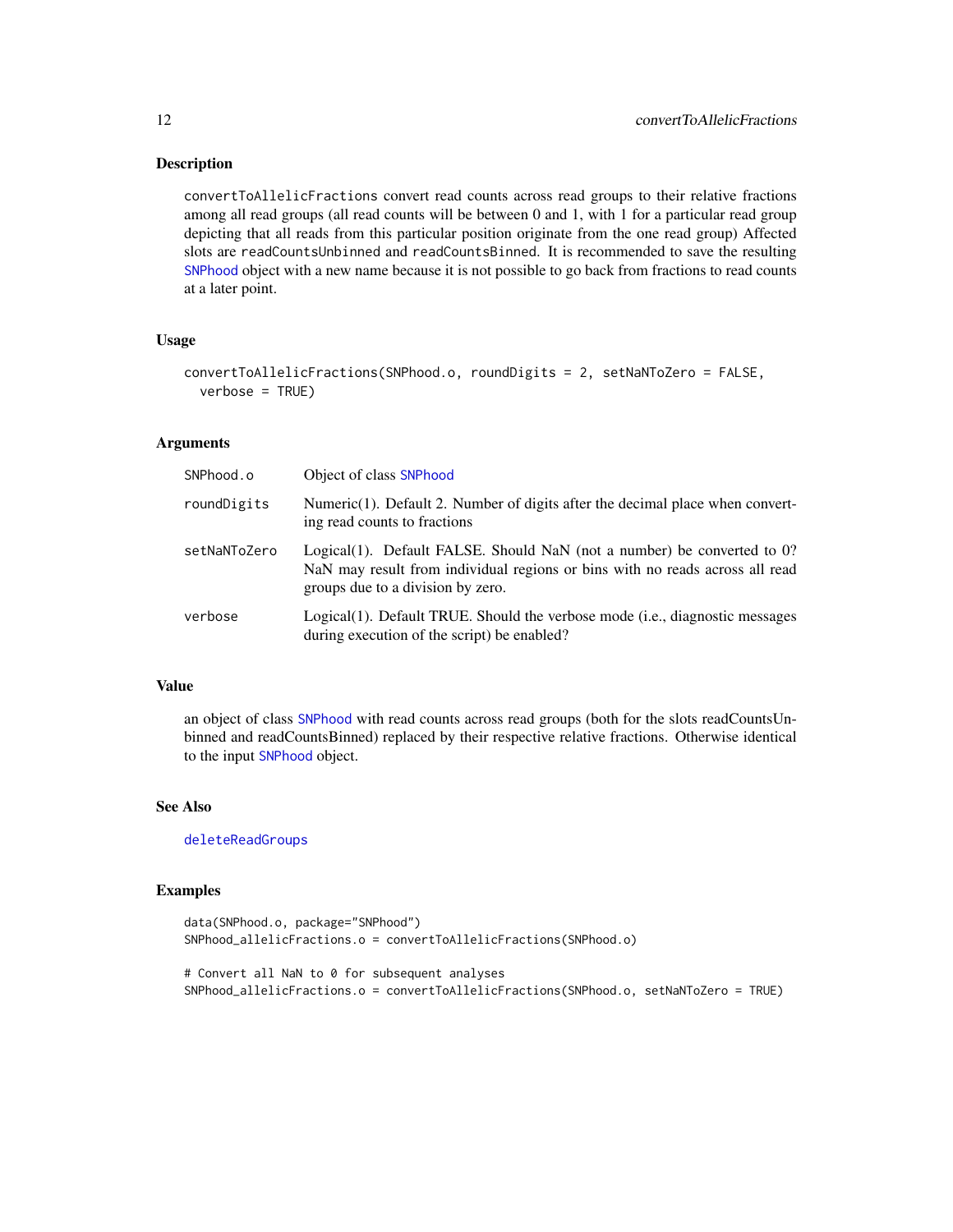<span id="page-12-0"></span>counts,SNPhood-method *Extract count data from a* [SNPhood](#page-43-2) *object.*

# <span id="page-12-1"></span>Description

counts extracts count data from a [SNPhood](#page-43-2) object. The full count data or only a subset can be extracted by settings the parameters type, readGroup and dataset accordingly. Either the count data for the unbinned or binned SNP regions can be extracted.

# Usage

```
## S4 method for signature 'SNPhood'
counts(object, type = "binned", readGroup = NULL,
  dataset = NULL, ...)
```
#### Arguments

| object    | Object of class SNPhood                                                                                                                                                                                                                                                                                                             |
|-----------|-------------------------------------------------------------------------------------------------------------------------------------------------------------------------------------------------------------------------------------------------------------------------------------------------------------------------------------|
| type      | Character(1). Default "binned". Either "binned" or "unbinned" to extract counts<br>after or before binning the SNP regions, respectively.                                                                                                                                                                                           |
| readGroup | Character(1). Default NULL. Read group that should be plotted, specified by<br>its name as obtained by the function annotation Read Groups). If only one read<br>group is defined in the object, this may also be NULL for user conveniance.                                                                                        |
| dataset   | Numeric $(1)$ or Character $(1)$ . Single dataset that should be used for plotting,<br>either specified as integer (such as 1, value must be between 1 and the total<br>number of datasets as defined in the object) or its annotation (name must appear<br>in the dataset names as obtained via the function annotation Datasets). |
|           | not used                                                                                                                                                                                                                                                                                                                            |

# Value

A named nested list with the requested count data, organized after read group and dataset.

# See Also

[SNPhood](#page-43-2), [enrichment](#page-15-1)

```
data(SNPhood.o, package="SNPhood")
str(counts(SNPhood.o))
str(counts(SNPhood.o, readGroup = "paternal", dataset = 1))
str(counts(SNPhood.o, readGroup = c("maternal", "paternal"), dataset = 1))
```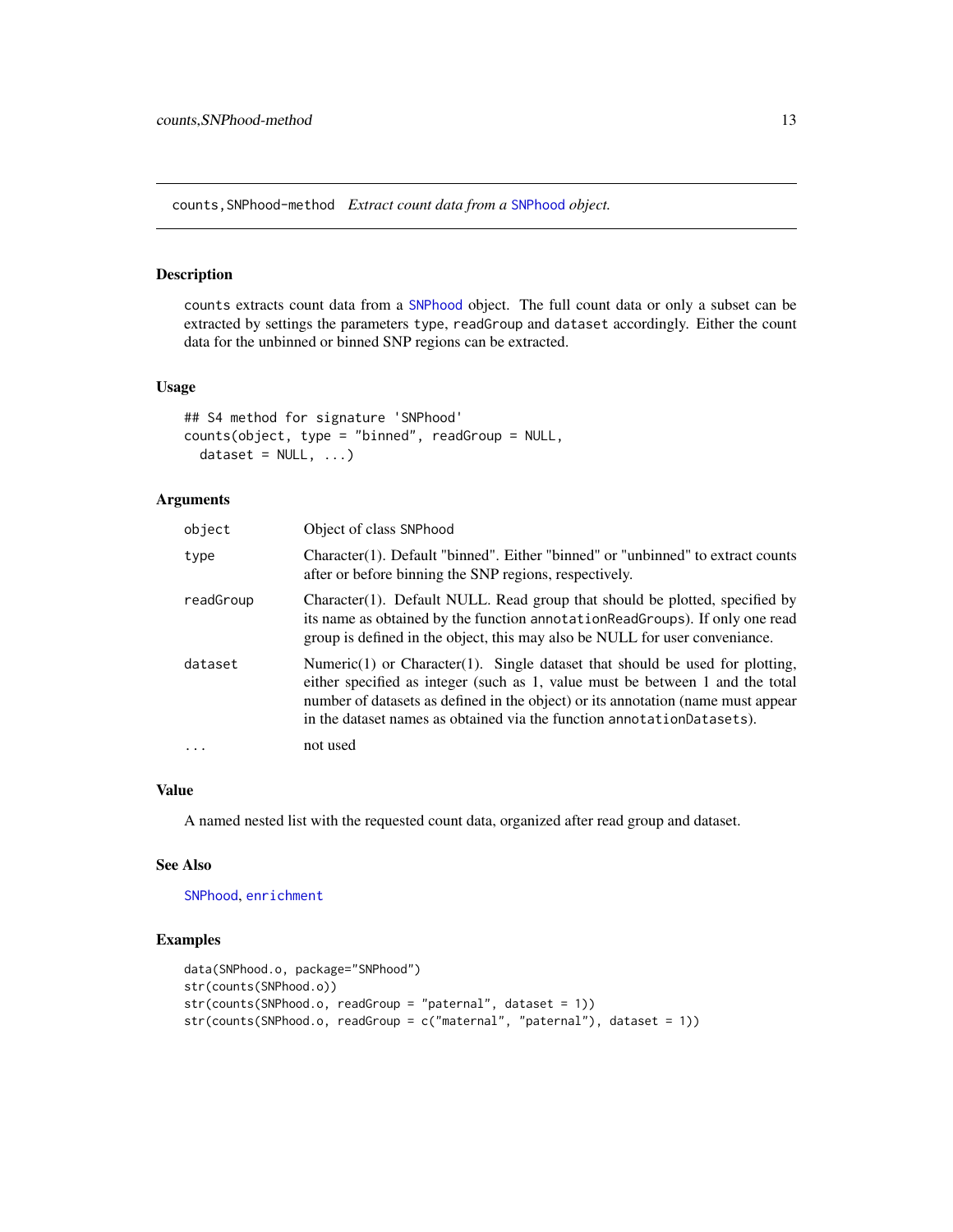<span id="page-13-1"></span><span id="page-13-0"></span>

# Description

deleteDatasets deletes a particular set of datasets from a [SNPhood](#page-43-2) object. Removal is irreversible. It is therefore recommended to save the resulting [SNPhood](#page-43-2) object with a new name because the deleted datasets cannot be recovered.

# Usage

```
deleteDatasets(SNPhood.o, datasets = NULL, verbose = TRUE)
```
# Arguments

| SNPhood.o | Object of class SNPhood                                                                                                                                                                                                                                                                                                                                                                      |
|-----------|----------------------------------------------------------------------------------------------------------------------------------------------------------------------------------------------------------------------------------------------------------------------------------------------------------------------------------------------------------------------------------------------|
| datasets  | Numeric or Character or NULL. Default NULL. Datasets that should be used for<br>plotting, either specified as integer (such as 1, value must be between 1 and the<br>total number of datasets as defined in the object) or their annotation (name must<br>appear in the dataset names as obtained via the function annotation Datasets).<br>If set to NULL, all datasets will be considered. |
| verbose   | Logical(1). Default TRUE. Should the verbose mode (i.e., diagnostic messages<br>during execution of the script) be enabled?                                                                                                                                                                                                                                                                  |

# Value

an object of class [SNPhood](#page-43-2) with the requested datasets removed from all slots.

# See Also

[deleteRegions](#page-14-2), [deleteReadGroups](#page-14-1)

```
data(SNPhood.o, package="SNPhood")
SNPhood_mod.o = deleteDatasets(SNPhood.o, c(1,2))
```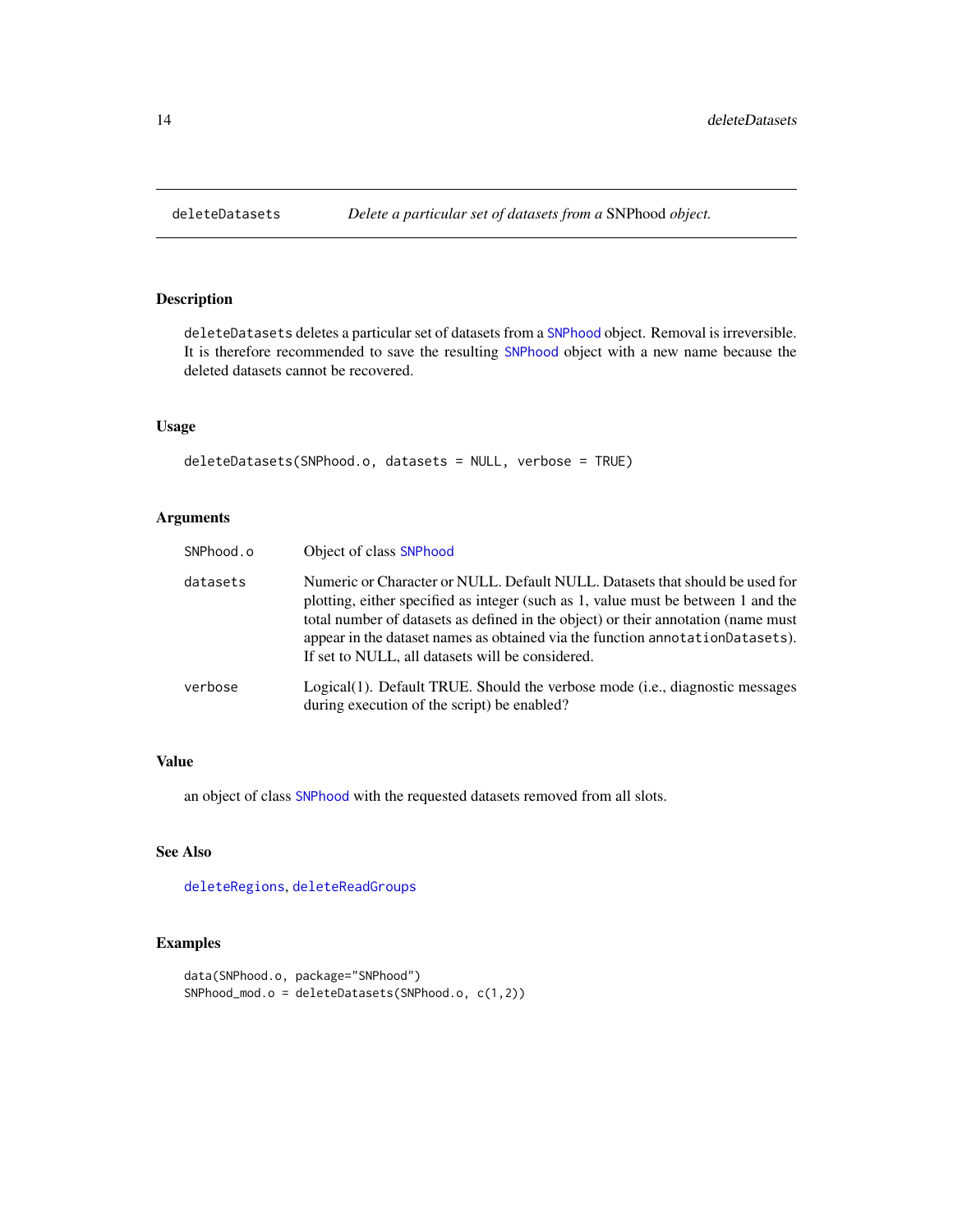<span id="page-14-1"></span><span id="page-14-0"></span>deleteReadGroups *Delete a particular set of read groups.*

# Description

deleteReadGroups deletes a particular set of read groups from a *SNPhood* object. Removal is irreversible. It is therefore recommended to save the resulting [SNPhood](#page-43-2) object with a new name.

#### Usage

```
deleteReadGroups(SNPhood.o, readGroups = NULL, verbose = TRUE)
```
#### Arguments

| SNPhood.o  | Object of class SNPhood                                                                                                                                                                                      |
|------------|--------------------------------------------------------------------------------------------------------------------------------------------------------------------------------------------------------------|
| readGroups | Character or NULL. Default NULL. Read groups that should be plotted, speci-<br>fied by their name as obtained by the function annotation ReadGroups). If set<br>to NULL, all read groups will be considered. |
| verbose    | Logical(1). Default TRUE. Should the verbose mode (i.e., diagnostic messages<br>during execution of the script) be enabled?                                                                                  |

#### Value

an object of class [SNPhood](#page-43-2) with read counts across read groups (both for the slots readCountsUnbinned and readCountsBinned) replaced by their respective relative fractions. Otherwise identical to the input [SNPhood](#page-43-2) object.

# See Also

[deleteDatasets](#page-13-1), [deleteRegions](#page-14-2)

#### Examples

```
data(SNPhood.o, package="SNPhood")
SNPhood_allelicFractions.o = deleteReadGroups(SNPhood.o, "ambiguous")
```
<span id="page-14-2"></span>deleteRegions *Delete a set of user regions from a* SNPhood *object.*

# Description

deleteRegions deletes a set of user regions. Removal is irreversible. It is therefore recommended to save the resulting [SNPhood](#page-43-2) object with a new name.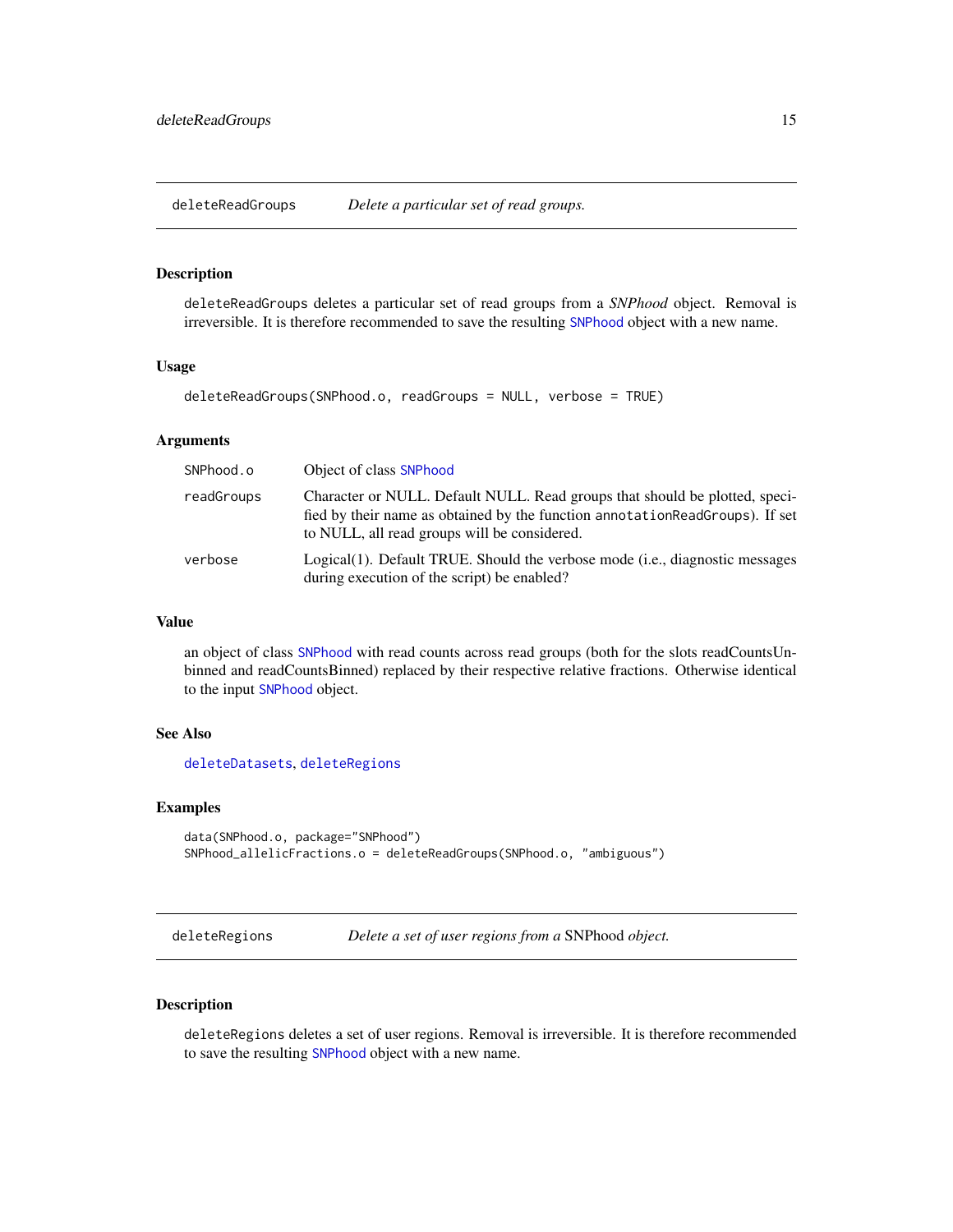#### <span id="page-15-0"></span>Usage

```
deleteRegions(SNPhood.o, regions, verbose = TRUE)
```
#### Arguments

| SNPhood.o | Object of class SNPhood                                                                                                                                                                                                                                                                                                                                                         |
|-----------|---------------------------------------------------------------------------------------------------------------------------------------------------------------------------------------------------------------------------------------------------------------------------------------------------------------------------------------------------------------------------------|
| regions   | Numeric or Character or NULL. Default NULL. Regions that should be plotted,<br>either specified as integer (such as 1, value must be between 1 and the total num-<br>ber of regions as defined in the object) or their annotation (name must appear in<br>the region names as obtained via the function annotation Regions). If set to<br>NULL, all regions will be considered. |
| verbose   | Logical(1). Default TRUE. Should the verbose mode ( <i>i.e.</i> , diagnostic messages<br>during execution of the script) be enabled?                                                                                                                                                                                                                                            |

#### Value

an object of class [SNPhood](#page-43-2) with the requested regions being deleted.

# Warning

Execution of this function resets the slot additionalResults and all of its results (e.g, allelic bias analysis). The reason for this is that all results stored in this slot are affected by the deletion of regions

#### See Also

[deleteDatasets](#page-13-1), [deleteReadGroups](#page-14-1)

#### Examples

```
data(SNPhood.o, package="SNPhood")
# Delete the first 10 regions
SNPhood_mod.o = deleteRegions(SNPhood.o, c(1:10))
# Delete regions by their annotation
SNPhood_mod.o = deleteRegions(SNPhood.o, c("rs2822405", "rs467140"))
```
<span id="page-15-1"></span>enrichment *Extract enrichment data from an object.*

#### Description

Extract enrichment data from an object.

enrichment extracts enrichment data from a [SNPhood](#page-43-2) object. The full count data or only a subset can be extracted by settings the parameters type, readGroup and dataset accordingly. Principally, either the count data for the unbinned or binned SNP regions can be extracted.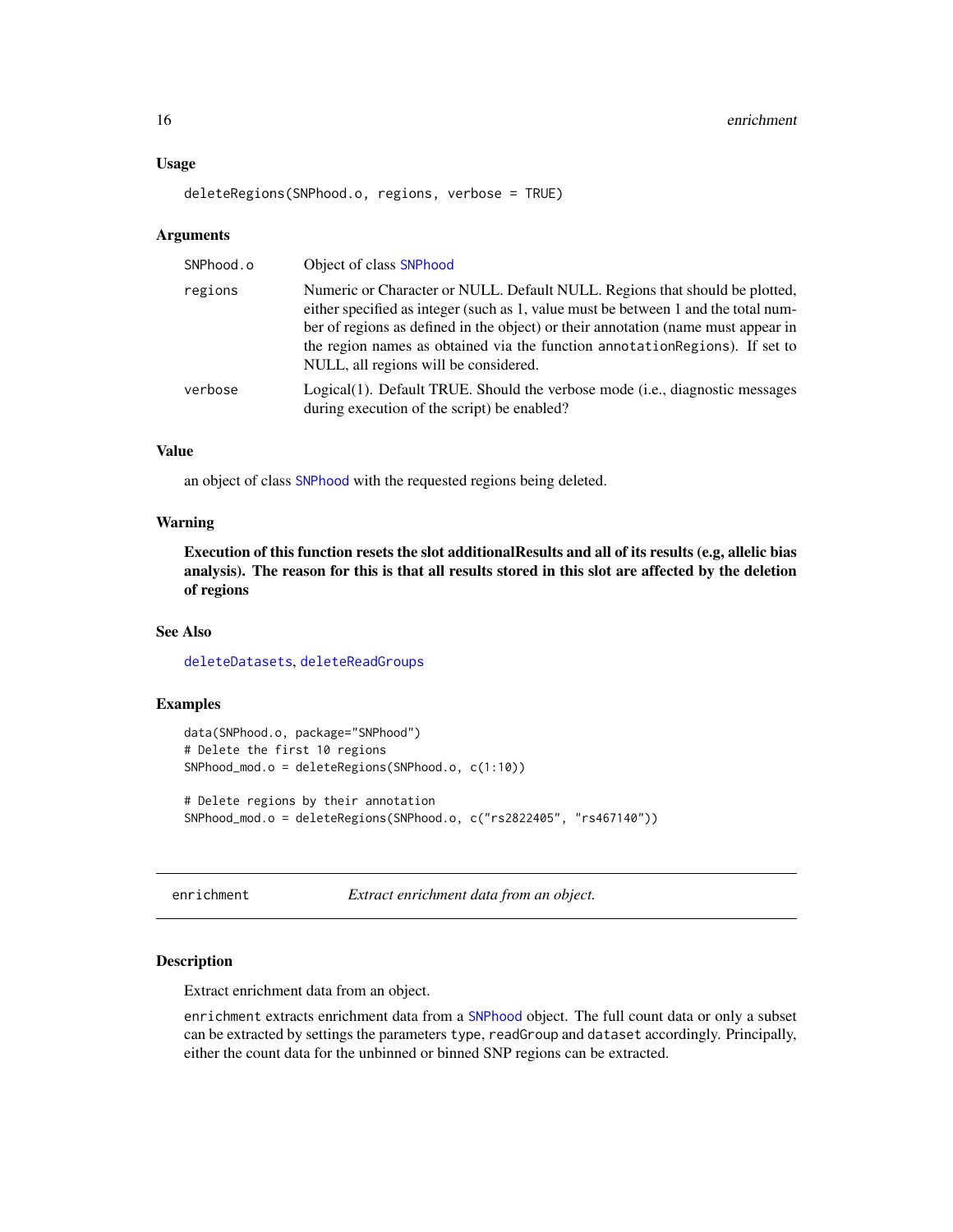# <span id="page-16-0"></span>getDefaultParameterList 17

#### Usage

```
enrichment(object, ...)
## S4 method for signature 'SNPhood'
enrichment(object, readGroup = NULL, dataset = NULL,
  ...)
```
# Arguments

| object    | An object containing enrichment information.                                                                                                                                                                                                                                                                                        |
|-----------|-------------------------------------------------------------------------------------------------------------------------------------------------------------------------------------------------------------------------------------------------------------------------------------------------------------------------------------|
| $\cdots$  | Additional arguments, for use in specific methods.                                                                                                                                                                                                                                                                                  |
| readGroup | Character(1). Default NULL. Read group that should be plotted, specified by<br>its name as obtained by the function annotation ReadGroups). If only one read<br>group is defined in the object, this may also be NULL for user conveniance.                                                                                         |
| dataset   | Numeric $(1)$ or Character $(1)$ . Single dataset that should be used for plotting,<br>either specified as integer (such as 1, value must be between 1 and the total<br>number of datasets as defined in the object) or its annotation (name must appear<br>in the dataset names as obtained via the function annotation Datasets). |

# Value

Enrichment of the object or the objects components.

Named list with the requested enrichment matrices from the [SNPhood](#page-43-2) object, organized by read group and dataset

# See Also

[counts](#page-12-1)

#### Examples

data(SNPhood.o, package="SNPhood") str(enrichment(SNPhood.o), list.len=5)

<span id="page-16-1"></span>getDefaultParameterList

*Helper function to generate a default parameter list as input for the function* analyzeSNPhood

# Description

getDefaultParameterList generates a default parameter list that can be used as input for the function [analyzeSNPhood](#page-2-1). The path to the user regions file can optionally be provided as an argument to the function. See the examples for further details. Before running the function [analyzeSNPhood](#page-2-1), carefully check that the default parameters are suitable for the analysis.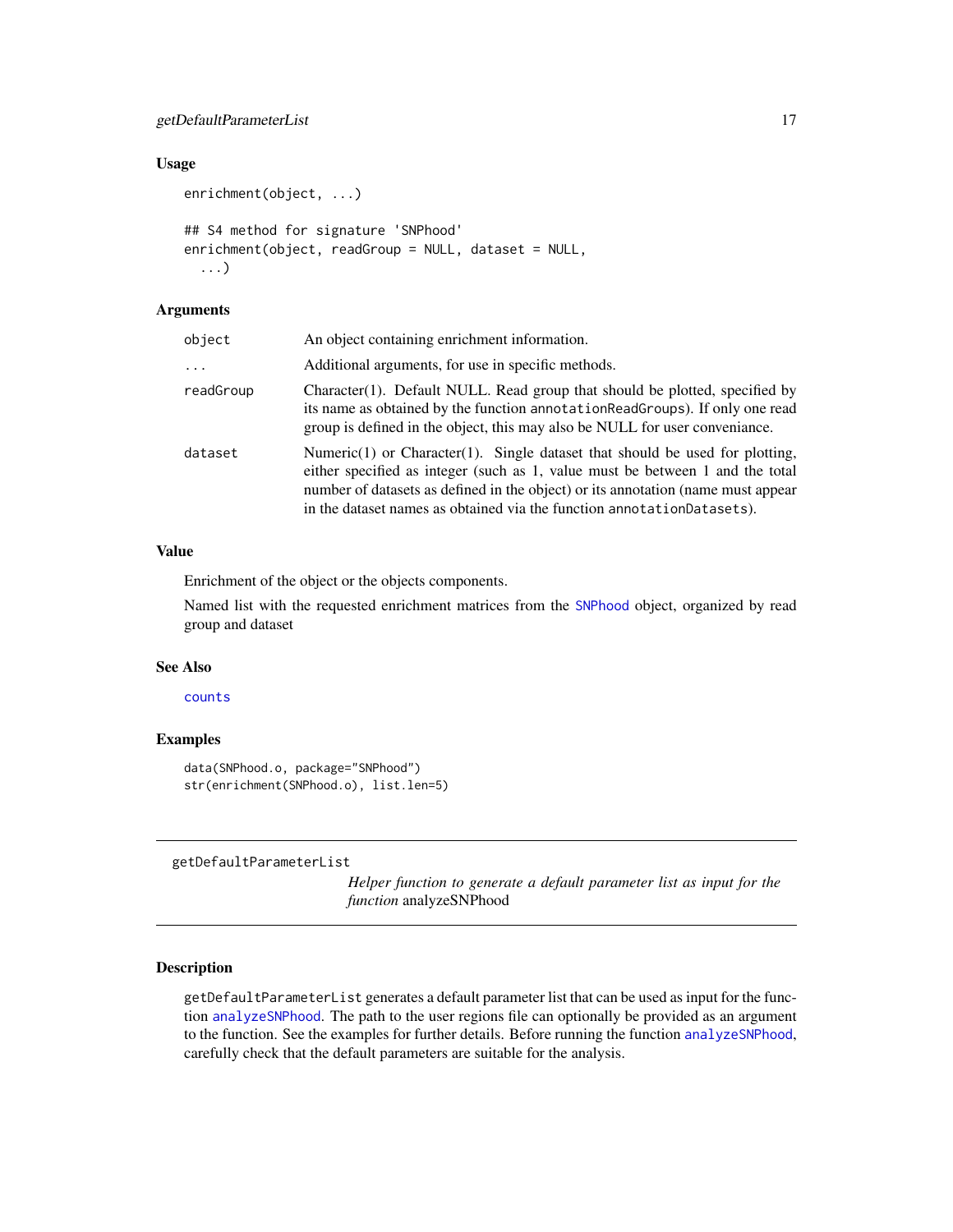#### Usage

```
getDefaultParameterList(path_userRegions = NULL, isPairedEndData = TRUE)
```
#### Arguments

path\_userRegions

Character(1). Specify the value of the parameter path\_userRegions (absolute path to the user regions file, see the Vignette for details).

isPairedEndData

Logical(1). Default TRUE. Are the data paired-end (TRUE) or single-end (FALSE)?

# Value

a named list with default values for the currently supported parameters that can be used as input for the function [analyzeSNPhood](#page-2-1):

- readFlag\_isPaired: Logical(1), TRUE for paired-end data, NA for single-end
- readFlag\_isProperPair: Logical(1), TRUE
- readFlag\_isUnmappedQuery: Logical(1), FALSE
- readFlag\_hasUnmappedMate: Logical(1), FALSE
- readFlag\_isMinusStrand: Logical(1), NA
- readFlag\_isMateMinusStrand: Logical(1), NA
- readFlag\_isFirstMateRead: Logical(1), NA
- readFlag\_isSecondMateRead: Logical(1), NA
- readFlag\_isNotPrimaryRead: Logical(1), FALSE
- readFlag\_isNotPassingQualityControls: Logical(1), FALSE
- readFlag\_isDuplicate: Logical(1), FALSE
- readFlag\_reverseComplement: Logical(1), FALSE
- readFlag\_simpleCigar: Logical(1), TRUE
- path\_userRegions: Character(1), as given by the function argument path\_userRegions
- zeroBasedCoordinates: Logical(1), FALSE
- regionSize: Integer(1), 500
- binSize: Integer(1), 50
- readGroupSpecific: Logical(1), TRUE
- strand: Character(1), "both"
- startOpen: Logical(1), FALSE
- endOpen: Logical(1), FALSE
- headerLine: Logical(1), FALSE
- linesToParse: Integer(1), -1
- lastBinTreatment: Character(1), "delete"
- assemblyVersion: Character(1), "hg19"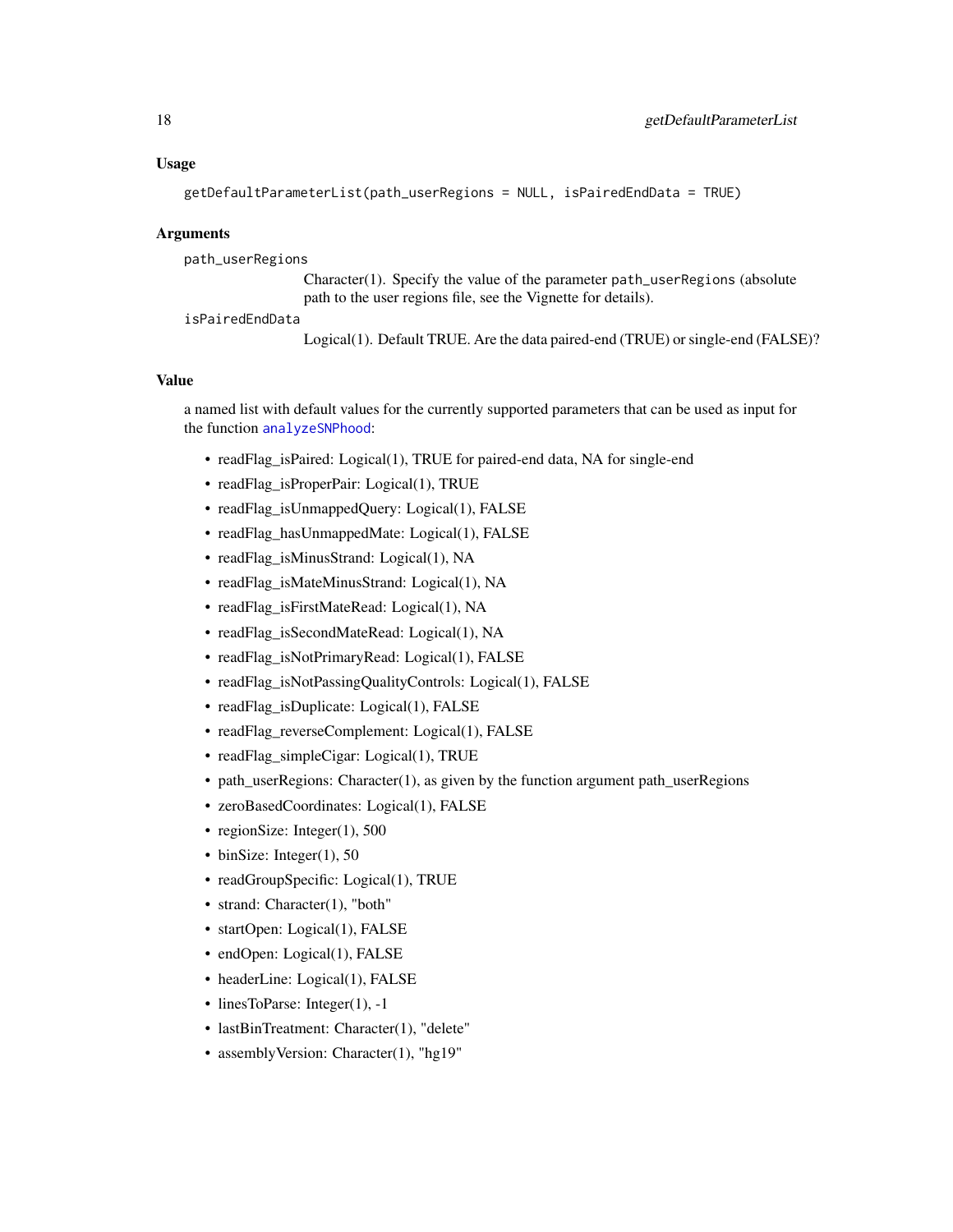# <span id="page-18-0"></span>mergeReadGroups 19

- nCores: Integer(1), 1
- keepAllReadCounts: Logical(1), FALSE
- normByInput: Logical(1), FALSE
- normAmongEachOther: Logical(1), TRUE
- poolDatasets: Logical(1), FALSE

For reasons of reduced redundancy, a detailed description of the parameters can be found at the end of the main vignette in SNPhood (browseVignettes("SNPhood")).

#### See Also

[analyzeSNPhood](#page-2-1)

#### Examples

```
## Only one parameter can, optionally, be specified when calling the function
par.l = getDefaultParameterList(path_userRegions = "path/to/regions", isPairedEndData = TRUE)
## If the file is not specified, you need to change it
## before you can execute the function \code{\link{analyzeSNPhood}}
par.l = getDefaultParameterList(isPairedEndData = TRUE)
par.l$path_userRegions = "path/to/regions"
```
<span id="page-18-1"></span>mergeReadGroups *Merges the counts of all read groups for a* SNPhood *object*

# Description

mergeReadGroups merges the counts of all read groups for a [SNPhood](#page-43-1) object. This function can only be executed if more than one read group is defined in the object and if read counts have not been converted into allelic fractions. Also carefully note the warning below.

#### Usage

```
mergeReadGroups(SNPhood.o, summaryFunction = "sum", verbose = TRUE)
```
#### Arguments

SNPhood.o Object of class [SNPhood](#page-43-1)

summaryFunction

Character(1). Default "sum". Either "sum" or "mean". How should the read counts from different read groups be summarized. If set to "sum", all counts are summed up, which yields values that are identical as running the main analysis non-allele-specifically. If set to "mean", the mean value across all read groups is calculated.

verbose Logical(1). Default TRUE. Should the verbose mode (i.e., diagnostic messages during execution of the script) be enabled?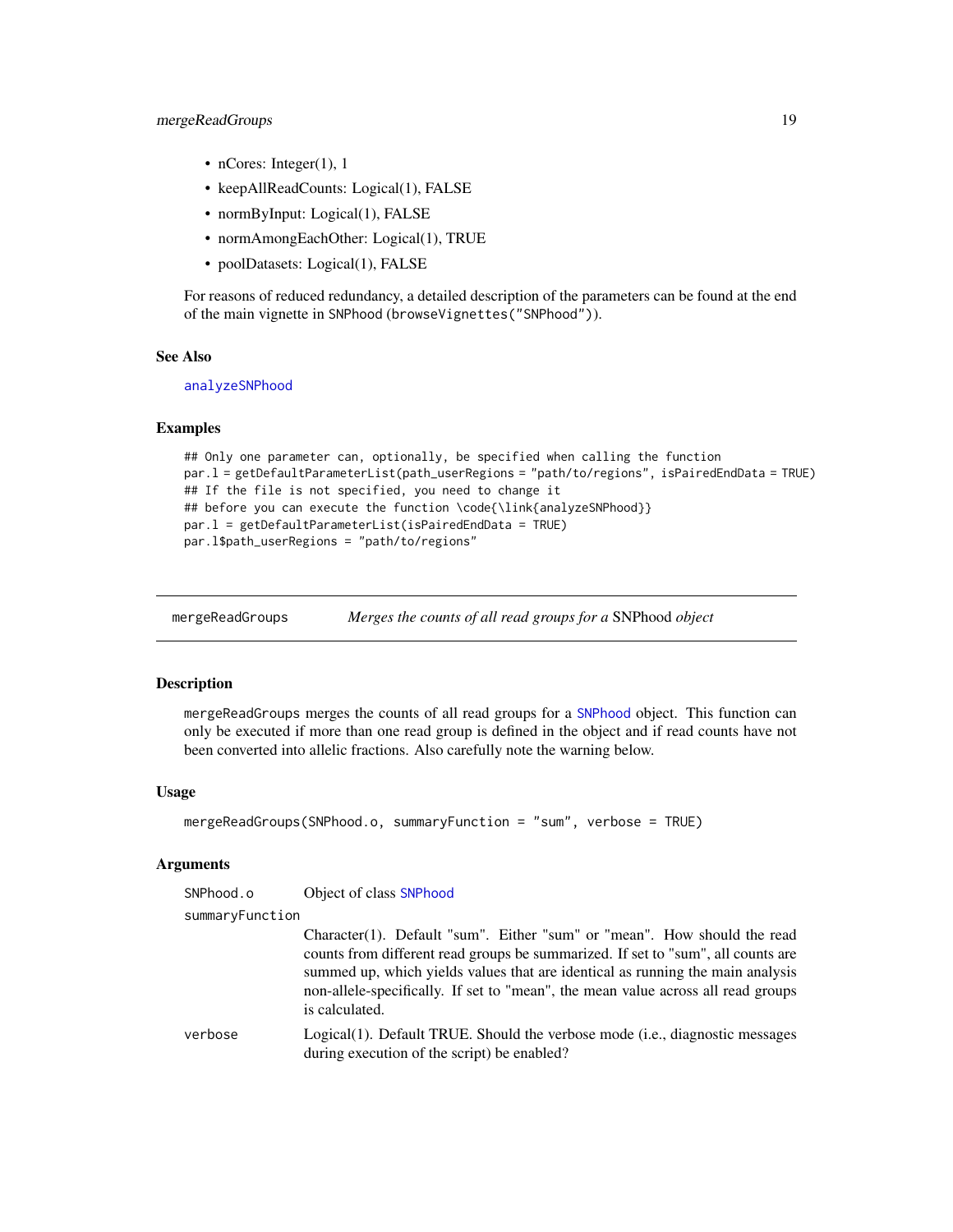<span id="page-19-0"></span>A modified [SNPhood](#page-43-1) object with only one read group "allReadGroups", with all occurences of the original read groups replaced by "allReadGroups". For object consistency, as mentioned in the warning below, some results from analyses depending on read groups are removed completely.

# Warning

Merging read groups is irreversible. This transformation cannot be undone. It might therefore be advisable to save the resulting object in a new variable as shown in the examples.

Results from the allelic bias test and clustering results will also be removed to keep the object consistent.

# Examples

data(SNPhood.o, package="SNPhood") nReadGroups(SNPhood.o) SNPhood\_merged.o = mergeReadGroups(SNPhood.o) nReadGroups(SNPhood.o)

<span id="page-19-1"></span>nBins *Get the number of bins for a* SNPhood *object.*

#### Description

Return the number of bins that are defined in the [SNPhood](#page-43-1) object.

#### Usage

```
nBins(SNPhood.o, verbose = FALSE)
```
# Arguments

| SNPhood.o | Object of class SNPhood                                                       |
|-----------|-------------------------------------------------------------------------------|
| verbose   | Logical(1). Default FALSE. Should the verbose mode (i.e., diagnostic messages |
|           | during execution of the script) be enabled?                                   |

#### Value

Integer. Number of bins that are defined in the [SNPhood](#page-43-1) object

#### Examples

data(SNPhood.o, package="SNPhood") nBins(SNPhood.o)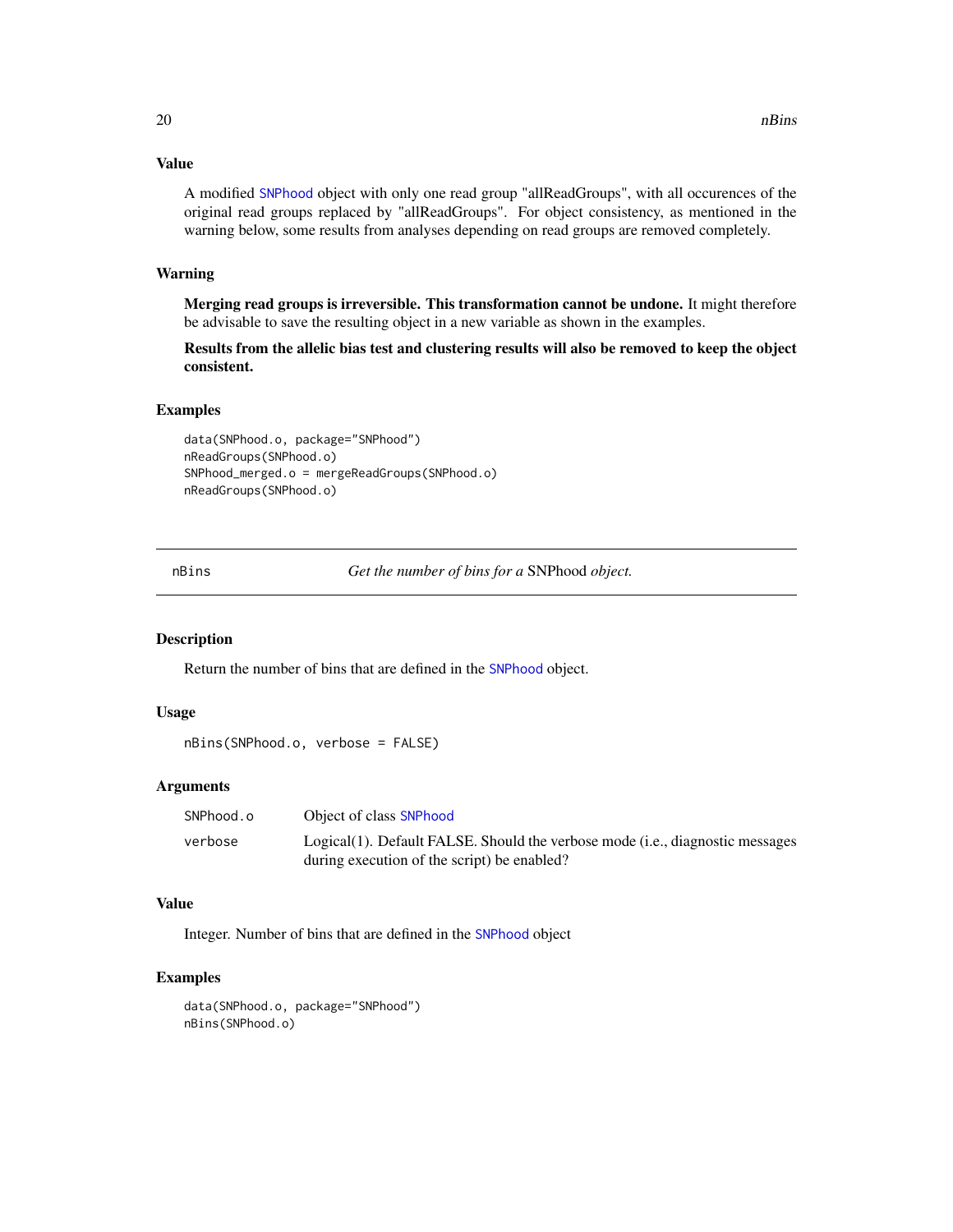<span id="page-20-1"></span><span id="page-20-0"></span>

# Description

Return the number of datasets that are defined in the [SNPhood](#page-43-1) object.

#### Usage

```
nDatasets(SNPhood.o, verbose = FALSE)
```
# Arguments

| SNPhood.o | Object of class SNPhood                                                       |
|-----------|-------------------------------------------------------------------------------|
| verbose   | Logical(1). Default FALSE. Should the verbose mode (i.e., diagnostic messages |
|           | during execution of the script) be enabled?                                   |

# Value

Integer. Number of datasets that are defined in the [SNPhood](#page-43-1) object

# Examples

data(SNPhood.o, package="SNPhood") nDatasets(SNPhood.o)

<span id="page-20-2"></span>

| nReadGroups | Get the number of read groups for a SNPhood object. |  |
|-------------|-----------------------------------------------------|--|
|-------------|-----------------------------------------------------|--|

# Description

Return the number of read groups that are defined in the [SNPhood](#page-43-1) object.

# Usage

```
nReadGroups(SNPhood.o, verbose = FALSE)
```
# Arguments

| SNPhood.o | Object of class SNPhood                                                       |
|-----------|-------------------------------------------------------------------------------|
| verbose   | Logical(1). Default FALSE. Should the verbose mode (i.e., diagnostic messages |
|           | during execution of the script) be enabled?                                   |

# Value

Integer. Number of read groups that are defined in the [SNPhood](#page-43-1) object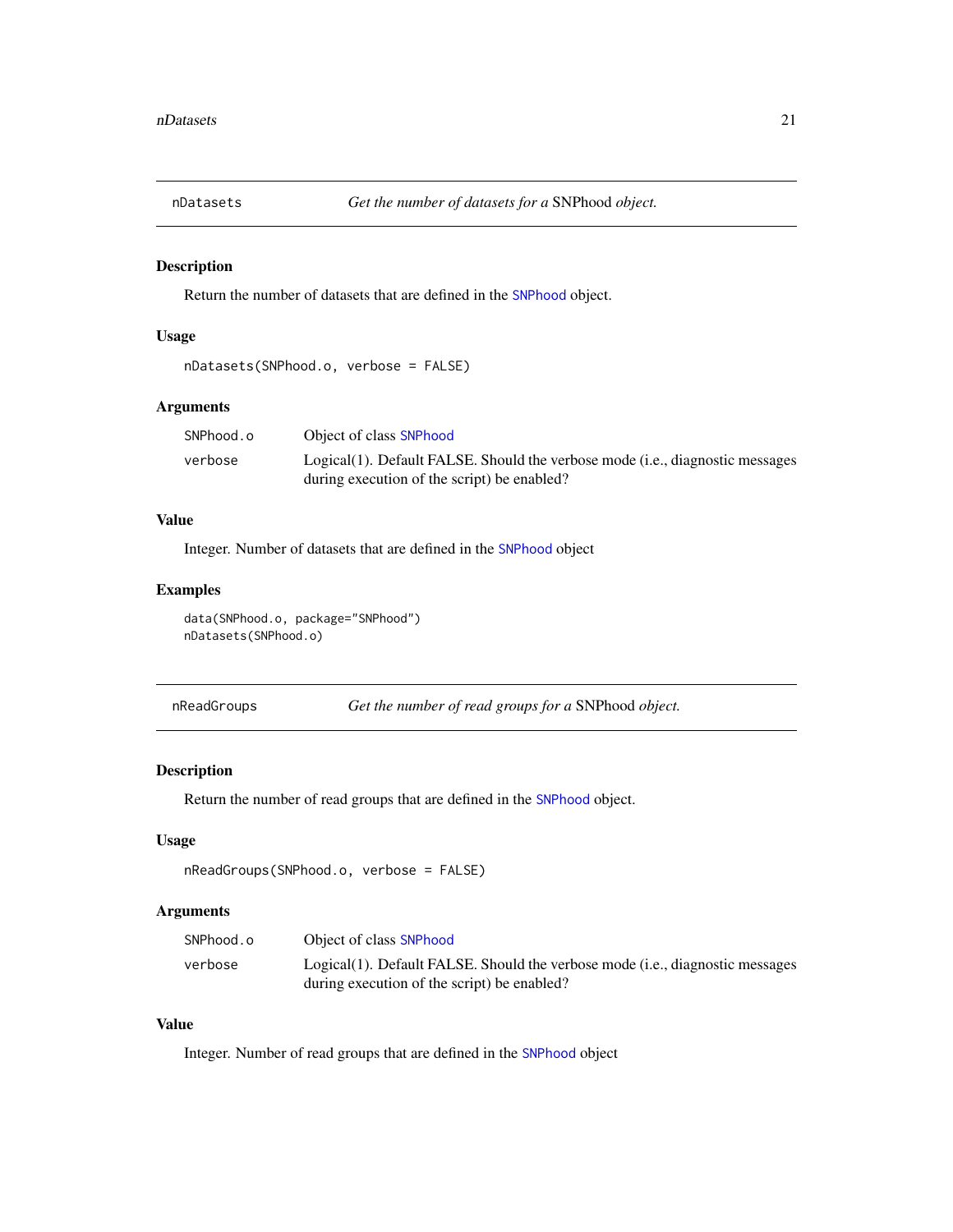# Examples

```
data(SNPhood.o, package="SNPhood")
nReadGroups(SNPhood.o)
```
<span id="page-21-1"></span>nRegions *Get the number of SNP regions for a* SNPhood *object.*

# Description

nRegions is a helper function that returns the number of SNP regions that are defined in the [SNPhood](#page-43-1) object.

# Usage

nRegions(SNPhood.o, verbose = FALSE)

# Arguments

| SNPhood.o | Object of class SNPhood                                                       |
|-----------|-------------------------------------------------------------------------------|
| verbose   | Logical(1). Default FALSE. Should the verbose mode (i.e., diagnostic messages |
|           | during execution of the script) be enabled?                                   |

#### Value

Integer. Number of SNP regions that are defined in the [SNPhood](#page-43-1) object

#### Examples

data(SNPhood.o, package="SNPhood") nRegions(SNPhood.o)

<span id="page-21-2"></span>parameters *Retrieve the parameters of an object.*

# Description

Retrieve the parameters of an object.

Retrieve the parameters of a SNPhood object.

# Usage

```
parameters(object, ...)
```
## S4 method for signature 'SNPhood' parameters(object, ...)

<span id="page-21-0"></span>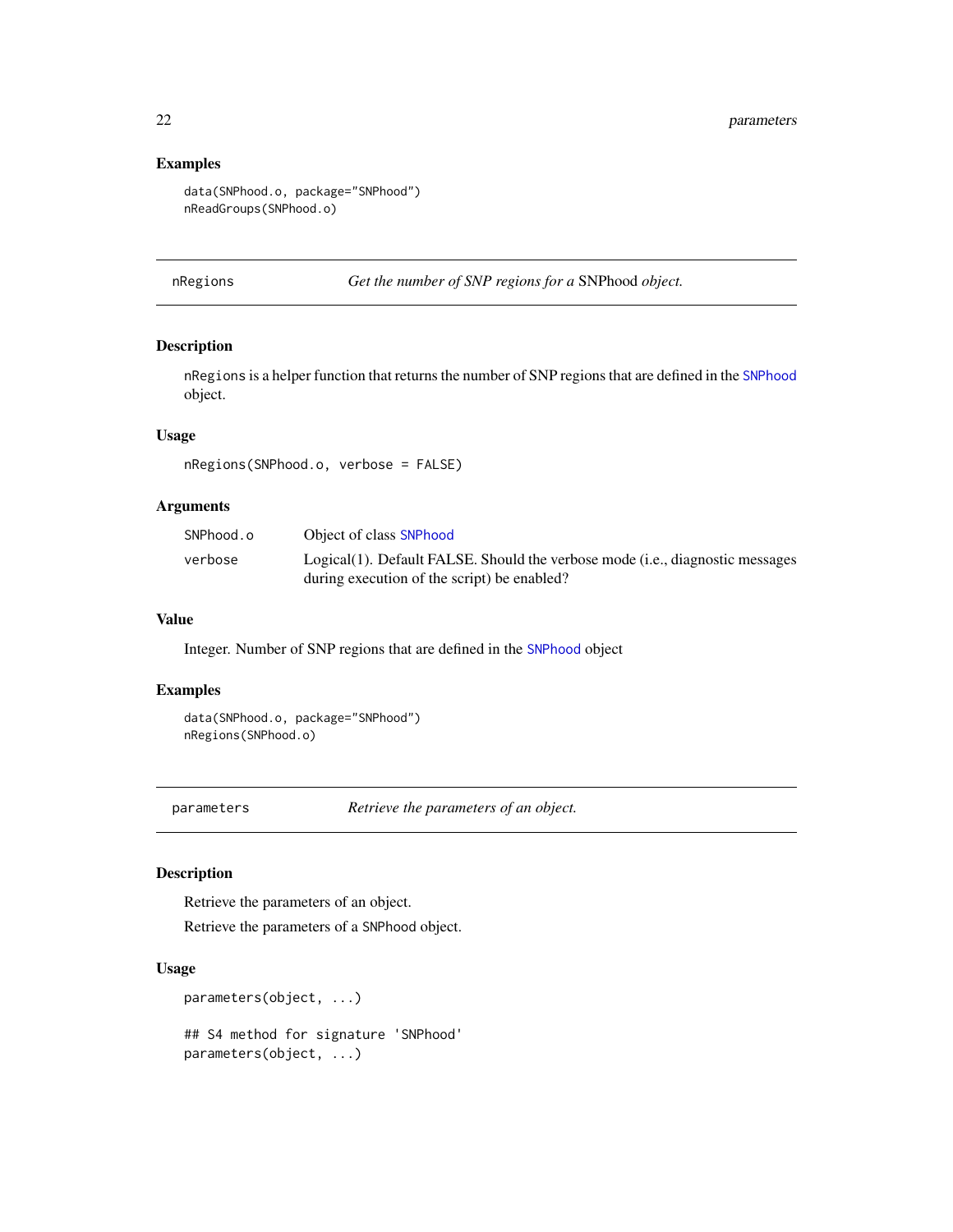#### <span id="page-22-0"></span>Arguments

| object   | An object containing parameters with which it was created. |
|----------|------------------------------------------------------------|
| $\cdots$ | Additional arguments, for use in specific methods.         |

# Value

A named list with all parameters and its current values of the SNPhood object.

#### Examples

data(SNPhood.o, package="SNPhood") parameters(SNPhood.o)

```
plotAllelicBiasResults
```
*Graphically summarize the results of the allelic bias analysis for a specific dataset and region.*

# Description

plotAllelicBiasResults graphically summarizes the results of the allelic bias analysis for a specific dataset and region. Three plots are generated, each of which focuses on a different aspect of the allelic bias analysis across the selected user region.

#### Usage

```
plotAllelicBiasResults(SNPhood.o, dataset = 1, region = 1,
  signThreshold = 0.05, readGroupColors = NULL, fileToPlot = NULL,
  verbose = FALSE)
```

| SNPhood.o     | Object of class SNPhood                                                                                                                                                                                                                                                                                                                                         |
|---------------|-----------------------------------------------------------------------------------------------------------------------------------------------------------------------------------------------------------------------------------------------------------------------------------------------------------------------------------------------------------------|
| dataset       | Numeric(1) or Character(1). Single dataset that should be used for plotting,<br>either specified as integer (such as 1, value must be between 1 and the total<br>number of datasets as defined in the object) or its annotation (name must appear<br>in the dataset names as obtained via the function annotation Datasets).                                    |
| region        | Numeric $(1)$ or Character $(1)$ . Single region that should be plotted, either speci-<br>fied as integer (such as 1, value must be between 1 and the total number of region<br>as defined in the object) or its annotation (name must appear in the region names<br>as obtained via the function annotation Regions).                                          |
| signThreshold | Numeric $(1)$ . Default 0.05. The significance threshold (such as p-value or FDR<br>threshold). Must be between 0 and 1. If the parameter belongs to a plotting<br>function, a horizontal line is drawn at the chosen value. For the allelic bias sum-<br>mary plots, p-values below this threshold and the corresponding allelic fractions<br>are highlighted. |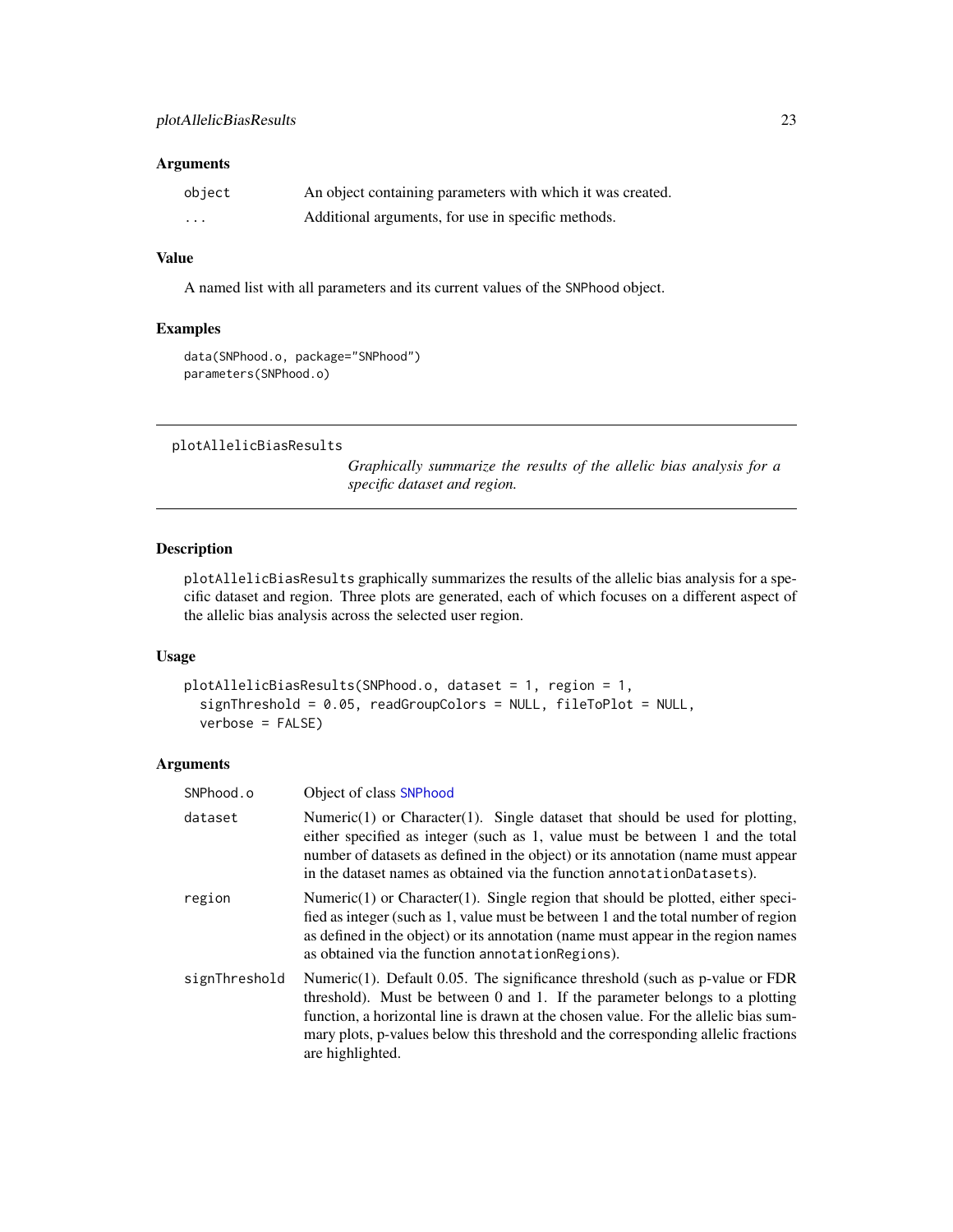| readGroupColors |                                                                                                                                                                                                                                                                   |
|-----------------|-------------------------------------------------------------------------------------------------------------------------------------------------------------------------------------------------------------------------------------------------------------------|
|                 | Character or NULL. Default NULL. Colors of the read groups that appear in the<br>plot. If set to NULL, colors will be set automatically. The length of the vector<br>must equal the <b>total</b> number of read groups that are defined in the SNPhood<br>object. |
| fileToPlot      | Character(1) or NULL. Default NULL. Filename of the PDF file for the output<br>plots. If set to NULL, plots will be plotted to the currently active device.                                                                                                       |
| verbose         | Logical(1). Default FALSE. Should the verbose mode (i.e., diagnostic messages<br>during execution of the script) be enabled?                                                                                                                                      |

# Details

The first plot shows the estimates of the allelic fraction, along with confidence intervals for the estimate according to the parameters chosen when the function testForAllelicBias was called. Fraction estimates for which the corresponding p-values are deemed significant according to the value of the parameter signThreshold are highlighted (see also the legend). At 0.5, the estimated allelic fraction if there was no allelic bias, a horizontal line is drawn.

The second plot shows the p-values (-log 10 transformed, so that smaller p-values have higher transformed values). In analogy to the estimates of the allelic fraction, significant p-values are highlighted. The -log10 transformed significance threshold (according to the parameter signThreshold) appears as a horizontal line.

Finally, the third plot shows the distribution of the read counts across all read groups. In addition, the genotype distribution for each read group is given (see the Vignette for details). This helps to identify allelic biases based on genotype differences among read groups.

#### Value

the generated **ggplot2** plot(s) as list for further processing. May contain multiple plots, depending on the function. The plot(s) can then be plotted individually or modified arbitrarily as the user wants. For example, if multiple plots are returned and the plots have been saved in a variable called plots.l, simply type plots.l[[1]] to view the first plot.

```
data(SNPhood.o, package="SNPhood")
SNPhood.o = testForAllelicBiases(SNPhood.o, readGroups = c("maternal", "paternal"))
# Leave all parameters with their standard values
plots = plotAllelicBiasResults(SNPhood.o)
# Change the colors
plots = plotAllelicBiasResults(SNPhood.o, readGroupColors = c("blue", "red", "gray"))
# Alter the significance threshold
plots = plotAllelicBiasResults(SNPhood.o, signThreshold = 0.01)
```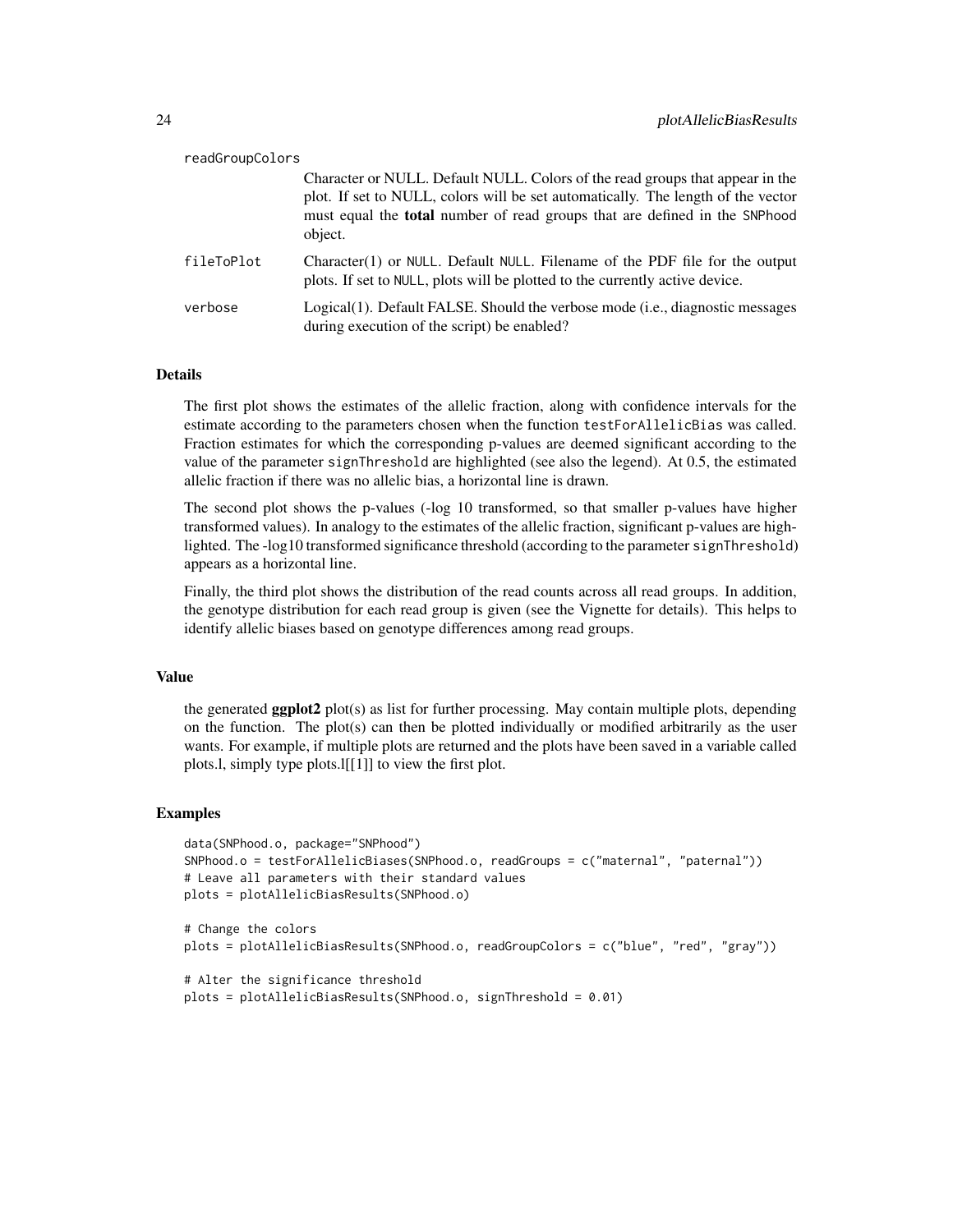<span id="page-24-1"></span><span id="page-24-0"></span>plotAllelicBiasResultsOverview

*Visualize the results of the allelic bias analysis across regions or a user-defined genomic range*

#### Description

plotBinCounts visualizes the results of the allelic bias analysis across regions or a user-defined genomic range. Note that only the results of a particular chromosome can be visualized. It is therefore only possible if the regions to be visualized are located on one particular chromosome; otherwise, an error is thrown.

#### Usage

```
plotAllelicBiasResultsOverview(SNPhood.o, regions = 1, datasets = NULL,
  plotChr = NULL, plotStartPos = NULL, plotEndPos = NULL, ylim = NULL,
  plotRegionBoundaries = FALSE, plotRegionLabels = FALSE,
  signThreshold = 0.05, pValueSummary = "min", maxWidthLabels = NULL,
  color^\text{red}{\text{colorPalette}} = "Set1", size\text{Points}} = 4, print\text{Plot}} = \text{TRUE},fileToPlot = NULL, verbose = FALSE)
```

```
SNPhood.o Object of class SNPhood
regions Numeric or Character or NULL. Default NULL. Regions that should be plotted,
                  either specified as integer (such as 1, value must be between 1 and the total num-
                  ber of regions as defined in the object) or their annotation (name must appear in
                  the region names as obtained via the function annotationRegions). If set to
                  NULL, all regions will be considered.
datasets Numeric or Character or NULL. Default NULL. Datasets that should be used for
                  plotting, either specified as integer (such as 1, value must be between 1 and the
                  total number of datasets as defined in the object) or their annotation (name must
                  appear in the dataset names as obtained via the function annotationDatasets).
                  If set to NULL, all datasets will be considered.
plotChr Character(1) or NULL. Default NULL. The name of the chromosome for which
                  the visualization should be done. Must be a valid chromosome name. If set
                  to NULL, other parameters (such asregions) determine which genomic region
                  should be plotted.
plotStartPos Character(1) or NULL. Default NULL. The start coordinates for which the vi-
                  sualization should be done. Must be a valid number with respect to the chromo-
                  some it refers to. If set to NULL and the parameter plotChr is not NULL, the
                  start coordinates are set to 1.
plotEndPos Character(1) or NULL. Default NULL. The end coordinates for which the visu-
                  alization should be done. Must be a valid number with respect to the chromo-
                  some it refers to. If set to NULL and the parameter plotChr is not NULL, the
```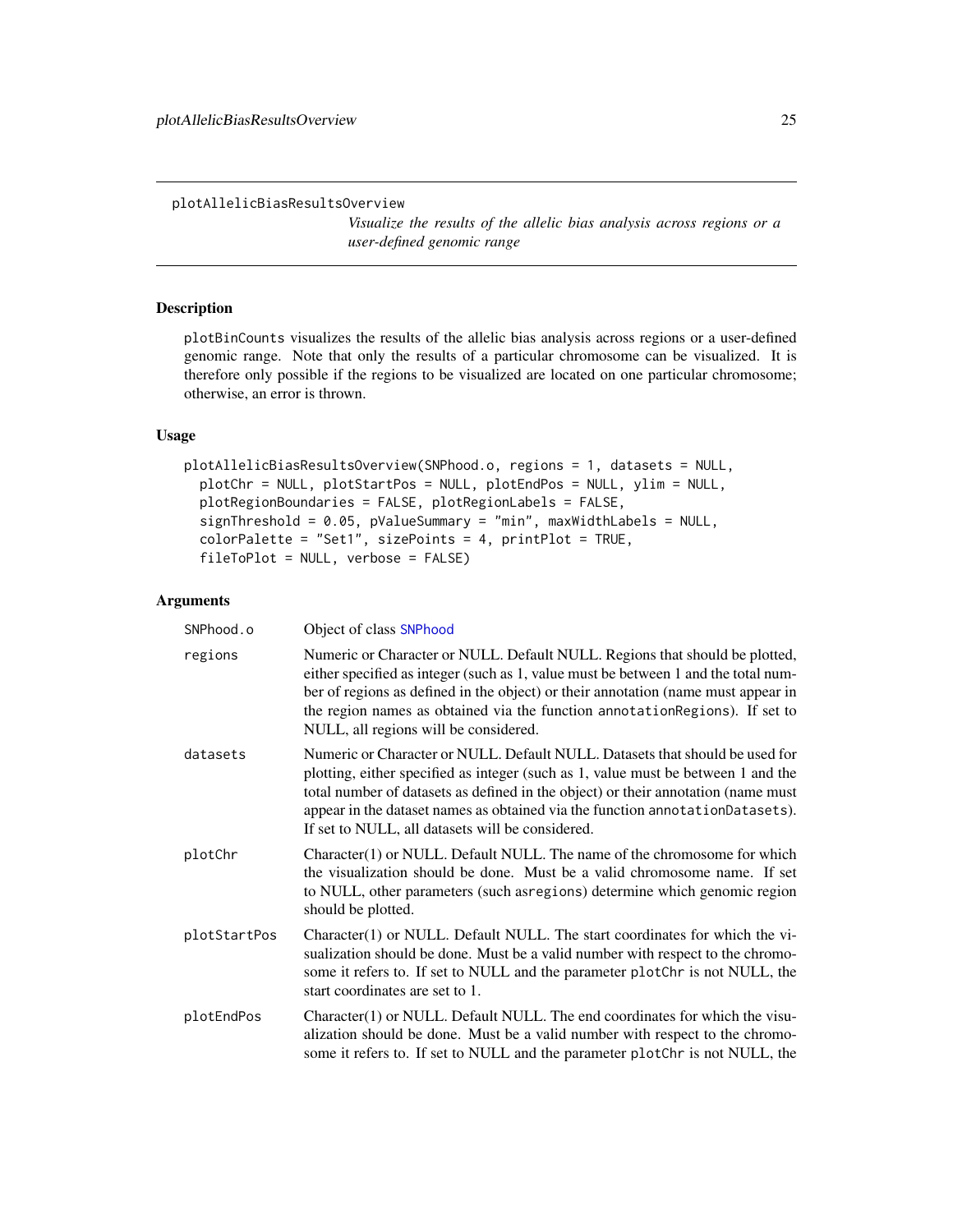|                      | end coordinates are determined automatically and the full chromosome will be<br>plotted.                                                                                                                                                                                                                                                                                                                                                                                                                                                                                                        |
|----------------------|-------------------------------------------------------------------------------------------------------------------------------------------------------------------------------------------------------------------------------------------------------------------------------------------------------------------------------------------------------------------------------------------------------------------------------------------------------------------------------------------------------------------------------------------------------------------------------------------------|
| ylim                 | Numeric(2). Default NULL. Range of the y-axis, as specified by a minimum<br>and a maximum value. See ?ylim for details.                                                                                                                                                                                                                                                                                                                                                                                                                                                                         |
| plotRegionBoundaries |                                                                                                                                                                                                                                                                                                                                                                                                                                                                                                                                                                                                 |
|                      | Logical(1). Default FALSE. Should the region boundaries be drawn in the plot?<br>If set to TRUE, two vertical lines will be drawn for each region, corresponding<br>to the region boundaries upstream and downstream of the SNP. This visual aid<br>may help to judge the size of the regions and overlaps among regions.                                                                                                                                                                                                                                                                       |
| plotRegionLabels     |                                                                                                                                                                                                                                                                                                                                                                                                                                                                                                                                                                                                 |
|                      | Logical(1). Should the annotation of the regions be drawn vertically below the<br>x axis? If many regions are plotted, labels may overlap; however, for a few<br>regions, this is usually not a problem.                                                                                                                                                                                                                                                                                                                                                                                        |
| signThreshold        | Numeric $(1)$ . Default 0.05. The significance threshold (such as p-value or FDR<br>threshold). Must be between 0 and 1. If the parameter belongs to a plotting<br>function, a horizontal line is drawn at the chosen value. For the allelic bias sum-<br>mary plots, p-values below this threshold and the corresponding allelic fractions<br>are highlighted.                                                                                                                                                                                                                                 |
| pValueSummary        | Character(1). Default "min". Either "min" or "median". If set to "min", for each<br>region, the minimum p-value across all bins is displayed as a representative<br>result for the region. This is in analogy to how the background caclulation for<br>the FDR calculation works, see the vignette for details. If set to "median", the<br>median p-value is calculated for each region and plotted. This may facilitate to<br>identify regions for which a lot of bins have low p-values.                                                                                                      |
| maxWidthLabels       | Numeric(1). Default NULL. Maximum width of the legend labels in number of<br>characters. If the width of the legend labels are longer, they are shortened. Set<br>to NULL to not shorten labels.                                                                                                                                                                                                                                                                                                                                                                                                |
| colorPalette         | Character(1). Default "Set1". Name of the palette from the RColorBrewer pack-<br>age from the qualitative palettes for the colors of the datasets that are plotted.<br>Allowed palette names are "Accent", "Dark2", "Paired", "Pastel1", "Pastel2",<br>"Set1", "Set2", and "Set3". Colors for the datasets are then determined automat-<br>ically from the given palette name (from left to right, depending on the number<br>of datasets to be plotted). The colors for the read groups within each datasets<br>are based on the colors for the dataset, but with different saturation values. |
| sizePoints           | Numeric(1). Default 4. Size of the points that are drawn in the plot (if type is<br>set to the default value of "p"). This parameter has no effect if type is set to "l".                                                                                                                                                                                                                                                                                                                                                                                                                       |
| printPlot            | Logical(1). Default TRUE. Should the plots be printed? Only relevant if fileToPlot<br>is set to NULL; otherwise, the plots are always printed to the output file.                                                                                                                                                                                                                                                                                                                                                                                                                               |
| fileToPlot           | Character(1) or NULL. Default NULL. Filename of the PDF file for the output<br>plots. If set to NULL, plots will be plotted to the currently active device.                                                                                                                                                                                                                                                                                                                                                                                                                                     |
| verbose              | Logical(1). Default FALSE. Should the verbose mode (i.e., diagnostic messages<br>during execution of the script) be enabled?                                                                                                                                                                                                                                                                                                                                                                                                                                                                    |

the generated ggplot2 plot(s) as list for further processing. May contain multiple plots, depending on the function. The plot(s) can then be plotted individually or modified arbitrarily as the user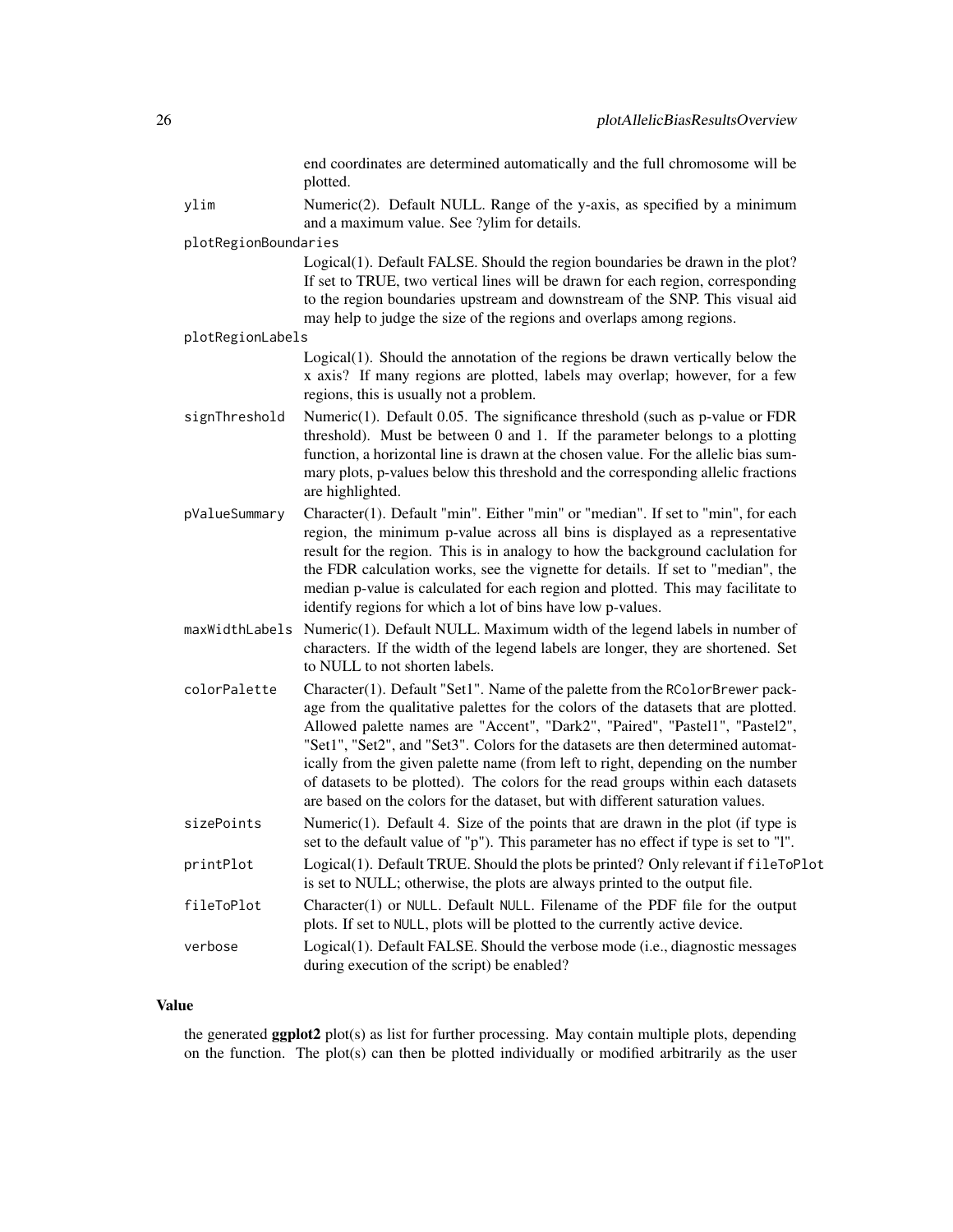<span id="page-26-0"></span>wants. For example, if multiple plots are returned and the plots have been saved in a variable called plots.l, simply type plots.l[[1]] to view the first plot.

#### Examples

data(SNPhood.o, package="SNPhood")

# Plot the allelic bias results for the first region using default values for all parameters plots = plotAllelicBiasResultsOverview(SNPhood.o)

# Plot the allelic bias results for the full chr21 plots = plotAllelicBiasResultsOverview(SNPhood.o, regions = NULL, plotChr = "chr21")

<span id="page-26-1"></span>plotAndCalculateCorrelationDatasets

*Calculate and plot correlation of region read counts among pairs of input files.*

# Description

plotAndCalculateCorrelationDatasets calculates and plots the pairwise correlation of all pairs of input files with among each other. The main purpose is to identify artefacts with particular files that should subsequently be excluded. The correlation is based on the raw region read counts(i.e., before binning). The results of the correlation analysis are stored in the [SNPhood](#page-43-1) object. If the corrplot package is available, it will be used to produce a nice visualization of the correlation matrix.

#### Usage

```
plotAndCalculateCorrelationDatasets(SNPhood.o, fileToPlot = NULL,
  corMeasure = "pearson", verbose = FALSE, ...)
```

| SNPhood.o  | Object of class SNPhood                                                                                                                                     |
|------------|-------------------------------------------------------------------------------------------------------------------------------------------------------------|
| fileToPlot | Character(1) or NULL. Default NULL. Filename of the PDF file for the output<br>plots. If set to NULL, plots will be plotted to the currently active device. |
| corMeasure | Character(1). Default "pearson". The correlation measure that should be used<br>to compare between pairs of samples. Either pearson, spearman, or kendall.  |
| verbose    | Logical(1). Default FALSE. Should the verbose mode (i.e., diagnostic messages<br>during execution of the script) be enabled?                                |
| $\cdots$   | Additional arguments for the corrplot mixed function from the corrplot<br>package (if available).                                                           |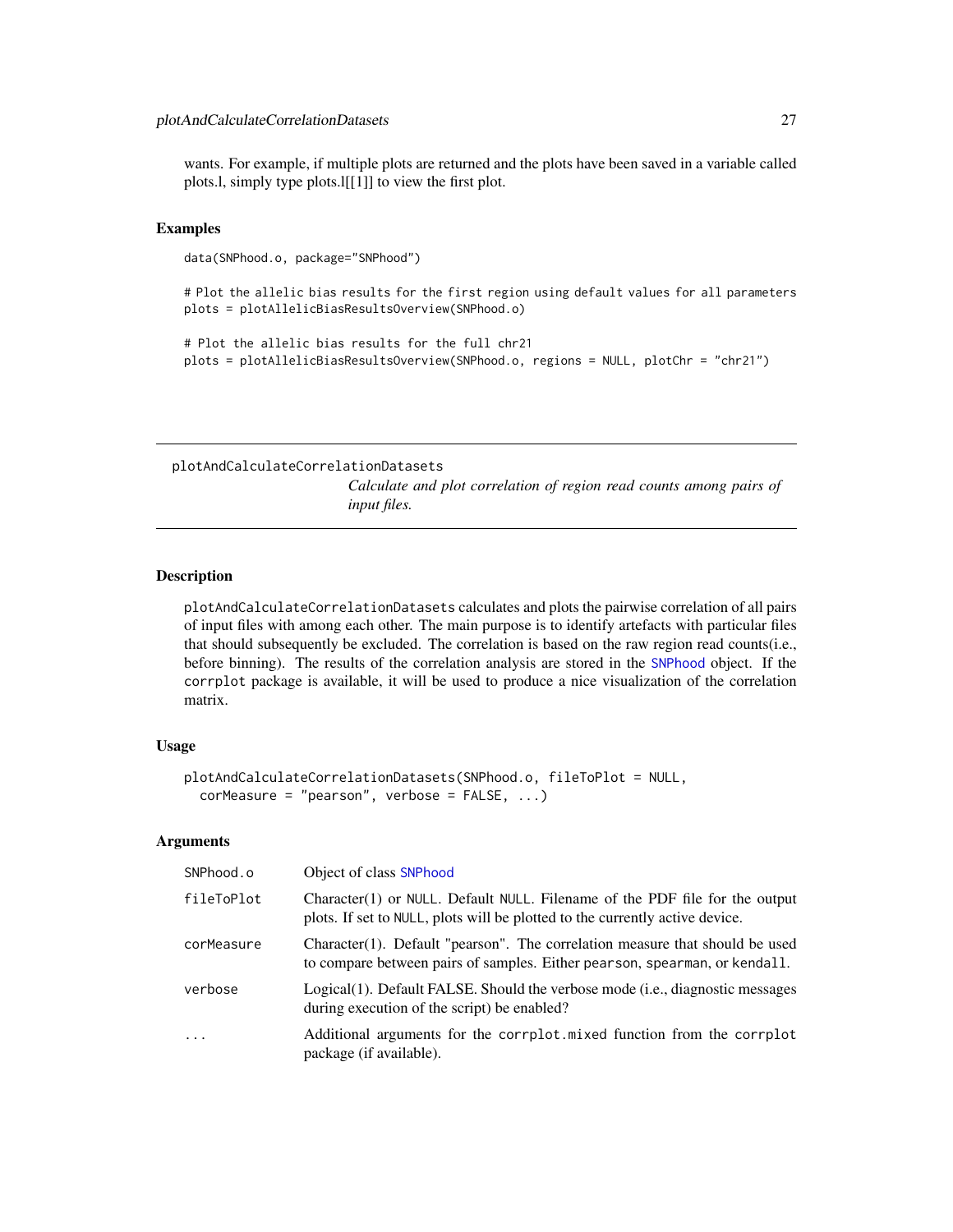An object of type SNPhood, with the results of the correlation analysis stored in the slot "additionalResults". They can be retrieved via the helper function results for further investigation. The results consist of a named list with two elements: A correlation matrix of the region read counts across all input files and a translation table to correlate the input files with the abbreviations from the correlation plot.

# **Examples**

```
data(SNPhood.o, package="SNPhood")
# Plot directly, using Pearson correlation
SNPhood.o = plotAndCalculateCorrelationDatasets(SNPhood.o)
# Plot to a PDF file
SNPhood.o = plotAndCalculateCorrelationDatasets(SNPhood.o, fileToPlot = "res.pdf")
# Using Spearman correlation instead of Pearson
SNPhood.o = plotAndCalculateCorrelationDatasets(SNPhood.o, corMeasure = "spearman")
```
<span id="page-27-1"></span>plotAndCalculateWeakAndStrongGenotype

*Visualizes and calculates strong and weak genotypes.*

#### Description

The function plotAndCalculateWeakAndStrongGenotype finds the strongest and weakest genotypes based on reads extracted around each region. Strong and weak genotypes are found using the reads extracted from SNPhood and their corresponding genotypes as found by the function associateGenotypes Note the reads have to be merged using the function mergeReadGroups before running this function.

### Usage

```
plotAndCalculateWeakAndStrongGenotype(SNPhood.o, normalize = TRUE,
  nClustersVec = 3, fileToPlot = NULL, verbose = FALSE)
```

| SNPhood.o    | Object of class SNPhood                                                                                                                                                                                                                                                                                                                                                       |
|--------------|-------------------------------------------------------------------------------------------------------------------------------------------------------------------------------------------------------------------------------------------------------------------------------------------------------------------------------------------------------------------------------|
| normalize    | Logical(1). Default TRUE. Should a normalization be done on the counts/enrichments<br>values before clustering? If set to TRUE, a normalization procedure based<br>on subtracting the mean dividing by standard deviation for each region is per-<br>formed. For more details, see the vignette.                                                                              |
| nClustersVec | Numeric. Default 2. The number of clusters the data should be divided into.<br>This can either be a vector or a single value. if multiple clusters are specified,<br>multiple clustering analyses will be performed and for each of them, a plot is<br>produced. make sure to specify the parameter fileToPlot in that case; otherwise,<br>only the last plot may be visible. |

<span id="page-27-0"></span>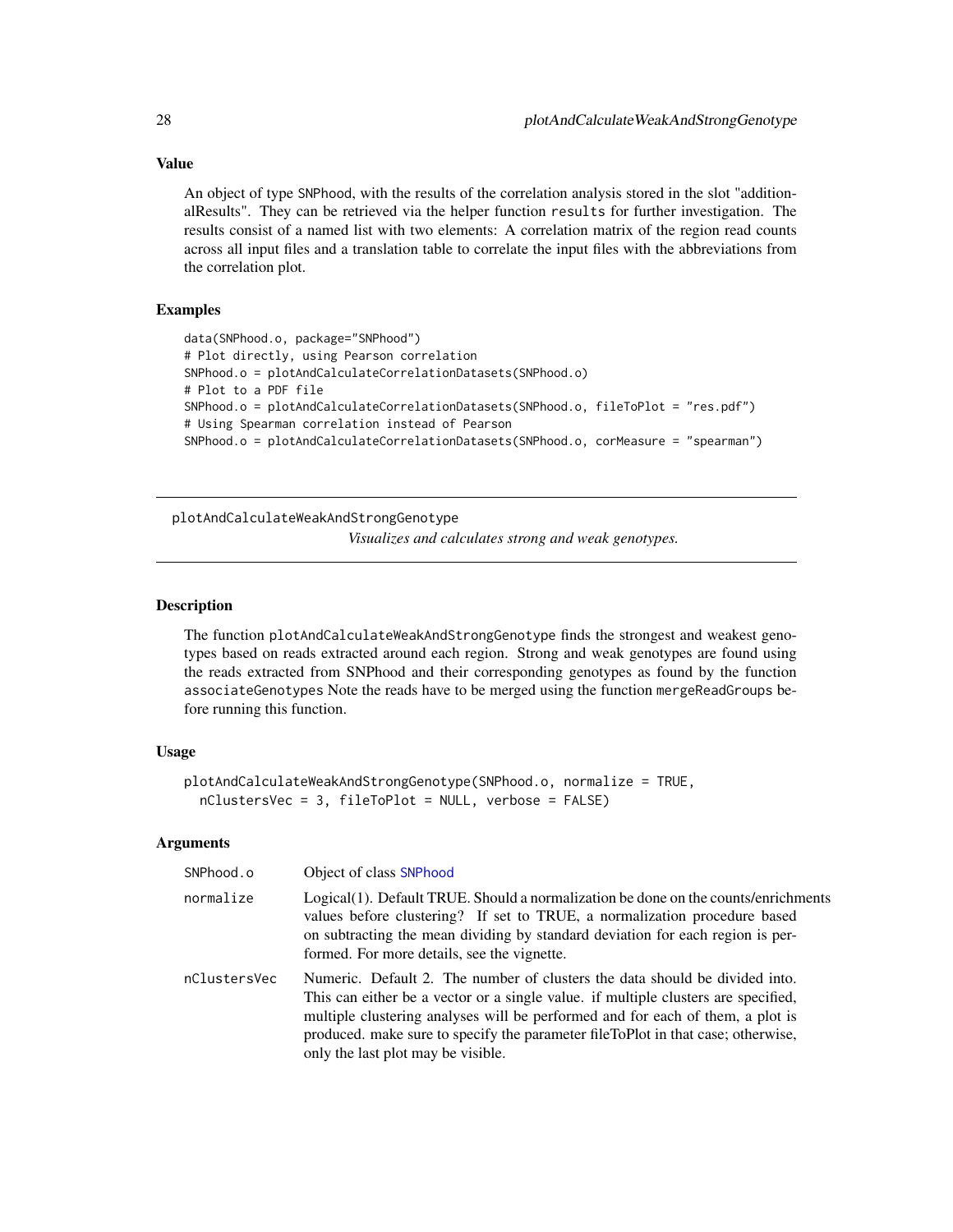<span id="page-28-0"></span>

| fileToPlot | $Character(1)$ or NULL. Default NULL. Filename of the PDF file for the output<br>plots. If set to NULL, plots will be plotted to the currently active device. |
|------------|---------------------------------------------------------------------------------------------------------------------------------------------------------------|
| verbose    | Logical(1). Default FALSE. Should the verbose mode (i.e., diagnostic messages<br>during execution of the script) be enabled?                                  |

Modified [SNPhood](#page-43-1) object with the results of the analysis stored in the object. Specifically, a matrix for average reads per SNP for datasets which have strong and weak genotypes, respectively, are stored in the slot additionalResults\$genotype. The SNPs which have invariant genotypes across all the samples being analyzed are also saved. In addition, clustering on the strong and weak genotype read mateices are reportd as in the function [plotAndClusterMatrix](#page-28-1).

#### Examples

data(SNPhood.o, package="SNPhood") SNPhood\_merged.o = mergeReadGroups(SNPhood.o) SNPhood\_merged.o = plotAndCalculateWeakAndStrongGenotype(SNPhood\_merged.o, nClustersVec = 6) SNPhood\_merged.o = plotAndCalculateWeakAndStrongGenotype(SNPhood\_merged.o, nClustersVec = 2:6, verbose = FALSE)

<span id="page-28-1"></span>plotAndClusterMatrix *Clustering of read counts or enrichmens across bins for a specific dataset and read group*

#### Description

plotAndClusterMatrix can be used to cluster regions such as SNPs based on their local neighbourhood. The underlying clustering is done using partitioning around medoids (PAM). For more details, see the vignette.

# Usage

```
plotAndClusterMatrix(SNPhood.o, readGroup, dataset, nClustersVec = 3,
  normalize = TRUE, clustersToPlot = NULL, fileToPlot = NULL,
  verbose = FALSE, ...)
```

| SNPhood.o | Object of class SNPhood                                                                                                                                                                                                                                                                                                      |
|-----------|------------------------------------------------------------------------------------------------------------------------------------------------------------------------------------------------------------------------------------------------------------------------------------------------------------------------------|
| readGroup | Character(1). Default NULL. Read group that should be plotted, specified by<br>its name as obtained by the function annotation ReadGroups). If only one read<br>group is defined in the object, this may also be NULL for user conveniance.                                                                                  |
| dataset   | Numeric(1) or Character(1). Single dataset that should be used for plotting,<br>either specified as integer (such as 1, value must be between 1 and the total<br>number of datasets as defined in the object) or its annotation (name must appear<br>in the dataset names as obtained via the function annotation Datasets). |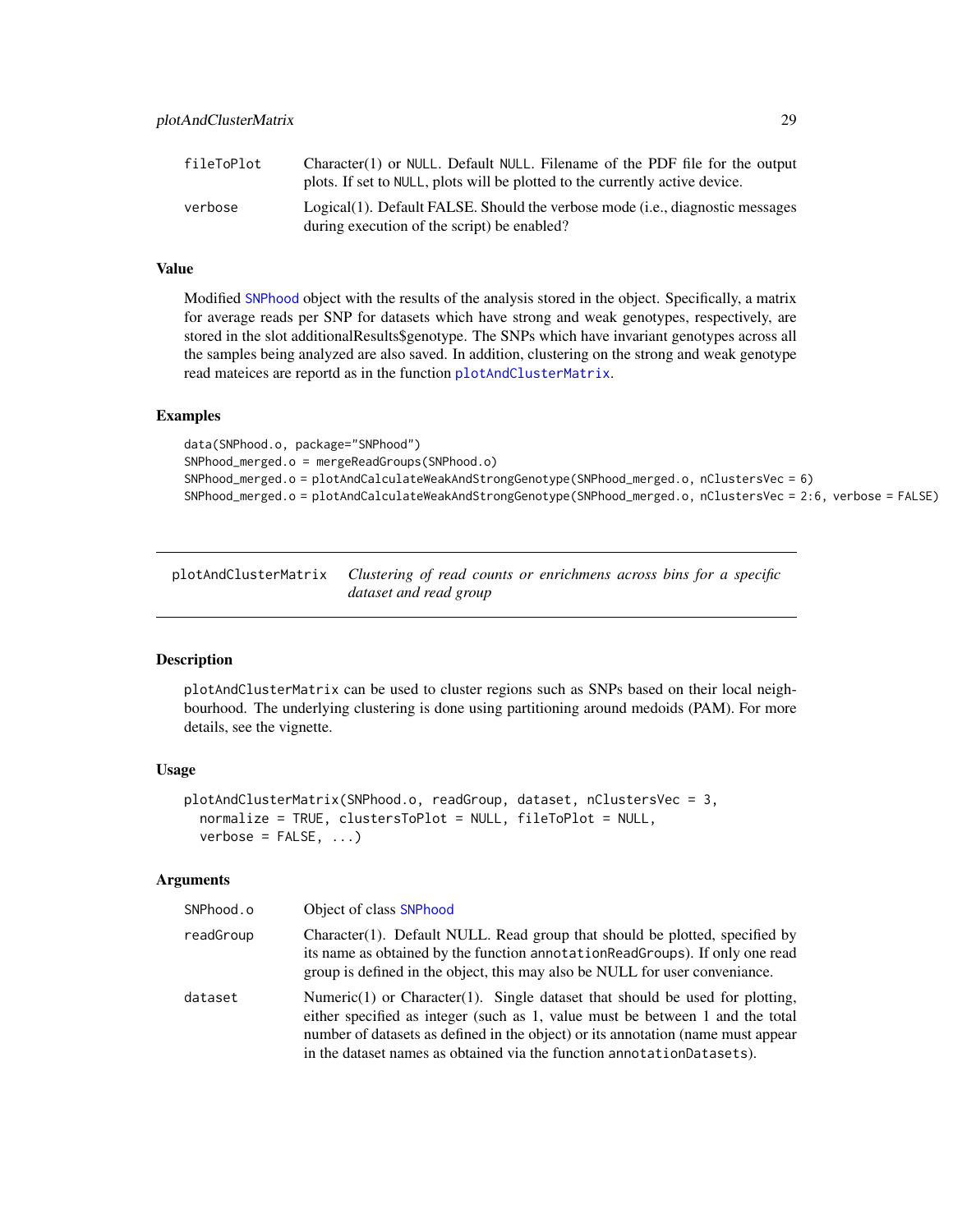<span id="page-29-0"></span>

| nClustersVec | Numeric. Default 2. The number of clusters the data should be divided into.<br>This can either be a vector or a single value. if multiple clusters are specified,<br>multiple clustering analyses will be performed and for each of them, a plot is<br>produced. make sure to specify the parameter fileToPlot in that case; otherwise,<br>only the last plot may be visible.                                                     |
|--------------|-----------------------------------------------------------------------------------------------------------------------------------------------------------------------------------------------------------------------------------------------------------------------------------------------------------------------------------------------------------------------------------------------------------------------------------|
| normalize    | Logical(1). Default TRUE. Should a normalization be done on the counts/enrichments<br>values before clustering? If set to TRUE, a normalization procedure based<br>on subtracting the mean dividing by standard deviation for each region is per-<br>formed. For more details, see the vignette.                                                                                                                                  |
|              | clustersToPlot Integer. Default NULL. Vector of clusters that should be plotted. If set to NULL,<br>all clusters from the clustering result will be plotted. Otherwise, only the clusters<br>as specified by the user are plotted, omitting regions belonging to other clusters.<br>This is useful to, for example, only display regions that show a bin-dependent<br>pattern and are not invariant across the whole user region. |
| fileToPlot   | Character(1) or NULL. Default NULL. Filename of the PDF file for the output<br>plots. If set to NULL, plots will be plotted to the currently active device.                                                                                                                                                                                                                                                                       |
| verbose      | Logical(1). Default FALSE. Should the verbose mode (i.e., diagnostic messages<br>during execution of the script) be enabled?                                                                                                                                                                                                                                                                                                      |
| .            | Additional graphical parameters that can be used to modify the output of the<br>function levelplot (panel.levelplot). See ?levelplot for details.                                                                                                                                                                                                                                                                                 |
|              |                                                                                                                                                                                                                                                                                                                                                                                                                                   |

The clustering reports the cluster in which each SNP falls, the average silhouette for pam clustering, plots for the clustered reads and a summary plot of average reads per cluster across the region being analyzed.

# Examples

```
data(SNPhood.o, package="SNPhood")
SNPhood.o = plotAndClusterMatrix(SNPhood.o, readGroup = "paternal", dataset = 1, nClustersVec = c(3:6))
SNPhood.o = plotAndClusterMatrix(SNPhood.o, readGroup = "paternal", dataset = 1, normalize = FALSE)
```
plotAndSummarizeAllelicBiasTest

*Summarize the allelic bias analysis across SNP regions and bins and visualize some of the results.*

# Description

plotAndSummarizeAllelicBiasTest summarizes the allelic bias test across SNP regions and bins by calculating various summary statistics. See the Vignette for more details. TODO

#### Usage

```
plotAndSummarizeAllelicBiasTest(SNPhood.o, signThreshold = 0.05,
 fileToPlot = NULL)
```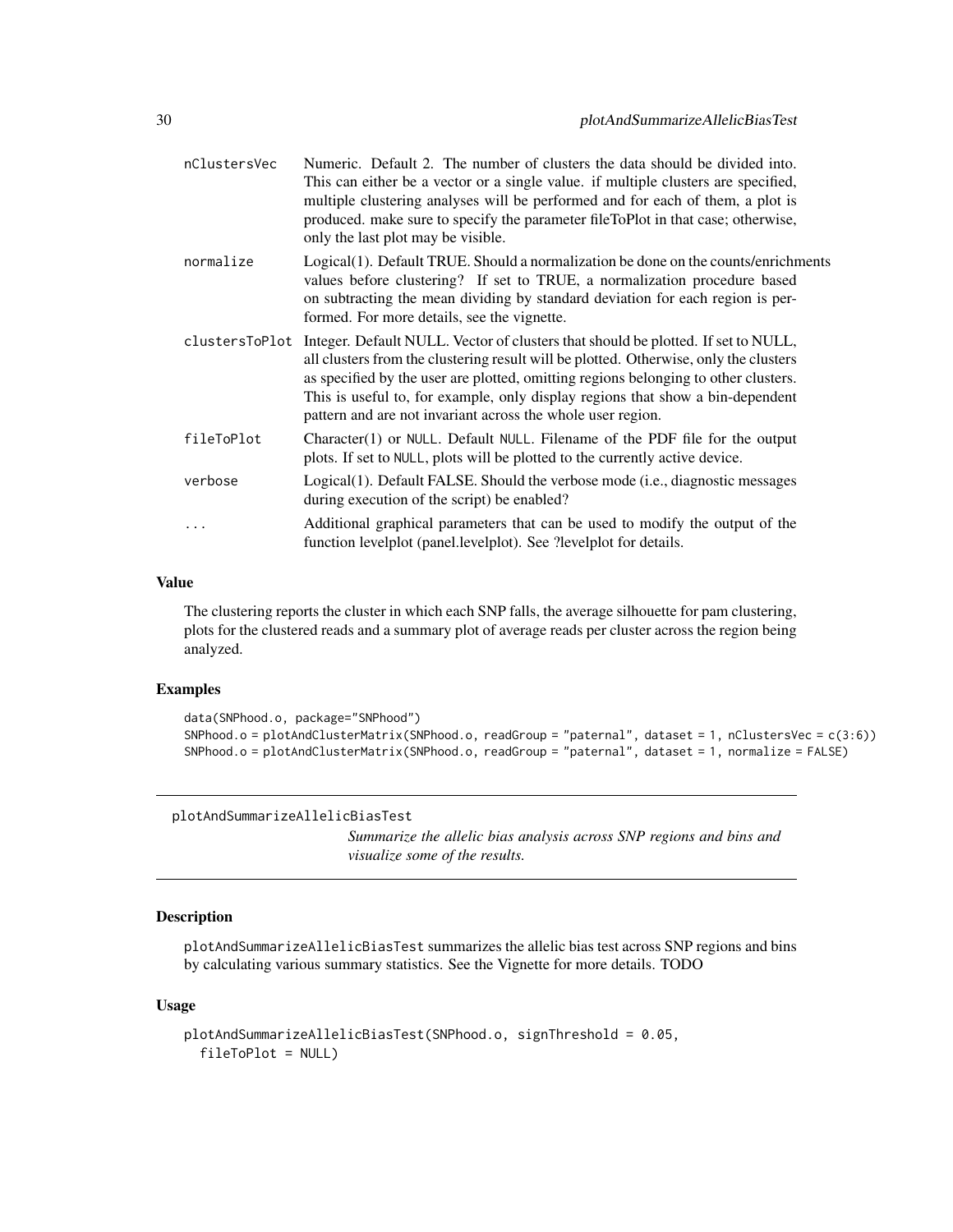# <span id="page-30-0"></span>plotBinCounts 31

#### Arguments

| SNPhood.o     | Object of class SNPhood                                                                                                                                                                                                                                                                                                                                         |
|---------------|-----------------------------------------------------------------------------------------------------------------------------------------------------------------------------------------------------------------------------------------------------------------------------------------------------------------------------------------------------------------|
| signThreshold | Numeric $(1)$ . Default 0.05. The significance threshold (such as p-value or FDR<br>threshold). Must be between 0 and 1. If the parameter belongs to a plotting<br>function, a horizontal line is drawn at the chosen value. For the allelic bias sum-<br>mary plots, p-values below this threshold and the corresponding allelic fractions<br>are highlighted. |
| fileToPlot    | Character(1) or NULL. Default NULL. Filename of the PDF file for the output<br>plots. If set to NULL, plots will be plotted to the currently active device.                                                                                                                                                                                                     |

# Value

A named list with various elements, each of which summarizes the allelic bias tests with a different focus. TODO

#### Examples

```
data(SNPhood, package="SNPhood")
SNPhood.o = testForAllelicBiases (SNPhood.o, readGroups = c("maternal", "paternal"))
SNPhood.o = plotAndSummarizeAllelicBiasTest(SNPhood.o)
```
<span id="page-30-1"></span>

| plotBinCounts | Visualize counts or enrichment for a particular region across bins, |
|---------------|---------------------------------------------------------------------|
|               | datasets, and read groups.                                          |

#### Description

plotBinCounts visualizes counts or enrichment for a particular region across bins, datasets, and read groups. Many graphical parameters can be adjusted to suit the needs of the user, see below.

#### Usage

```
plotBinCounts(SNPhood.o, regions = 1, readGroups = NULL, datasets = NULL,
  readGroupColors = NULL, ylim = NULL, addGenotype = TRUE,
  plotGenotypeRatio = FALSE, addTitle = TRUE, colorPalette = "Set1",
  printPlot = TRUE, fileToPlot = NULL, maxWidthLabels = NULL,
  verbose = FALSE)
```

| SNPhood.o | Object of class SNPhood                                                                                                                                                                                                                                |
|-----------|--------------------------------------------------------------------------------------------------------------------------------------------------------------------------------------------------------------------------------------------------------|
| regions   | Numeric or Character or NULL. Default NULL. Regions that should be plotted,<br>either specified as integer (such as 1, value must be between 1 and the total num-<br>ber of regions as defined in the object) or their annotation (name must appear in |
|           | the region names as obtained via the function annotation Regions). If set to                                                                                                                                                                           |
|           | NULL, all regions will be considered.                                                                                                                                                                                                                  |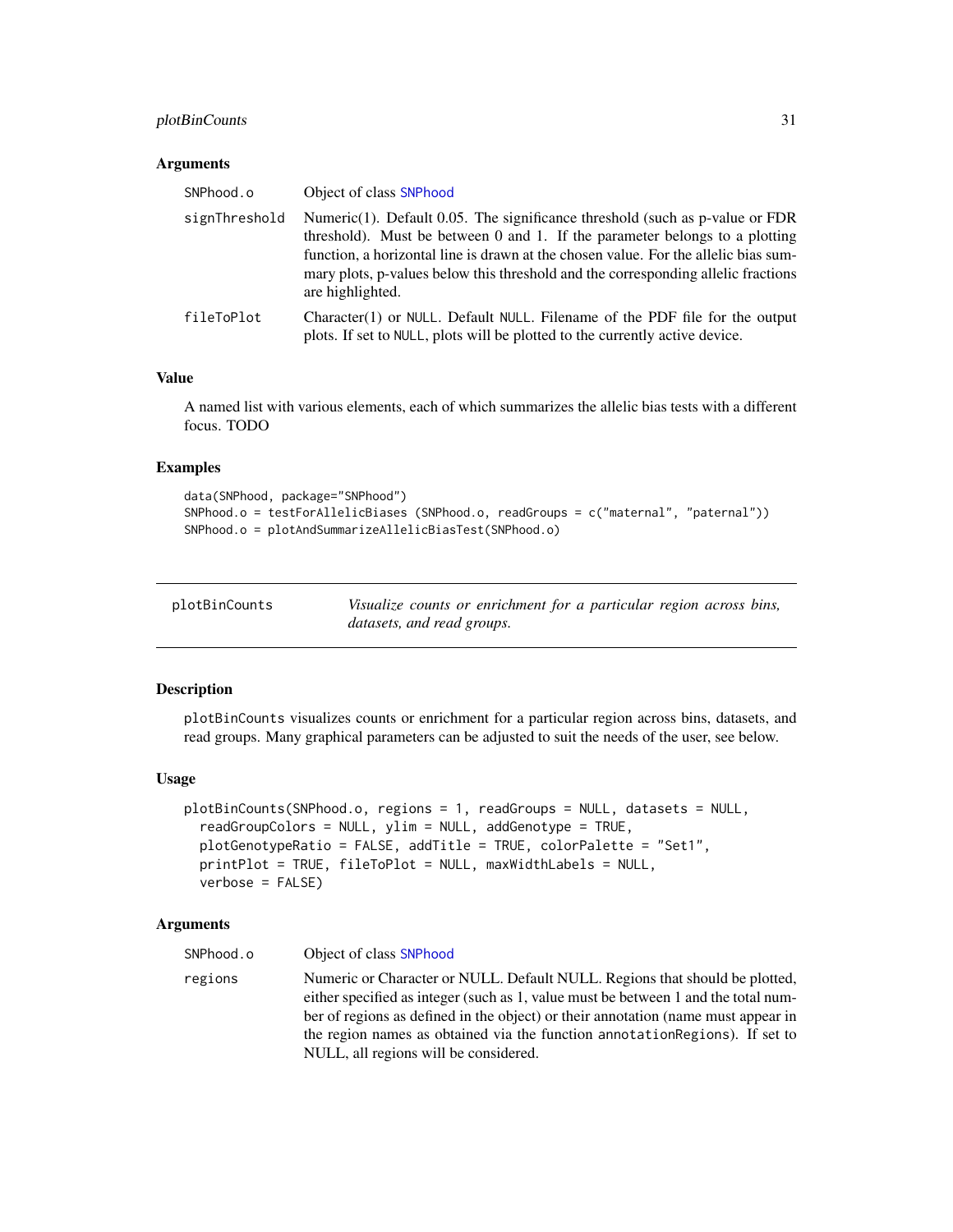| readGroups        | Character or NULL. Default NULL. Read groups that should be plotted, speci-<br>fied by their name as obtained by the function annotationReadGroups). If set<br>to NULL, all read groups will be considered.                                                                                                                                                                                                                                                                                                                                                                                                               |
|-------------------|---------------------------------------------------------------------------------------------------------------------------------------------------------------------------------------------------------------------------------------------------------------------------------------------------------------------------------------------------------------------------------------------------------------------------------------------------------------------------------------------------------------------------------------------------------------------------------------------------------------------------|
| datasets          | Numeric or Character or NULL. Default NULL. Datasets that should be used for<br>plotting, either specified as integer (such as 1, value must be between 1 and the<br>total number of datasets as defined in the object) or their annotation (name must<br>appear in the dataset names as obtained via the function annotationDatasets).<br>If set to NULL, all datasets will be considered.                                                                                                                                                                                                                               |
| readGroupColors   |                                                                                                                                                                                                                                                                                                                                                                                                                                                                                                                                                                                                                           |
|                   | Character or NULL. Default NULL. Colors of the read groups that appear in the<br>plot. If set to NULL, colors will be set automatically. The length of the vector<br>must equal the total number of read groups that are defined in the SNPhood<br>object.                                                                                                                                                                                                                                                                                                                                                                |
| ylim              | Numeric(2). Default NULL. Range of the y-axis, as specified by a minimum<br>and a maximum value. See ?ylim for details.                                                                                                                                                                                                                                                                                                                                                                                                                                                                                                   |
| addGenotype       | Logical(1). Default TRUE. Should the genotype distribution for each read group<br>at the original user position be displayed in the legend in addition? See the<br>Vignette for more details how this distribution is determined.                                                                                                                                                                                                                                                                                                                                                                                         |
| plotGenotypeRatio |                                                                                                                                                                                                                                                                                                                                                                                                                                                                                                                                                                                                                           |
|                   | Logical(1). Default FALSE. Should the ratio of the genotypes be plotted instead<br>of the count or enrichment values? Only applicable if the number of read groups<br>to be plotted is 2 and if one region is plotted. Setting this parameter to TRUE<br>may result in ratios across bins that are interrupted due to zero counts (and a<br>resulting division by zero, which can therefore not be displayed). Also, ratios<br>cannot be plotted if the genotype for the selected regions could not be deter-<br>mined due to the lack of reads overlapping with the particular region (see the<br>Vignette for details). |
| addTitle          | Logical(1). Default TRUE. Should the plot contain a title that summarizes the<br>genomic region that is visualized?                                                                                                                                                                                                                                                                                                                                                                                                                                                                                                       |
| colorPalette      | Character(1). Default "Set1". Name of the palette from the RColorBrewer pack-<br>age from the qualitative palettes for the colors of the datasets that are plotted.<br>Allowed palette names are "Accent", "Dark2", "Paired", "Pastel1", "Pastel2",<br>"Set1", "Set2", and "Set3". Colors for the datasets are then determined automat-<br>ically from the given palette name (from left to right, depending on the number<br>of datasets to be plotted). The colors for the read groups within each datasets<br>are based on the colors for the dataset, but with different saturation values.                           |
| printPlot         | Logical(1). Default TRUE. Should the plots be printed? Only relevant if fileToPlot<br>is set to NULL; otherwise, the plots are always printed to the output file.                                                                                                                                                                                                                                                                                                                                                                                                                                                         |
| fileToPlot        | Character(1) or NULL. Default NULL. Filename of the PDF file for the output<br>plots. If set to NULL, plots will be plotted to the currently active device.                                                                                                                                                                                                                                                                                                                                                                                                                                                               |
|                   | maxWidthLabels Numeric(1). Default NULL. Maximum width of the legend labels in number of<br>characters. If the width of the legend labels are longer, they are shortened. Set<br>to NULL to not shorten labels.                                                                                                                                                                                                                                                                                                                                                                                                           |
| verbose           | Logical(1). Default FALSE. Should the verbose mode (i.e., diagnostic messages<br>during execution of the script) be enabled?                                                                                                                                                                                                                                                                                                                                                                                                                                                                                              |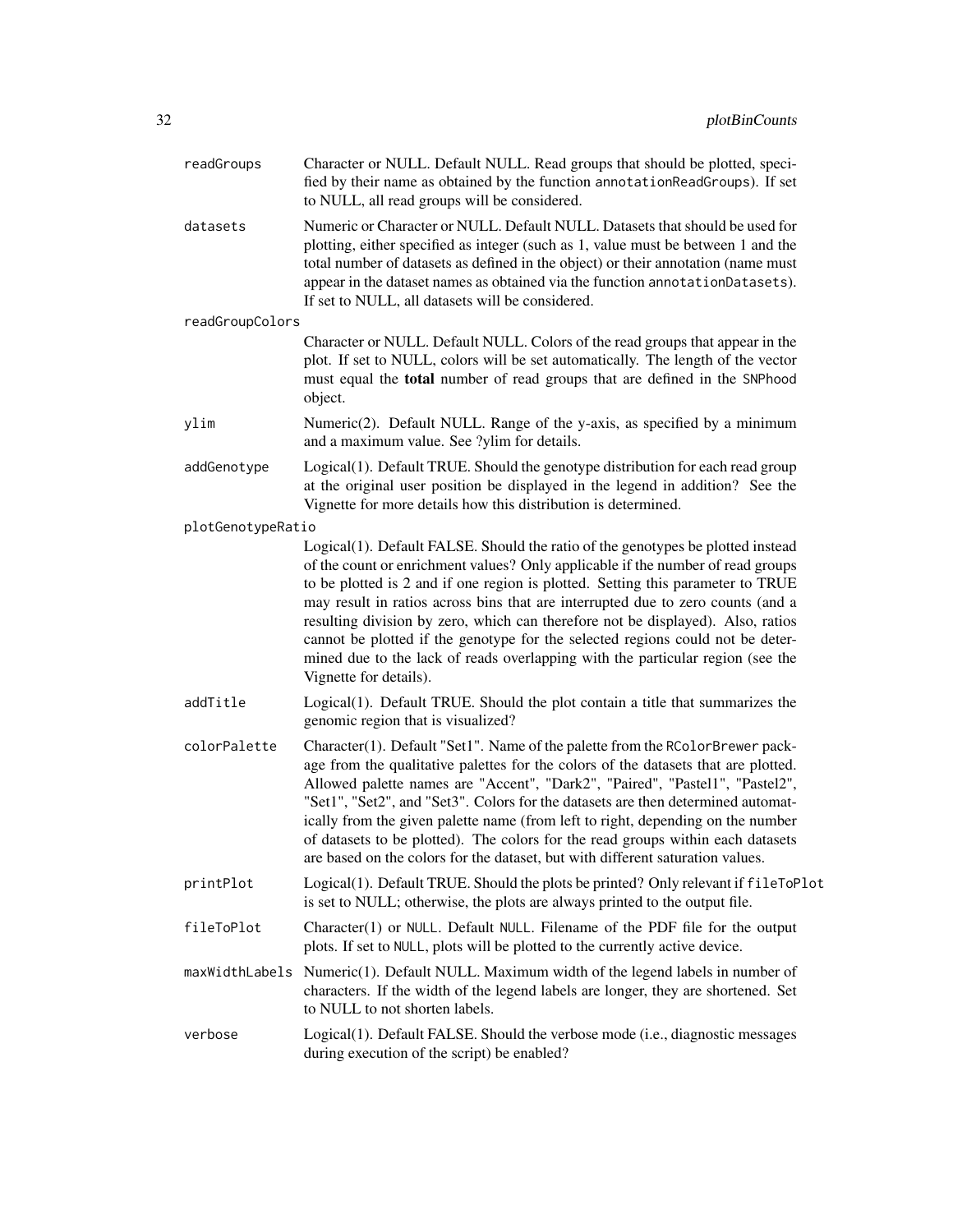<span id="page-32-0"></span>the generated **ggplot2** plot(s) as list for further processing. May contain multiple plots, depending on the function. The plot(s) can then be plotted individually or modified arbitrarily as the user wants. For example, if multiple plots are returned and the plots have been saved in a variable called plots.l, simply type plots.l[[1]] to view the first plot.

#### Examples

data(SNPhood.o, package="SNPhood")

# Plot the first region, all parameters with their default values plot = plotBinCounts(SNPhood.o)

# Plot the second region for the first dataset, using specific colors for the read groups. plot = plotBinCounts(SNPhood.o, regions = 2, dataset = 1, readGroupColors = c("red","blue","gray"))

# Plot the first region for the first dataset and the genotype ratio. Save the plot in a variable plot = plotBinCounts(SNPhood.o, regions = 1, readGroups = c("maternal", "paternal"), dataset = 1, plotGenotypeRatio

#' # Plot all regions for the first dataset and aggregate. Save the plot in a variable plot = plotBinCounts(SNPhood.o, regions = NULL, readGroups = c("maternal", "paternal"), dataset = 1)

<span id="page-32-1"></span>plotClusterAverage *Visualize average enrichment per cluster*

#### **Description**

plotClusterAverage visualizes the average reads per cluster. Note that the function plotAndClusterMatrix has to be executed before plotClusterAverage is called for the same read group and dataset

#### Usage

```
plotClusterAverage(SNPhood.o, readGroup, dataset, fileToPlot = NULL,
  returnOnlyPlotNotObject = FALSE, verbose = FALSE)
```

| SNPhood.o | Object of class SNPhood                                                                                                                                                                                                                                                                                                      |
|-----------|------------------------------------------------------------------------------------------------------------------------------------------------------------------------------------------------------------------------------------------------------------------------------------------------------------------------------|
| readGroup | Character(1). Default NULL. Read group that should be plotted, specified by<br>its name as obtained by the function annotation ReadGroups). If only one read<br>group is defined in the object, this may also be NULL for user conveniance.                                                                                  |
| dataset   | Numeric(1) or Character(1). Single dataset that should be used for plotting,<br>either specified as integer (such as 1, value must be between 1 and the total<br>number of datasets as defined in the object) or its annotation (name must appear<br>in the dataset names as obtained via the function annotation Datasets). |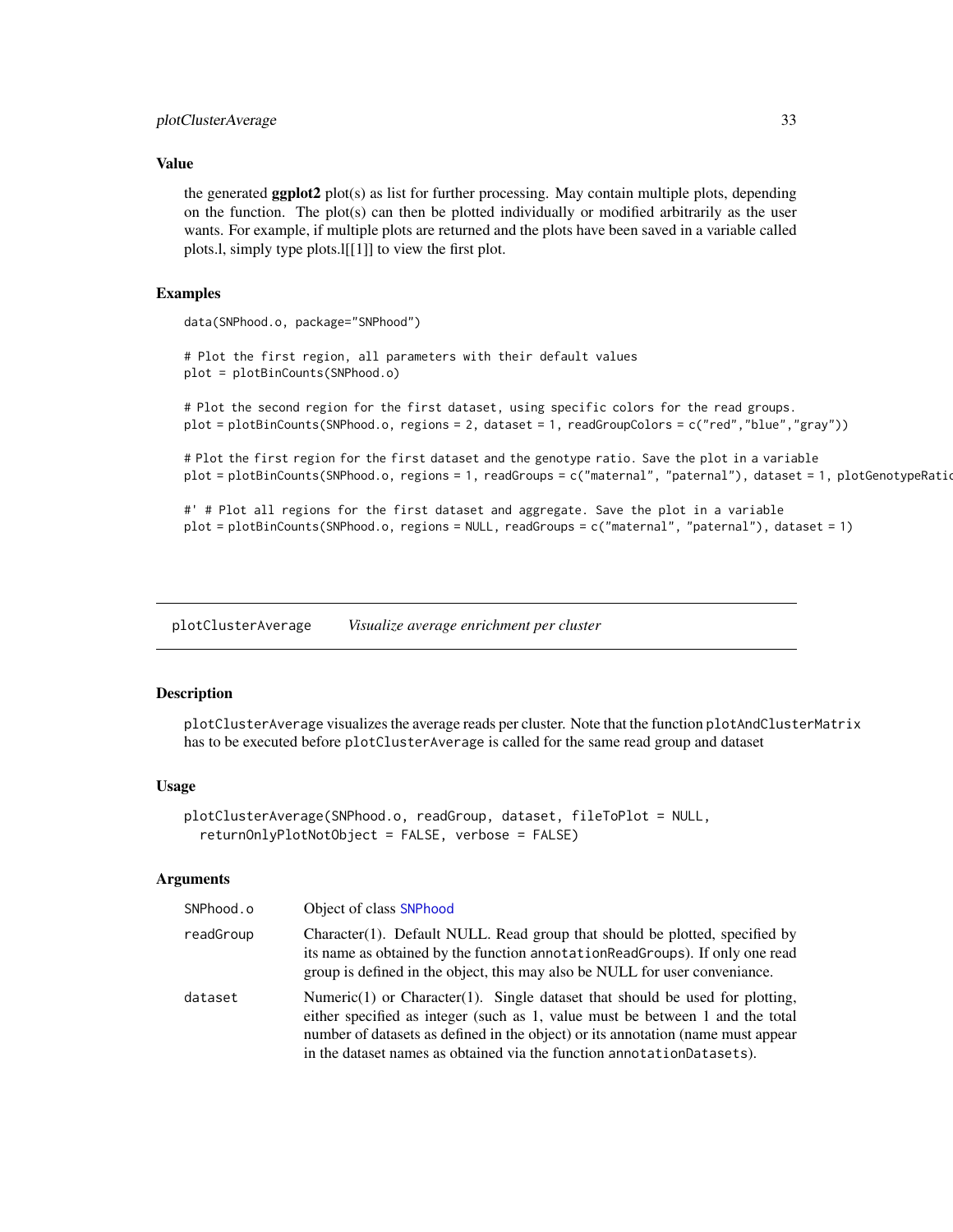<span id="page-33-0"></span>

| fileToPlot              | Character(1) or NULL. Default NULL. Filename of the PDF file for the output            |
|-------------------------|----------------------------------------------------------------------------------------|
|                         | plots. If set to NULL, plots will be plotted to the currently active device.           |
| returnOnlyPlotNotObject |                                                                                        |
|                         | Logical(1). Default FALSE. If set to TRUE, only the plots are returned but             |
|                         | not the actual object. Otherwise, for consistancy among the various visualiza-         |
|                         | tion functions, the SNPhood object is always returned, while the plots are either      |
|                         | written to a PDF file as specified by the parameter fileToPlot and/or to the           |
|                         | currently active graphics device (i.e., the console usually)                           |
| verbose                 | Logical(1). Default FALSE. Should the verbose mode ( <i>i.e.</i> , diagnostic messages |
|                         | during execution of the script) be enabled?                                            |

the generated ggplot2 plot(s) as list for further processing. May contain multiple plots, depending on the function. The plot(s) can then be plotted individually or modified arbitrarily as the user wants. For example, if multiple plots are returned and the plots have been saved in a variable called plots.l, simply type plots.l[[1]] to view the first plot.

# See Also

plotAndClusterMatrix

# Examples

```
data(SNPhood.o, package="SNPhood")
plot = plotClusterAverage(SNPhood.o, readGroup = "paternal", dataset = 1)
```

| plotFDRResults | Graphically summarize the results of the allelic bias analysis for a |
|----------------|----------------------------------------------------------------------|
|                | specific dataset and region.                                         |

# Description

plotAllelicBiasResults graphically summarizes the results of the allelic bias analysis for a specific dataset and region.

# Usage

```
plotFDRResults(SNPhood.o, dataset, FDRThreshold = NULL, fileToPlot = NULL,
 printPlot = TRUE, returnOnlyPlotNotObject = FALSE, verbose = FALSE)
```

| SNPhood.o | Object of class SNPhood                                                                                                                                                                                                                                                                                                      |
|-----------|------------------------------------------------------------------------------------------------------------------------------------------------------------------------------------------------------------------------------------------------------------------------------------------------------------------------------|
| dataset   | Numeric(1) or Character(1). Single dataset that should be used for plotting,<br>either specified as integer (such as 1, value must be between 1 and the total<br>number of datasets as defined in the object) or its annotation (name must appear<br>in the dataset names as obtained via the function annotation Datasets). |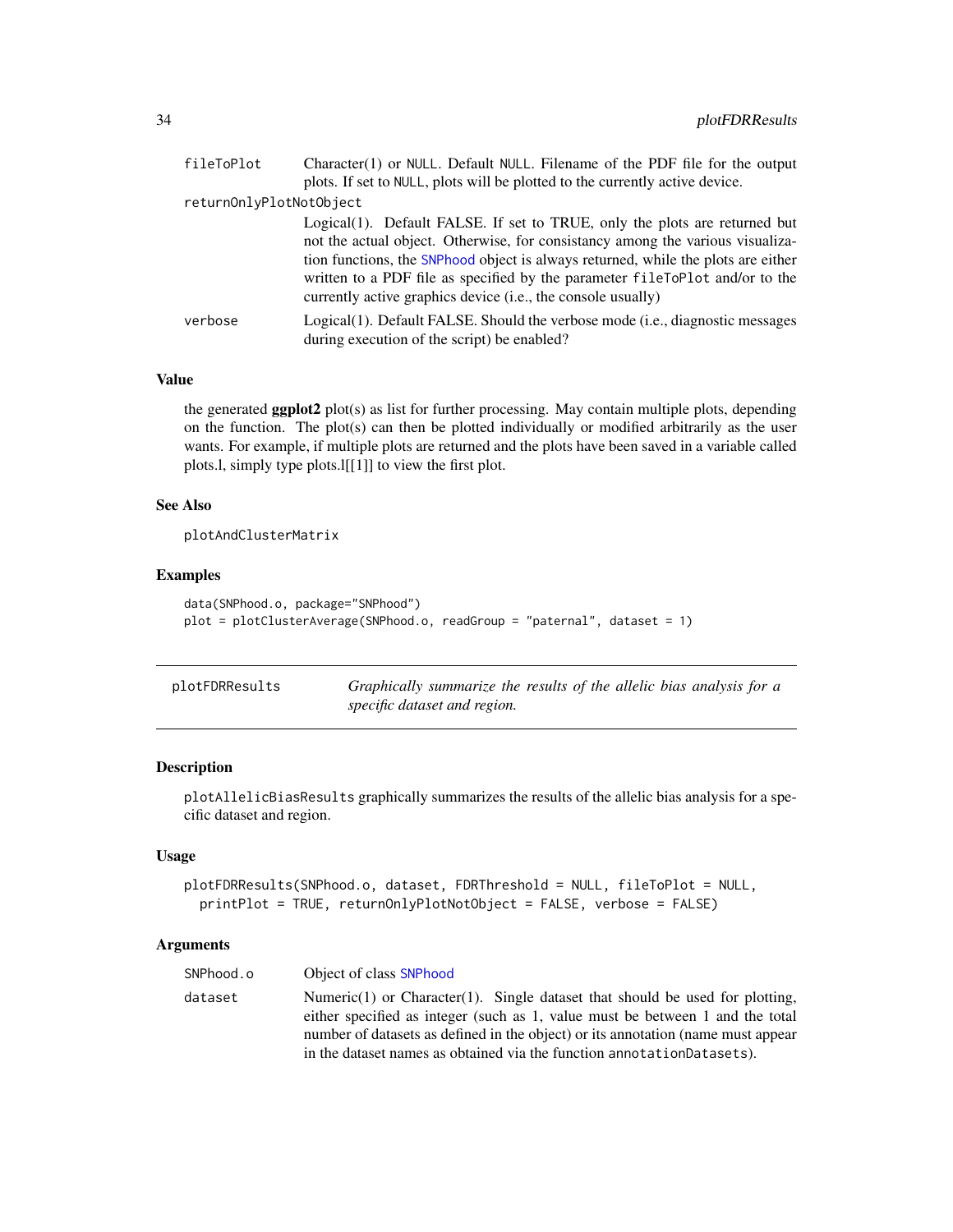<span id="page-34-0"></span>

| FDRThreshold            | Numeric(1) or NULL. Default NULL. If set to a value between 0 and 1, a hori-<br>zontal line will be drawn in the FDR summary plot to indicate at which p-value<br>threshold the FDR reaches the user-defined value. Additionally, the maximum<br>p-value threshold from the FDR summary data will be printed for which thr FDR<br>is below the specified threshold.                               |
|-------------------------|---------------------------------------------------------------------------------------------------------------------------------------------------------------------------------------------------------------------------------------------------------------------------------------------------------------------------------------------------------------------------------------------------|
| fileToPlot              | Character(1) or NULL. Default NULL. Filename of the PDF file for the output<br>plots. If set to NULL, plots will be plotted to the currently active device.                                                                                                                                                                                                                                       |
| printPlot               | Logical(1). Default TRUE. Should the plots be printed? Only relevant if fileToPlot<br>is set to NULL; otherwise, the plots are always printed to the output file.                                                                                                                                                                                                                                 |
| returnOnlyPlotNotObject |                                                                                                                                                                                                                                                                                                                                                                                                   |
|                         | Logical(1). Default FALSE. If set to TRUE, only the plots are returned but<br>not the actual object. Otherwise, for consistancy among the various visualiza-<br>tion functions, the SNPhood object is always returned, while the plots are either<br>written to a PDF file as specified by the parameter fileToPlot and/or to the<br>currently active graphics device (i.e., the console usually) |
| verbose                 | Logical(1). Default FALSE. Should the verbose mode (i.e., diagnostic messages<br>during execution of the script) be enabled?                                                                                                                                                                                                                                                                      |

the generated ggplot2 plot(s) as list for further processing. May contain multiple plots, depending on the function. The plot(s) can then be plotted individually or modified arbitrarily as the user wants. For example, if multiple plots are returned and the plots have been saved in a variable called plots.l, simply type plots.l[[1]] to view the first plot.

#### Examples

```
data(SNPhood.o, package="SNPhood")
SNPhood.o = testForAllelicBiases(SNPhood.o, readGroups = c("maternal", "paternal"))
# Plot FDR results for first dataset
plotFDRResults(SNPhood.o, annotationDatasets(SNPhood.o)[1], FDRThreshold = NULL, fileToPlot = NULL)
```
# Plot FDR results for second dataset, save in file and also detemrine p-value treshold for which the FDR is below 10 plotFDRResults(SNPhood.o, annotationDatasets(SNPhood.o)[1], FDRThreshold = 0.1, fileToPlot = "FDR\_summary.pdf")

<span id="page-34-1"></span>plotGenotypesPerCluster

*Visualize average counts/enrichment based on strong and weak genotypes.*

# Description

The function plotGenotypesPerCluster plots average clusters per genotype based on the clustering results of the strong an weak genotype analysis (see [plotAndCalculateWeakAndStrongGenotype](#page-27-1)), which has to be executed before.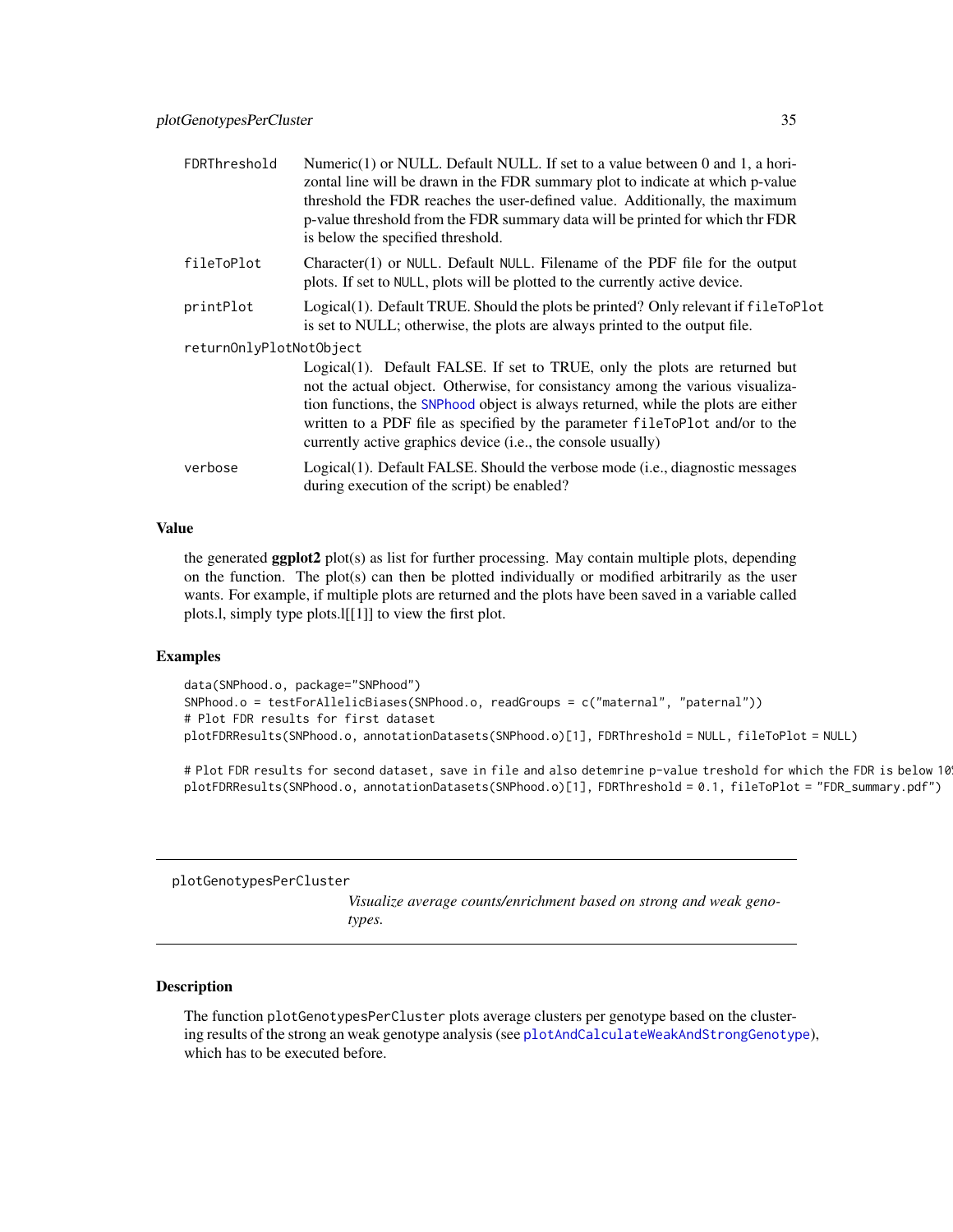```
plotGenotypesPerCluster(SNPhood.o, printBinLabels = TRUE, fileToPlot = NULL,
 printPlot = TRUE, returnOnlyPlotNotObject = FALSE, verbose = FALSE)
```
#### Arguments

| SNPhood.o               | Object of class SNPhood                                                                                                                                                                                                                                                                                                                                                                           |
|-------------------------|---------------------------------------------------------------------------------------------------------------------------------------------------------------------------------------------------------------------------------------------------------------------------------------------------------------------------------------------------------------------------------------------------|
|                         | printBinLabels Logical(1). Default TRUE. Should the bin labels be printed? If multiple clusters<br>are plotted simultaenously, bin labels might overlap, in which case printBinLabels<br>can be set to FALSE.                                                                                                                                                                                     |
| fileToPlot              | Character(1) or NULL. Default NULL. Filename of the PDF file for the output<br>plots. If set to NULL, plots will be plotted to the currently active device.                                                                                                                                                                                                                                       |
| printPlot               | Logical(1). Default TRUE. Should the plots be printed? Only relevant if fileToPlot<br>is set to NULL; otherwise, the plots are always printed to the output file.                                                                                                                                                                                                                                 |
| returnOnlyPlotNotObject | Logical(1). Default FALSE. If set to TRUE, only the plots are returned but<br>not the actual object. Otherwise, for consistancy among the various visualiza-<br>tion functions, the SNPhood object is always returned, while the plots are either<br>written to a PDF file as specified by the parameter fileToPlot and/or to the<br>currently active graphics device (i.e., the console usually) |
| verbose                 | Logical(1). Default FALSE. Should the verbose mode (i.e., diagnostic messages<br>during execution of the script) be enabled?                                                                                                                                                                                                                                                                      |

# Value

the generated ggplot2 plot(s) as list for further processing. May contain multiple plots, depending on the function. The plot(s) can then be plotted individually or modified arbitrarily as the user wants. For example, if multiple plots are returned and the plots have been saved in a variable called plots.l, simply type plots.l[[1]] to view the first plot.

# See Also

[plotAndCalculateWeakAndStrongGenotype](#page-27-1)

```
data(SNPhood.o, package="SNPhood")
SNPhood_merged.o = mergeReadGroups(SNPhood.o)
SNPhood_merged.o = plotAndCalculateWeakAndStrongGenotype(SNPhood_merged.o)
plot = plotGenotypesPerCluster(SNPhood_merged.o, printPlot = FALSE)
```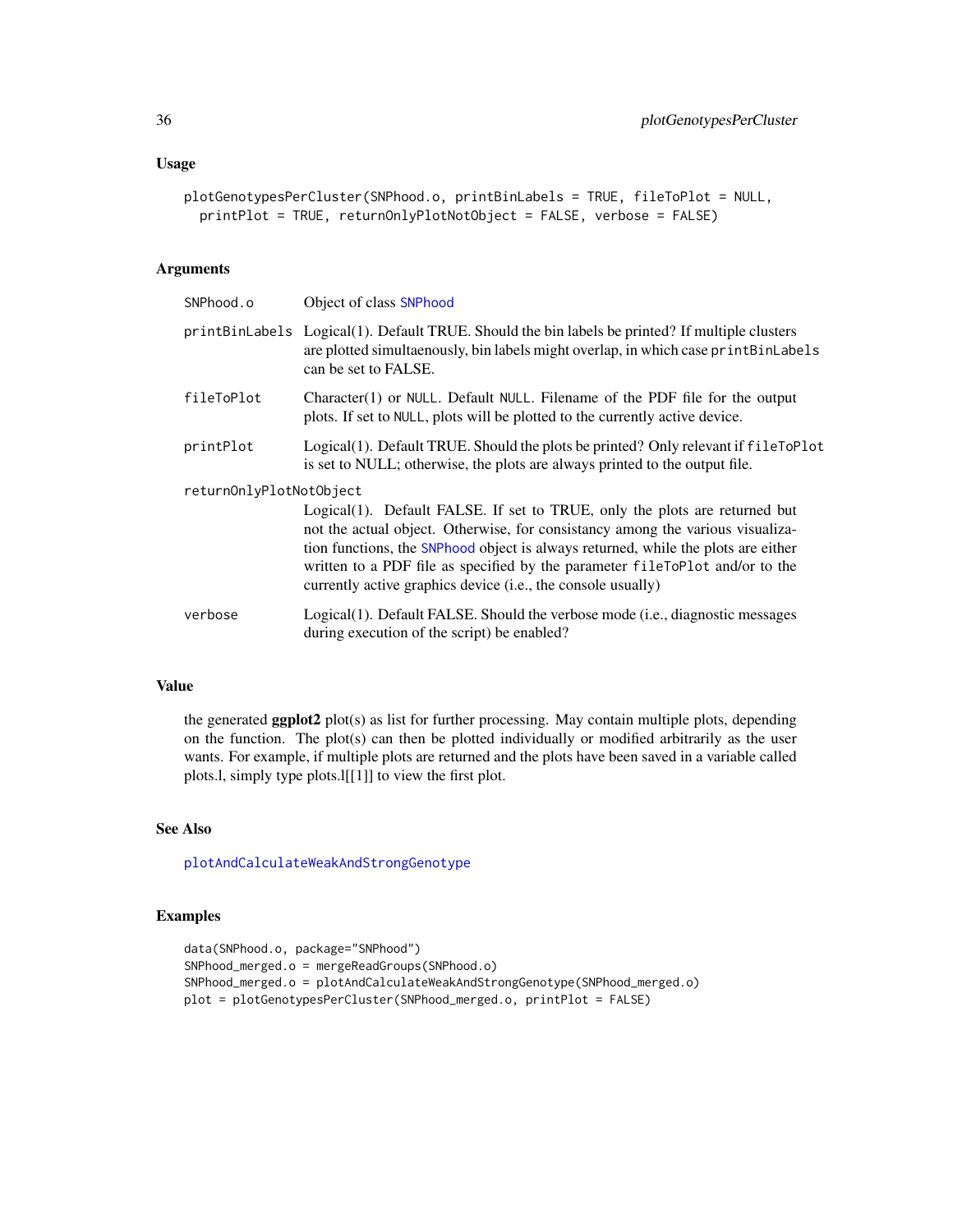<span id="page-36-1"></span><span id="page-36-0"></span>plotGenotypesPerSNP *Plot genotype frequencies of regions across datasets.*

# Description

Creates bar plots for the distribution of genotype frequencies of regions across individuals.

#### Usage

```
plotGenotypesPerSNP(SNPhood.o, regions = NULL, fileToPlot = NULL,
  returnOnlyPlotNotObject = FALSE, verbose = FALSE)
```
#### Arguments

| SNPhood.o               | Object of class SNPhood                                                                                                                                                                                                                                                                                                                                                                           |  |
|-------------------------|---------------------------------------------------------------------------------------------------------------------------------------------------------------------------------------------------------------------------------------------------------------------------------------------------------------------------------------------------------------------------------------------------|--|
| regions                 | Numeric or Character or NULL. Default NULL. Regions that should be plotted,<br>either specified as integer (such as 1, value must be between 1 and the total num-<br>ber of regions as defined in the object) or their annotation (name must appear in<br>the region names as obtained via the function annotation Regions). If set to<br>NULL, all regions will be considered.                   |  |
| fileToPlot              | Character(1) or NULL. Default NULL. Filename of the PDF file for the output<br>plots. If set to NULL, plots will be plotted to the currently active device.                                                                                                                                                                                                                                       |  |
| returnOnlyPlotNotObject |                                                                                                                                                                                                                                                                                                                                                                                                   |  |
|                         | Logical(1). Default FALSE. If set to TRUE, only the plots are returned but<br>not the actual object. Otherwise, for consistancy among the various visualiza-<br>tion functions, the SNPhood object is always returned, while the plots are either<br>written to a PDF file as specified by the parameter fileToPlot and/or to the<br>currently active graphics device (i.e., the console usually) |  |
| verbose                 | Logical(1). Default FALSE. Should the verbose mode (i.e., diagnostic messages<br>during execution of the script) be enabled?                                                                                                                                                                                                                                                                      |  |

# Value

the generated **ggplot2** plot(s) as list for further processing. May contain multiple plots, depending on the function. The plot(s) can then be plotted individually or modified arbitrarily as the user wants. For example, if multiple plots are returned and the plots have been saved in a variable called plots.l, simply type plots.l[[1]] to view the first plot.

#### See Also

[plotAndClusterMatrix](#page-28-1)

```
data(SNPhood.o, package="SNPhood")
plot = plotGenotypesPerSNP(SNPhood.o, regions=1:20)
```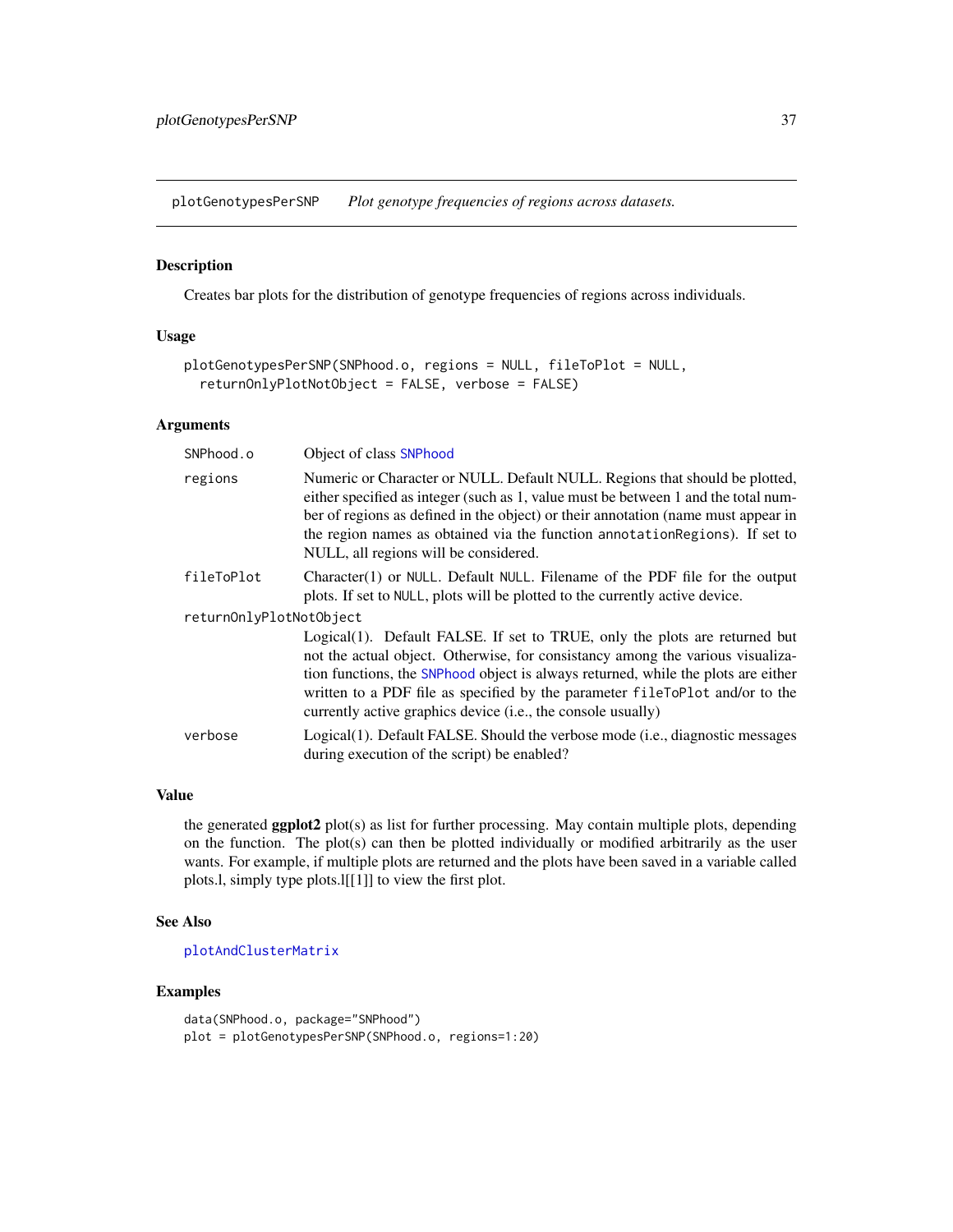<span id="page-37-1"></span><span id="page-37-0"></span>

# Description

plotBinCounts visualizes the raw read counts (i.e., before binning user regions) across regions or a user-defined genomic range. Note that only the results of a particular chromosome can be visualized. It is therefore only possible if the regions to be visualized are located on one particular chromosome; otherwise, an error is thrown.

# Usage

```
plotRegionCounts(SNPhood.o, regions = NULL, datasets = NULL,
  readGroups = NULL, mergeReadGroupCounts = FALSE, plotChr = NULL,
  plotStartPos = NULL, plotEndPos = NULL, ylim = NULL,
 plotRegionBoundaries = FALSE, plotRegionLabels = FALSE,
 maxWidthLabels = NULL, colorPalette = "Set1", sizePoints = 4,
  type = "p", printPlot = TRUE, fileToPlot = NULL, verbose = FALSE)
```

| SNPhood.o            | Object of class SNPhood                                                                                                                                                                                                                                                                                                                                                                     |
|----------------------|---------------------------------------------------------------------------------------------------------------------------------------------------------------------------------------------------------------------------------------------------------------------------------------------------------------------------------------------------------------------------------------------|
| regions              | Numeric or Character or NULL. Default NULL. Regions that should be plotted,<br>either specified as integer (such as 1, value must be between 1 and the total num-<br>ber of regions as defined in the object) or their annotation (name must appear in<br>the region names as obtained via the function annotation Regions). If set to<br>NULL, all regions will be considered.             |
| datasets             | Numeric or Character or NULL. Default NULL. Datasets that should be used for<br>plotting, either specified as integer (such as 1, value must be between 1 and the<br>total number of datasets as defined in the object) or their annotation (name must<br>appear in the dataset names as obtained via the function annotationDatasets).<br>If set to NULL, all datasets will be considered. |
| readGroups           | Character or NULL. Default NULL. Read groups that should be plotted, speci-<br>fied by their name as obtained by the function annotation ReadGroups). If set<br>to NULL, all read groups will be considered.                                                                                                                                                                                |
| mergeReadGroupCounts |                                                                                                                                                                                                                                                                                                                                                                                             |
|                      | Logical(1). Default FALSE. Should the read groups be merged for visualization<br>purposes?                                                                                                                                                                                                                                                                                                  |
| plotChr              | Character(1) or NULL. Default NULL. The name of the chromosome for which<br>the visualization should be done. Must be a valid chromosome name. If set<br>to NULL, other parameters (such as regions) determine which genomic region<br>should be plotted.                                                                                                                                   |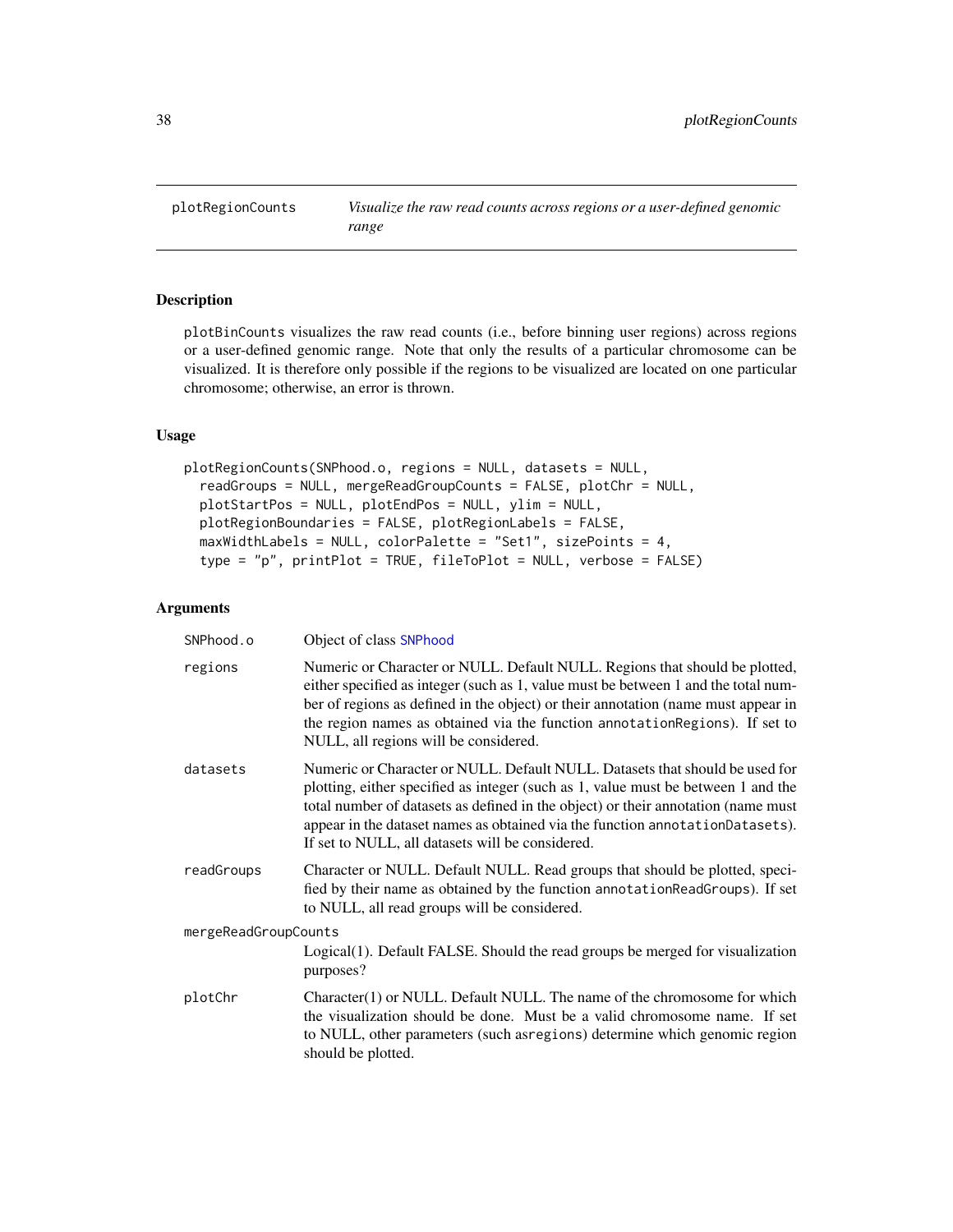| plotStartPos         | Character(1) or NULL. Default NULL. The start coordinates for which the vi-<br>sualization should be done. Must be a valid number with respect to the chromo-<br>some it refers to. If set to NULL and the parameter plotChr is not NULL, the<br>start coordinates are set to 1.                                                                                                                                                                                                                                                                                                                |
|----------------------|-------------------------------------------------------------------------------------------------------------------------------------------------------------------------------------------------------------------------------------------------------------------------------------------------------------------------------------------------------------------------------------------------------------------------------------------------------------------------------------------------------------------------------------------------------------------------------------------------|
| plotEndPos           | Character(1) or NULL. Default NULL. The end coordinates for which the visu-<br>alization should be done. Must be a valid number with respect to the chromo-<br>some it refers to. If set to NULL and the parameter plotChr is not NULL, the<br>end coordinates are determined automatically and the full chromosome will be<br>plotted.                                                                                                                                                                                                                                                         |
| ylim                 | Numeric(2). Default NULL. Range of the y-axis, as specified by a minimum<br>and a maximum value. See ?ylim for details.                                                                                                                                                                                                                                                                                                                                                                                                                                                                         |
| plotRegionBoundaries |                                                                                                                                                                                                                                                                                                                                                                                                                                                                                                                                                                                                 |
|                      | Logical(1). Default FALSE. Should the region boundaries be drawn in the plot?<br>If set to TRUE, two vertical lines will be drawn for each region, corresponding<br>to the region boundaries upstream and downstream of the SNP. This visual aid<br>may help to judge the size of the regions and overlaps among regions.                                                                                                                                                                                                                                                                       |
| plotRegionLabels     |                                                                                                                                                                                                                                                                                                                                                                                                                                                                                                                                                                                                 |
|                      | $Logical(1)$ . Should the annotation of the regions be drawn vertically below the<br>x axis? If many regions are plotted, labels may overlap; however, for a few<br>regions, this is usually not a problem.                                                                                                                                                                                                                                                                                                                                                                                     |
|                      | maxWidthLabels Numeric(1). Default NULL. Maximum width of the legend labels in number of<br>characters. If the width of the legend labels are longer, they are shortened. Set<br>to NULL to not shorten labels.                                                                                                                                                                                                                                                                                                                                                                                 |
| colorPalette         | Character(1). Default "Set1". Name of the palette from the RColorBrewer pack-<br>age from the qualitative palettes for the colors of the datasets that are plotted.<br>Allowed palette names are "Accent", "Dark2", "Paired", "Pastel1", "Pastel2",<br>"Set1", "Set2", and "Set3". Colors for the datasets are then determined automat-<br>ically from the given palette name (from left to right, depending on the number<br>of datasets to be plotted). The colors for the read groups within each datasets<br>are based on the colors for the dataset, but with different saturation values. |
| sizePoints           | Numeric $(1)$ . Default 4. Size of the points that are drawn in the plot (if type is<br>set to the default value of "p"). This parameter has no effect if type is set to "l".                                                                                                                                                                                                                                                                                                                                                                                                                   |
| type                 | Character(1). " $p$ " or "1". Default " $p$ ". What type of plot should be drawn, points<br>$("p")$ or lines $("l")$ ?                                                                                                                                                                                                                                                                                                                                                                                                                                                                          |
| printPlot            | Logical(1). Default TRUE. Should the plots be printed? Only relevant if fileToPlot<br>is set to NULL; otherwise, the plots are always printed to the output file.                                                                                                                                                                                                                                                                                                                                                                                                                               |
| fileToPlot           | Character(1) or NULL. Default NULL. Filename of the PDF file for the output<br>plots. If set to NULL, plots will be plotted to the currently active device.                                                                                                                                                                                                                                                                                                                                                                                                                                     |
| verbose              | Logical(1). Default FALSE. Should the verbose mode (i.e., diagnostic messages<br>during execution of the script) be enabled?                                                                                                                                                                                                                                                                                                                                                                                                                                                                    |

the generated ggplot2 plot(s) as list for further processing. May contain multiple plots, depending on the function. The plot(s) can then be plotted individually or modified arbitrarily as the user wants. For example, if multiple plots are returned and the plots have been saved in a variable called plots.l, simply type plots.l[[1]] to view the first plot.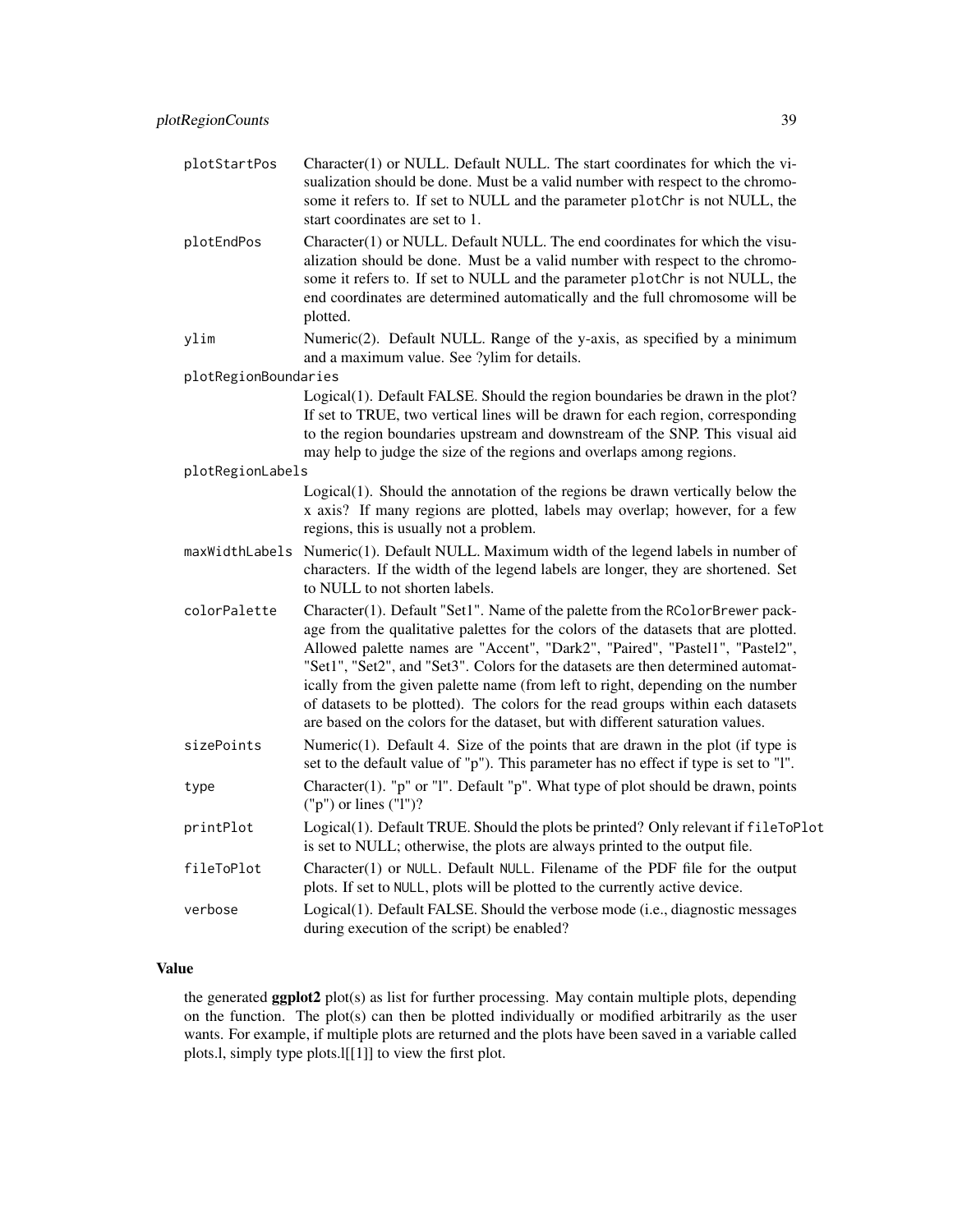#### Examples

```
data(SNPhood.o, package="SNPhood")
# Plot the read counts for the first ten regions
plot = plotRegionCounts(SNPhood.o, regions = 1:10)
# Plot the read counts for the full chr21
plot = plotRegionCounts(SNPhood.o, plotChr = "chr21")
# Plot the read counts for the full chr21, merge read group counts and decrease the point size
plot = plotRegionCounts(SNPhood.o, plotChr = "chr21", sizePoints = 2, mergeReadGroupCounts = TRUE)
```
<span id="page-39-1"></span>renameBins *Rename bins.*

# Description

renameBins renames bins from a *SNPhood* object.

# Usage

renameBins(SNPhood.o, newBinsMapping, verbose = TRUE)

#### Arguments

| SNPhood.o | Object of class SNPhood                                                                                                                                                         |
|-----------|---------------------------------------------------------------------------------------------------------------------------------------------------------------------------------|
|           | newBinsMapping Named list. For clarity of mapping, the names of the list must be the currently<br>defined bin names, and the values of each element the corresponding new ones. |
| verbose   | Logical(1). Default TRUE. Should the verbose mode (i.e., diagnostic messages<br>during execution of the script) be enabled?                                                     |

# Value

an object of class [SNPhood](#page-43-2) with the requested bins being renamed.

# See Also

[deleteDatasets](#page-13-1), [deleteRegions](#page-14-2)

```
data(SNPhood.o, package="SNPhood")
mapping = list("Bin1_NEW")
names(mapping) = annotationBins(SNPhood.o)[1]
SNPhood_mod.o = renameBins(SNPhood.o, mapping)
```
<span id="page-39-0"></span>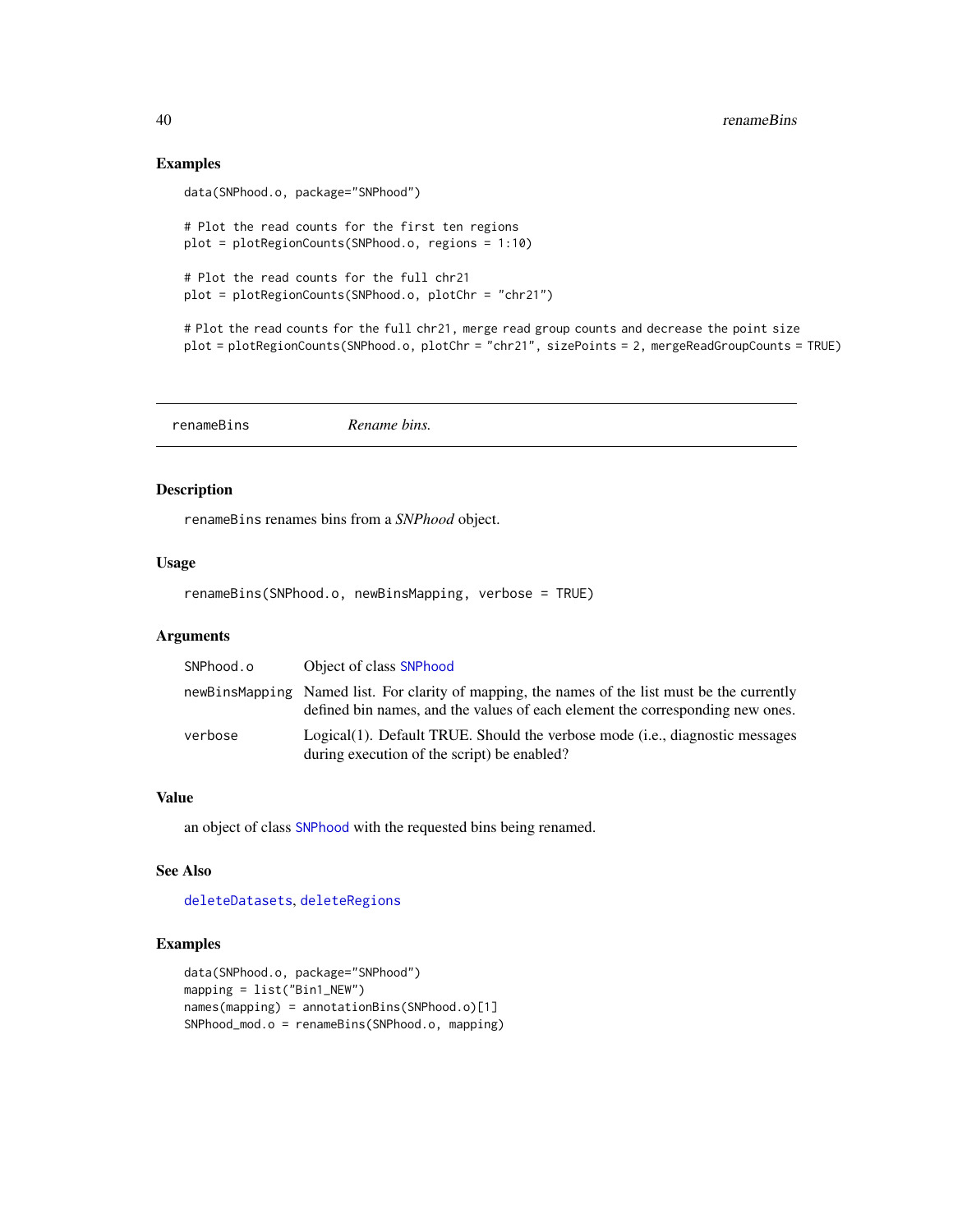<span id="page-40-2"></span><span id="page-40-0"></span>renameDatasets *Rename datasets.*

# Description

renameDatasets renames datasets from a *SNPhood* object.

# Usage

```
renameDatasets(SNPhood.o, newDatasetsMapping, verbose = TRUE)
```
# Arguments

| SNPhood.o          | Object of class SNPhood                                                                                                                                                               |
|--------------------|---------------------------------------------------------------------------------------------------------------------------------------------------------------------------------------|
| newDatasetsMapping |                                                                                                                                                                                       |
|                    | Named list. Named list. For clarity of mapping, the names of the list must be<br>the currently defined dataset names, and the values of each element the corre-<br>sponding new ones. |
| verbose            | Logical(1). Default TRUE. Should the verbose mode (i.e., diagnostic messages<br>during execution of the script) be enabled?                                                           |

# Value

an object of class [SNPhood](#page-43-2) with the requested datasets being renamed.

# See Also

[renameBins](#page-39-1), [renameReadGroups](#page-40-1), [renameRegions](#page-41-1)

# Examples

```
data(SNPhood.o, package="SNPhood")
mapping = list("Individual1", "Individual2")
names(mapping) = annotationDatasets(SNPhood.o)
SNPhood_mod.o = renameDatasets(SNPhood.o, mapping)
```
<span id="page-40-1"></span>renameReadGroups *Rename read groups.*

# Description

renameReadGroups renames a set of read groups from a *SNPhood* object.

# Usage

```
renameReadGroups(SNPhood.o, newReadGroupsMapping, verbose = TRUE)
```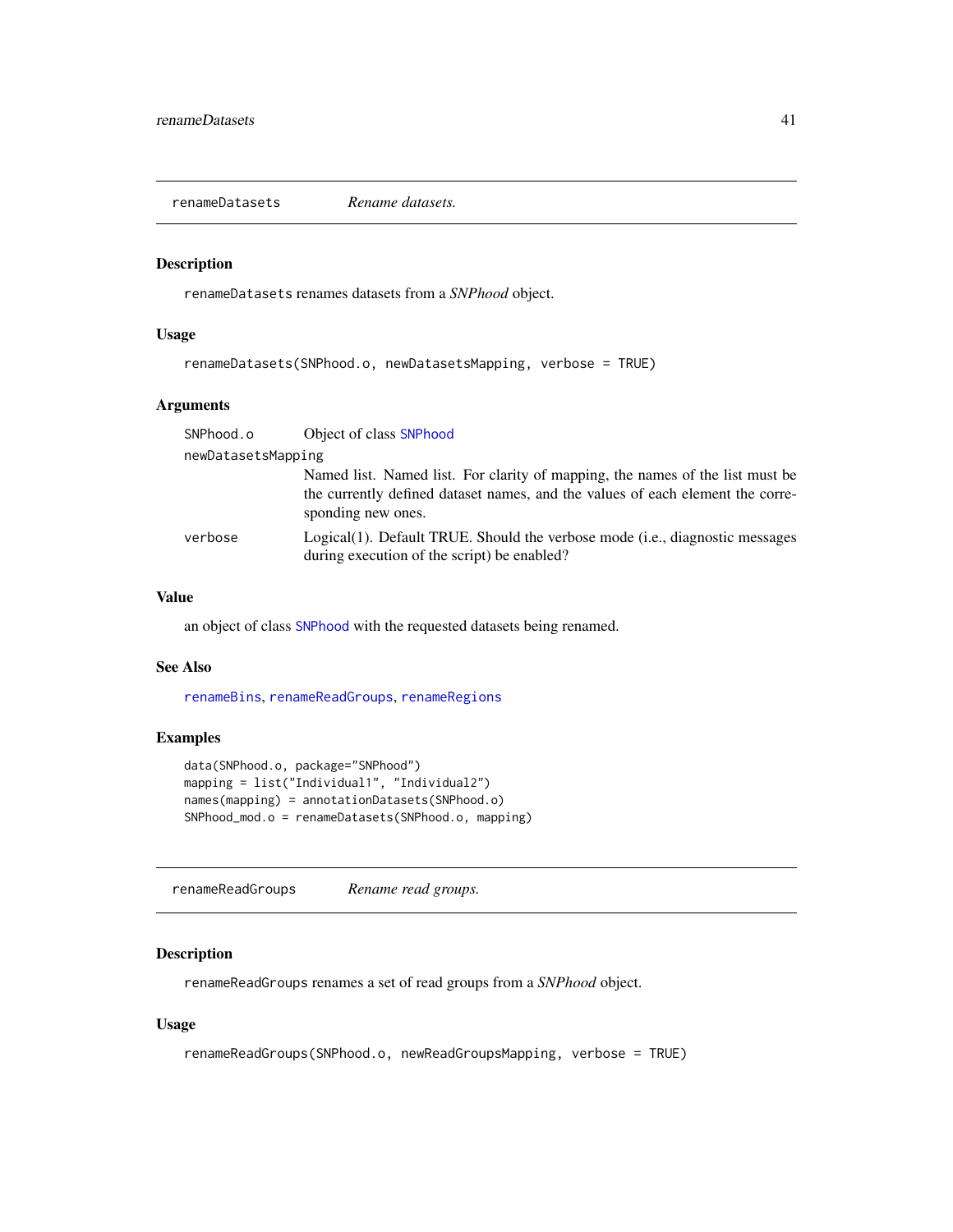# <span id="page-41-0"></span>Arguments

|                      | SNPhood.o | Object of class SNPhood                                                                                                                                                                |
|----------------------|-----------|----------------------------------------------------------------------------------------------------------------------------------------------------------------------------------------|
| newReadGroupsMapping |           |                                                                                                                                                                                        |
|                      |           | Named list. Named list. For clarity of mapping, the names of the list must<br>be the currently defined read group names, and the values of each element the<br>corresponding new ones. |
|                      | verbose   | Logical(1). Default TRUE. Should the verbose mode (i.e., diagnostic messages<br>during execution of the script) be enabled?                                                            |

# Value

an object of class [SNPhood](#page-43-2) with the requested read groups being renamed.

# See Also

[renameBins](#page-39-1), [renameDatasets](#page-40-2), [renameRegions](#page-41-1)

# Examples

```
data(SNPhood.o, package="SNPhood")
mapping = list("a", "b", "c")names(mapping) = annotationReadGroups(SNPhood.o)
SNPhood_mod.o = renameReadGroups (SNPhood.o, mapping)
```
<span id="page-41-1"></span>renameRegions *Rename regions.*

# Description

renameRegions renames regions from a *SNPhood* object.

#### Usage

```
renameRegions(SNPhood.o, newRegionsMapping, verbose = TRUE)
```

| SNPhood.o         | Object of class SNPhood                                                                                                                                                |  |
|-------------------|------------------------------------------------------------------------------------------------------------------------------------------------------------------------|--|
| newRegionsMapping |                                                                                                                                                                        |  |
|                   | Named list. For clarity of mapping, the names of the list must be the currently<br>defined region names, and the values of each element the corresponding new<br>ones. |  |
| verbose           | Logical(1). Default TRUE. Should the verbose mode (i.e., diagnostic messages<br>during execution of the script) be enabled?                                            |  |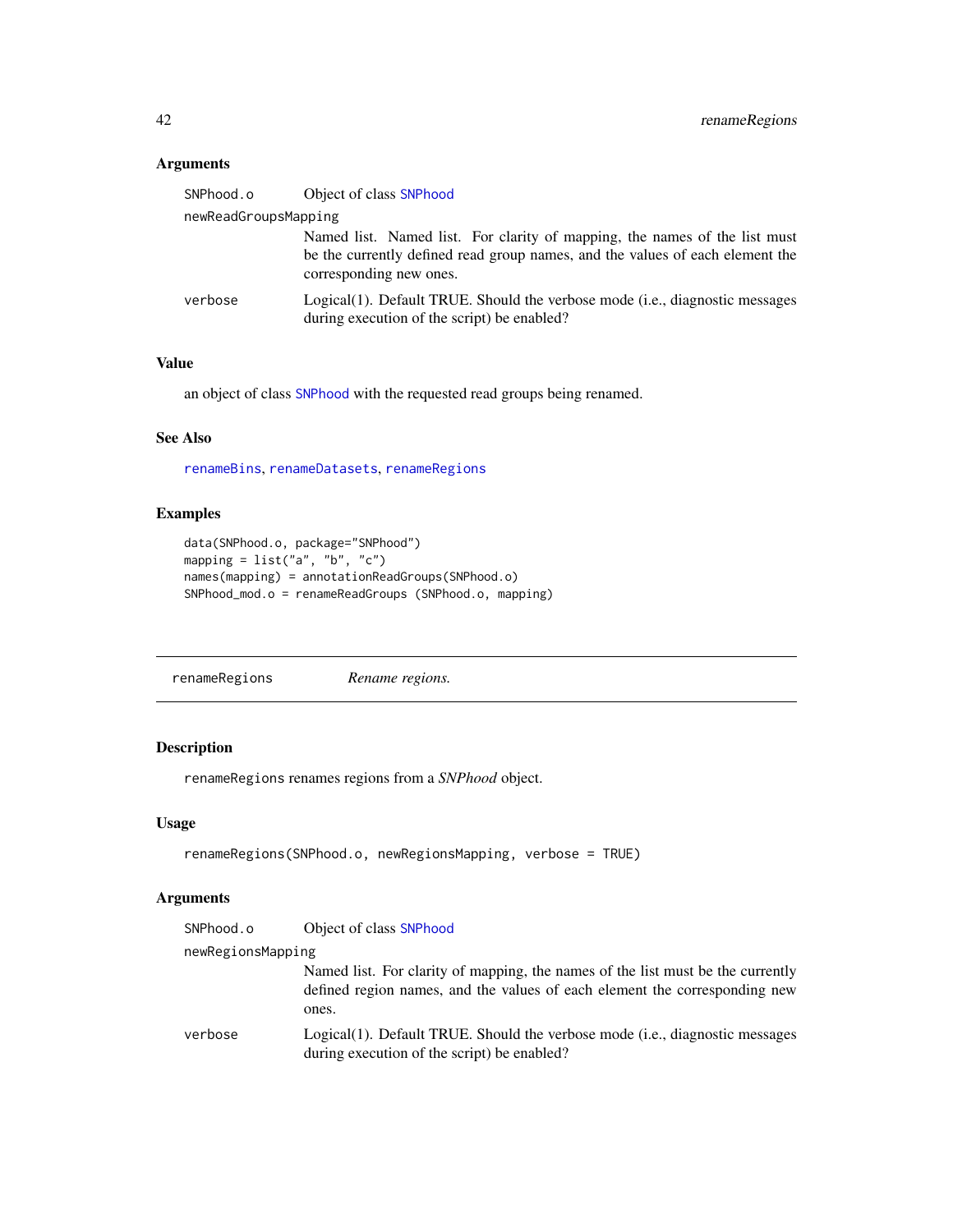#### <span id="page-42-0"></span>results 43

# Value

An object of class [SNPhood](#page-43-2) with the requested regions being renamed

#### See Also

[renameBins](#page-39-1), [renameDatasets](#page-40-2), [renameReadGroups](#page-40-1)

# Examples

```
data(SNPhood.o, package="SNPhood")
mapping = as.list(paste0(annotationRegions(SNPhood.o),".newName"))
names(mapping) = annotationRegions(SNPhood.o)
SNPhood_mod.o = renameRegions(SNPhood.o, mapping)
```
<span id="page-42-1"></span>results *Get results of various analyses performed with a* SNPhood *object.*

#### Description

Return the results of a particular analyis that is stored in the SNPhood object.

# Usage

results(SNPhood.o, type, elements = NULL)

#### Arguments

| SNPhood.o | Object of class SNPhood                                                                                                                                                                                                                                                                                                                                                                                                                                                                                                                                                                                                                                                                                        |
|-----------|----------------------------------------------------------------------------------------------------------------------------------------------------------------------------------------------------------------------------------------------------------------------------------------------------------------------------------------------------------------------------------------------------------------------------------------------------------------------------------------------------------------------------------------------------------------------------------------------------------------------------------------------------------------------------------------------------------------|
| type      | Character(1). Name of analyses one wants to retrieve the results for. Currently<br>supported are "allelicBias", "clustering", "genotype" and "samplesCorrelation".                                                                                                                                                                                                                                                                                                                                                                                                                                                                                                                                             |
| elements  | Character. Default NULL. Which elements of the resulting list structure should<br>be returned? If set to NULL, all elements will be returned. Otherwise, if names<br>are provided, only the requested subset elements will be returned. If type equals<br>"allelicBias", valid values are "pValue", "confIntervalMin", "confIntervalMax",<br>"fractionEstimate", "background", "FDR_results", and "parameters". If type<br>equals "clustering", valid values are the defined read groups in the object. If<br>type equals "genotype", valid values are "strong Genotypes", "weak Genotypes",<br>and "invariant Genotypes". If type equals "samples Correlation", valid values are<br>"corTable", and "transl". |

#### Value

A list with the results of the requested analysis and elements within.

```
data(SNPhood.o, package="SNPhood")
head(results(SNPhood.o, type="allelicBias", elements = "parameters"))
head(results(SNPhood.o, type="allelicBias"))
```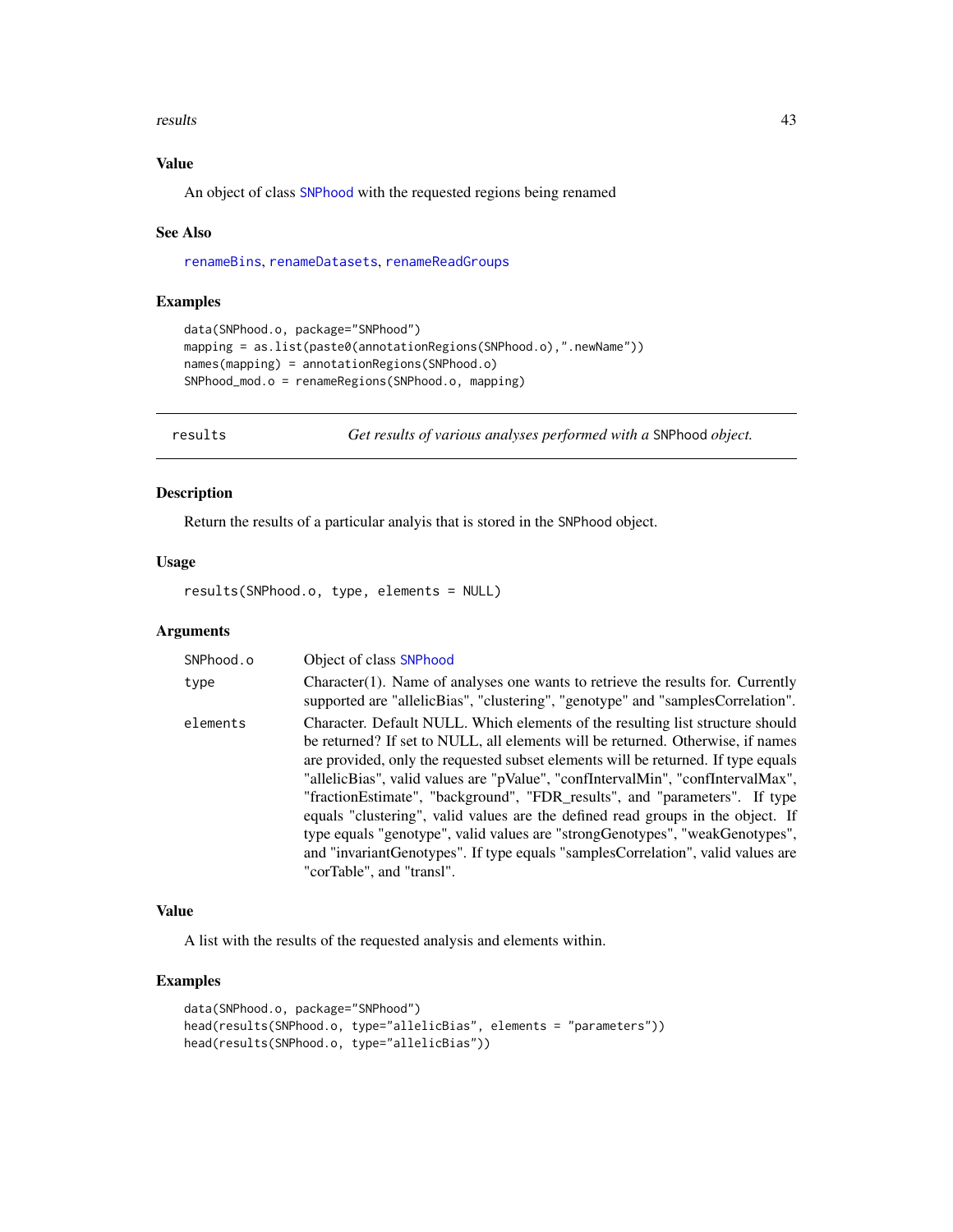<span id="page-43-0"></span>44 SNPhood-class

<span id="page-43-2"></span>SNPhood *SNPhood: Investigate, quantify and visualise the epigenomic neighbourhood of SNPs using NGS data*

#### Description

For more information and an introduction to the package, see the two vignettes.

# Value

Summary analyses and visualizations for the selected genomic regions with respect to, for example, their read counts, genotype, and allelic origin

#### SNPhood functions

[analyzeSNPhood](#page-2-1) [annotation](#page-3-1) [annotationBins](#page-4-1) [annotationBins2](#page-5-1) [annotationDatasets](#page-6-1) [annotationReadGroups](#page-6-2) [annotationRegions](#page-7-2) [associateGenotypes](#page-7-1) [collectFiles](#page-9-1) [convertToAllelicFractions](#page-10-1) [counts](#page-12-1) [deleteDatasets](#page-13-1) [deleteReadGroups](#page-14-1) [deleteRegions](#page-14-2) [enrichment](#page-15-1) [getDefaultParameterList](#page-16-1) [mergeReadGroups](#page-18-1) [nBins](#page-19-1) [nDatasets](#page-20-1) [nReadGroups](#page-20-2) [nRegions](#page-21-1) [parameters](#page-21-2) [plotAllelicBiasResults](#page-22-1) [plotAllelicBiasResultsOverview](#page-24-1) [plotAndCalculateCorrelationDatasets](#page-26-1) [plotAndCalculateWeakAndStrongGenotype](#page-27-1) [plotAndClusterMatrix](#page-28-1) [plotBinCounts](#page-30-1) [plotClusterAverage](#page-32-1) [plotGenotypesPerCluster](#page-34-1) [plotGenotypesPerSNP](#page-36-1) [plotRegionCounts](#page-37-1) [renameBins](#page-39-1) [renameDatasets](#page-40-2) [renameReadGroups](#page-40-1) [renameRegions](#page-41-1) [results](#page-42-1) [testForAllelicBiases](#page-46-1)

#### Contact Information

We value all the feedback that we receive and will try to reply in a timely manner. Please report any bug that you encounter as well as any feature request that you may have to <SNPhood@gmail.com>.

<span id="page-43-1"></span>SNPhood-class *A class to represent, investigate, quantify and visualise the epigenomic neighbourhood of SNPs using NGS data*

#### Description

The class SNPhood stores read count-derived information from NGS files for a set of genomic regions of interest as well as associated metadata. It may additionally contain results of various subsequent analyses and statistical tests. See the description below or the Vignette for more details.

#### **Slots**

annotation Named list. Contains various annotation and metadata such as:

• regions: An object of class GenomicRanges that contains the user regions, including annotation and the position of the original user-provided position before creating regions and bins.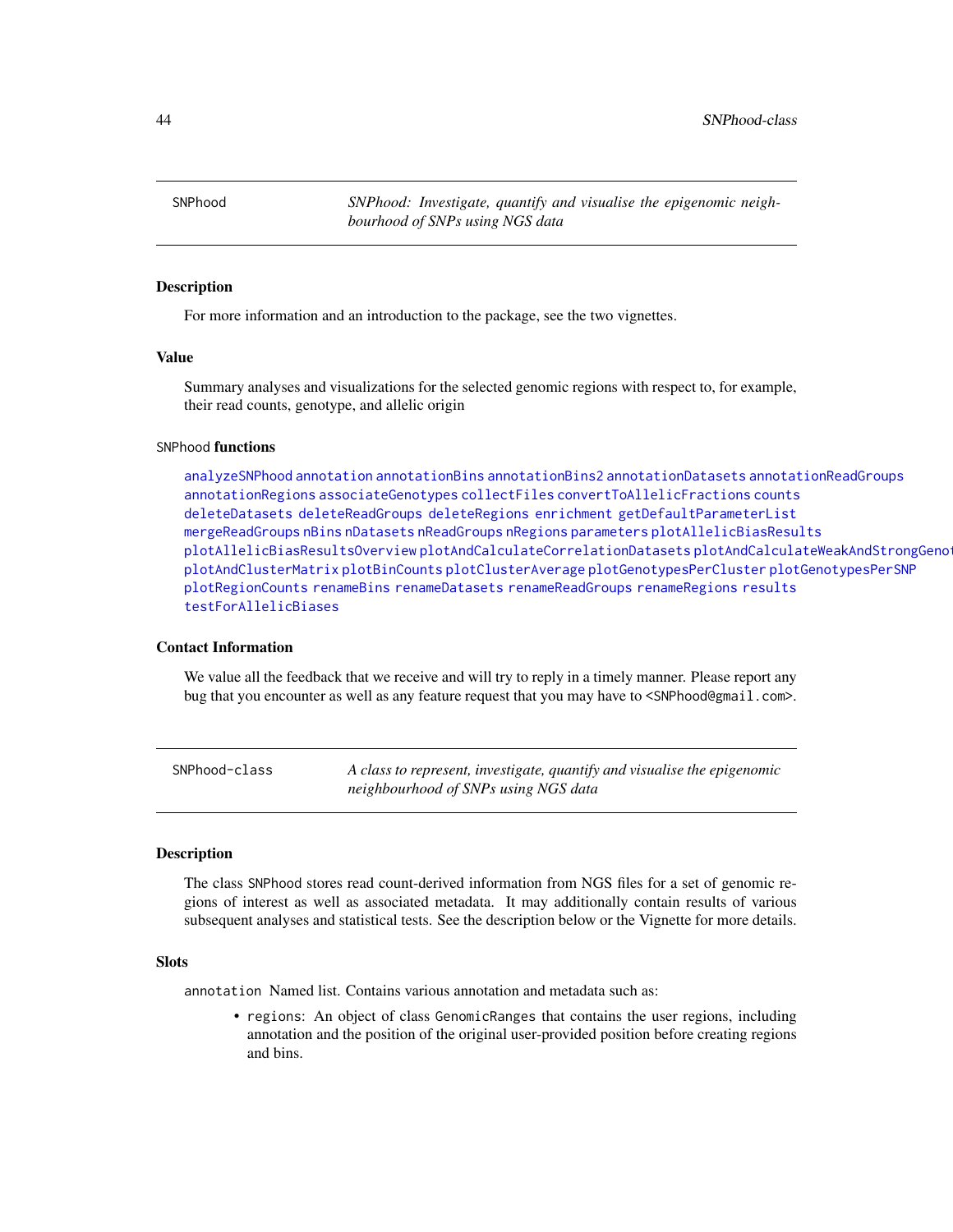# <span id="page-44-0"></span>SNPhood-class 45

- genotype: A list one or two elements, both of which contain genotype-related information, either directly from the sequencing reads or externally derived from a VCF file using the function [associateGenotypes](#page-7-1).
- readGroups: The names of the read groups that are currently defined.
- files: Contains a named list with additional information about each processed file, such as type(signal or input), files(a vector of one or multiple filenames), and composite(TRUE or FALSE, indicating if this is a composite file from multiple individual files)

Elements from this slot can be retrieved with the accessor function [annotation](#page-3-1).

- config Named list. Named list with the parameters as specified in the parameter list and additionally the specific parameters the function [analyzeSNPhood](#page-2-1) was called with (such as onlyPrepareForDatasetCorrelation and input). Elements from this slot can be retrieved with the accessor function [parameters](#page-21-2).
- readCountsUnbinned Named list (nested). Contains vectors of raw reads counts for each user region (before binning). The names of the list are the read groups and the filenames of the annotated datasets. Elements from this slot can be retrieved with the accessor function [counts](#page-12-1) using  $type = "unbinned".$
- readCountsBinned Named list (nested). Each element contains a matrix of raw reads counts per user region and bin (i.e., after binning). The names of the list are the read groups and the filenames of the annotated datasets. Contains the raw read counts if normalization among all datasets ha sbeen performed (parameter normAmongEachOther is set to FALSE) and normalized read counts otherwise.

If read counts are recorded allele-specifically (in the following snippet paternal, maternal and ambiguous) for each group, the structure therefore may look like this:

- paternal:
	- dataset ID 1: Matrix of read counts for each user region across bins
	- dataset ID 2: Matrix of read counts for each user region across bins
	- ...
- maternal: See read group paternal, identical structure
- ambiguous: See read group paternal, identical structure
- enrichmentBinned Named list. See the description for the slot readCountsBinned, with the only difference that this slot contains the enrichment after normalizing with an input rather than the read counts. If input normalization is turned off, this slot is empty.
- additionalResults Named list. Contains additional information from subsequent analyses such as allelic bias tests or results of the genotype analysis. Initially empty. Different functions write the results in this slot. Elements from this slot can be retrieved with the accessor function [results](#page-42-1).

#### **Constructors**

Currently, a SNPhood object can only be constructed by executing the main function of the package, [analyzeSNPhood](#page-2-1).

#### **Accessors**

In the following code snippets, SNPhood.o is a SNPhood object and readGroupCur and datasetCur a particular read group and dataset as defined in SNPhood.o, respectively.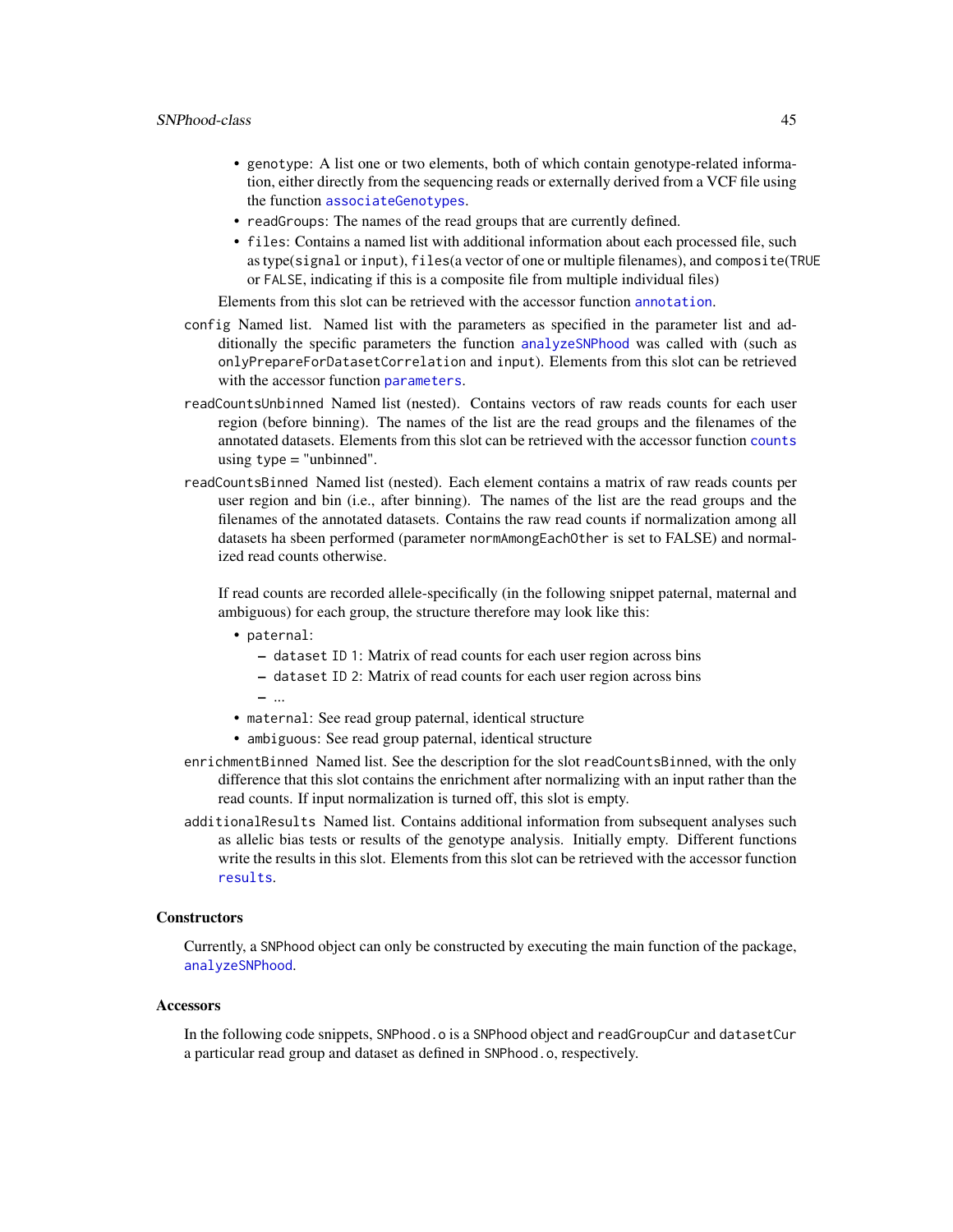<span id="page-45-0"></span># Get general annotation of a SNPhood object

annotation(SNPhood.o): Get the annotation information, a nested list with multiple components (see names(annotation(SNPhood.o))).

# Get more specific annotation such as number and annotation of regions, datasets, bins, and read groups

nRegions(SNPhood.o): Get the number of user regions.

nDatasets(SNPhood.o): Get the number of datasets.

nBins(SNPhood.o): Get the number of bins.

nReadGroups(SNPhood.o): Get the number of read groups.

annotationRegions(SNPhood.o): Get the annotation of user regions.

annotationDatasets(SNPhood.o): Get the annotation of datasets.

annotationBins(SNPhood.o): Get the annotation of bins.

annotationReadGroups(SNPhood.o): Get the annotation of read groups.

# Get the parameters that were used for the analysis

parameters(SNPhood.o): Get the parameter information, a nested list with multiple components (see names(parameters(SNPhood.o))).

# Get counts before binning

counts(SNPhood.o, type = "unbinned", readGroup = readGroupCur, dataset = datasetCur): Get the counts for each user region before binning. See ?counts for more details.

# If applicable, get counts after binning

counts(SNPhood.o, type = "binned", readGroup = readGroupCur, dataset = datasetCur): Get the counts for each user region after binning. See ?counts for more details.

# If applicable, get enrichment after binning

enrichment(SNPhood.o, type = "binned", readGroup = readGroupCur, dataset = datasetCur): Get the enrichment for each user region after binning. See ?enrichment for more details.

In addition, see the workflow vignette (browseVignettes(\"SNPhood\") for a full workflow that uses all accessors.

SNPhood.o *SNPhood example data*

#### **Description**

This dataset is an example dataset that can be used for exploring the SNPhood package. For more information, see the workflow vignette of the SNPhood and SNPhoodData package, respectively.

#### Value

an example SNPhood object from the SNPhoodData package with read counts for 174 genomic regions across 2 datasets, three read groups and 100 bins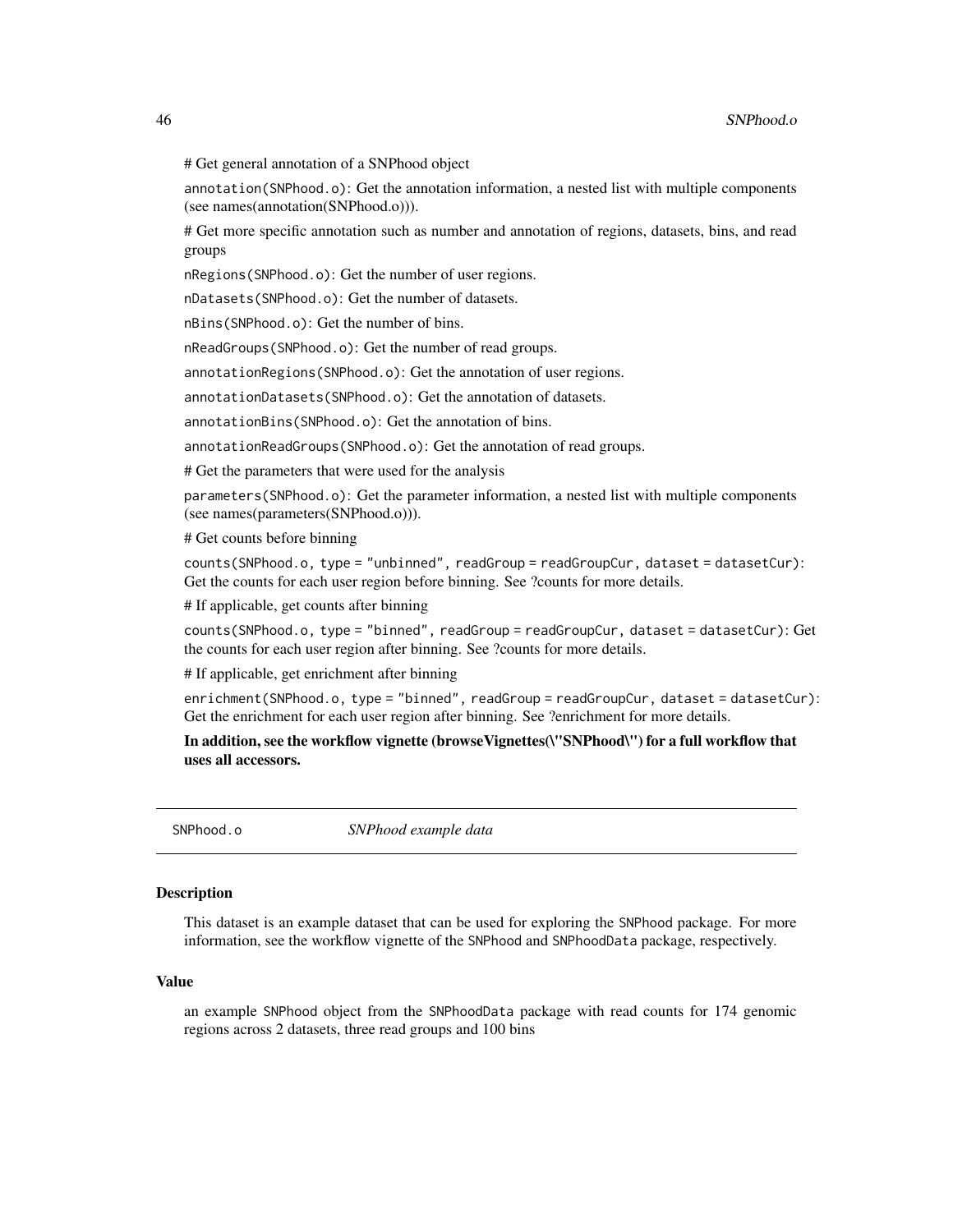<span id="page-46-1"></span><span id="page-46-0"></span>testForAllelicBiases *Perform an allelic bias tests for each user region and bin.*

#### Description

testForAllelicBiases performs tests for allelic biases for each binned user region using binomial tests. For the parameter readGroups, the name of exactly two read groups must be provided for which allelic ratio tests should be performed. See the Vignette for more details.

# Usage

```
testForAllelicBiases(SNPhood.o, readGroups, confLevel = 0.95,
  nullHypothesisFraction = 0.5, calcBackgroundDistr = TRUE,
 nRepetitions = 100, pValuesToTestBackground = c(1e-04, 5e-04, 0.001,
 0.005, seq(0.01, 1, 0.01)), verbose = TRUE)
```
# Arguments

| SNPhood.o               | Object of class SNPhood                                                                                                                                                                                     |
|-------------------------|-------------------------------------------------------------------------------------------------------------------------------------------------------------------------------------------------------------|
| readGroups              | Character or NULL. Default NULL. Read groups that should be plotted, speci-<br>fied by their name as obtained by the function annotationReadGroups). If set<br>to NULL, all read groups will be considered. |
| confLevel               | Numeric $(1)$ . Default 0.95. The confidence level for estimating the confidence<br>intervals. Must be between 0 and 1.                                                                                     |
| nullHypothesisFraction  |                                                                                                                                                                                                             |
|                         | Numeric $(1)$ . Default 0.5. The expected probability under the null hypothesis of<br>not having any bias. Must be between 0 and 1.                                                                         |
| calcBackgroundDistr     |                                                                                                                                                                                                             |
|                         | Logical(1). Default TRUE. Should the background distribution be calculated?<br>Note that this can be usually very time-consuming.                                                                           |
| nRepetitions            | Integer(1). Default 10. Number of repetitions for calculating the background<br>distribution. Only relevant if calcBackgroundDistr is set to TRUE                                                           |
| pValuesToTestBackground |                                                                                                                                                                                                             |
|                         | Numeric. Default c(0.0001, 0.0005, 0.001, 0.005, seq(0.01,1,0.01)). Set of p-<br>values for which corresponding FDR values will be computed                                                                 |
| verbose                 | Logical(1). Default TRUE. Should the verbose mode (i.e., diagnostic messages<br>during execution of the script) be enabled?                                                                                 |

# Value

Object of class [SNPhood](#page-43-1) with all the data from the allelic bias test stored in the slot additionalResults, which can be easily retrieved via the accessor function results. See the help pages of the result function (?results) or the vignette for details.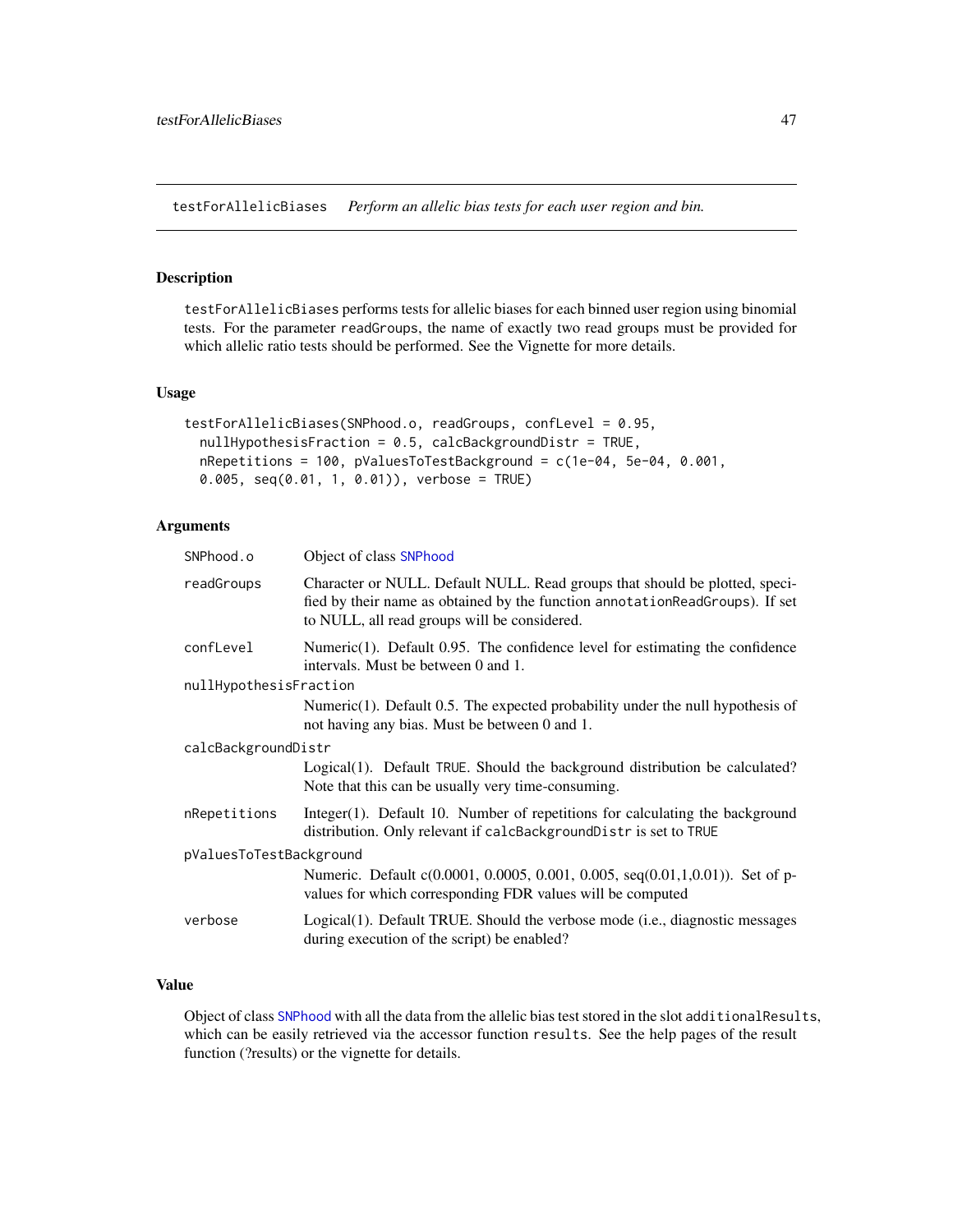```
data(SNPhood.o, package="SNPhood")
## Perform the test without calculating the background distribution
SNPhood.o = testForAllelicBiases (SNPhood.o, readGroups = c("paternal","maternal"))
str(results(SNPhood.o, type="allelicBias"), list.len = 8)
## Check the parameters
results(SNPhood.o, type="allelicBias", elements = "parameters")
```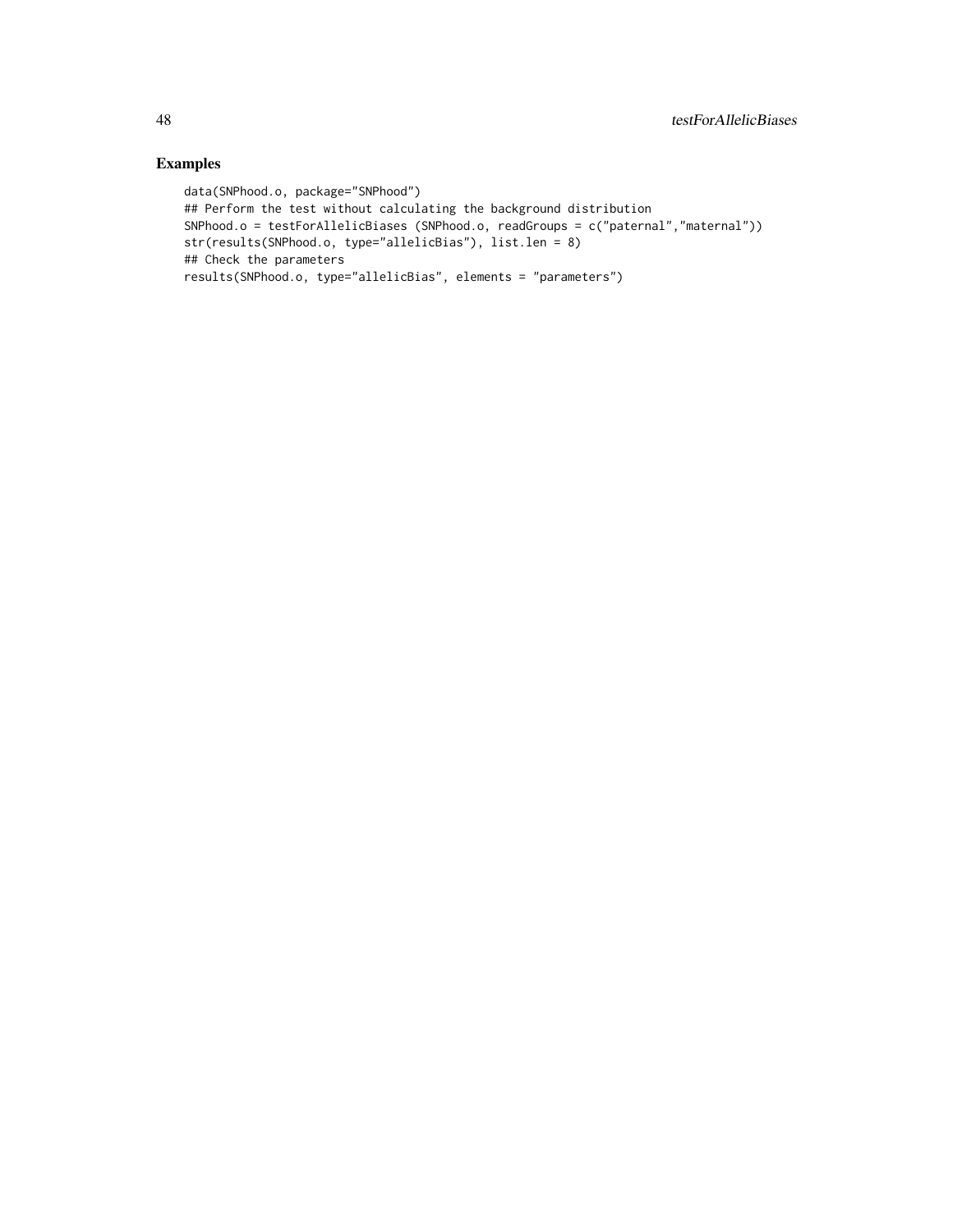# <span id="page-48-0"></span>**Index**

∗ SNPhood, SNPhood, [44](#page-43-0) ∗ SNPhood-class, SNPhood-class, [44](#page-43-0) ∗ SNPhood-package SNPhood, [44](#page-43-0) ∗ SNPhood SNPhood-class, [44](#page-43-0) ∗ datasets SNPhood.o, [46](#page-45-0) analyzeSNPhood, [3,](#page-2-0) *[10,](#page-9-0) [11](#page-10-0)*, *[17–](#page-16-0)[19](#page-18-0)*, *[44,](#page-43-0) [45](#page-44-0)*

annotation, *[9](#page-8-0)*, *[44,](#page-43-0) [45](#page-44-0)* annotation *(*annotation,SNPhood-method*)*, [4](#page-3-0) annotation, SNPhood-method, [4](#page-3-0) annotationBins, [5,](#page-4-0) *[44](#page-43-0)* annotationBins2, [6,](#page-5-0) *[44](#page-43-0)* annotationDatasets, [7,](#page-6-0) *[44](#page-43-0)* annotationReadGroups, [7,](#page-6-0) *[44](#page-43-0)* annotationRegions, [8,](#page-7-0) *[44](#page-43-0)* associateGenotypes, [8,](#page-7-0) *[11](#page-10-0)*, *[44,](#page-43-0) [45](#page-44-0)*

BamFile, *[4](#page-3-0)*, *[10,](#page-9-0) [11](#page-10-0)* BamFileList, *[4](#page-3-0)*, *[10,](#page-9-0) [11](#page-10-0)* bins *(*nBins*)*, [20](#page-19-0)

changeObjectIntegrityChecking, [9](#page-8-0) collectFiles, *[3,](#page-2-0) [4](#page-3-0)*, [10,](#page-9-0) *[44](#page-43-0)* convertToAllelicFractions, [11,](#page-10-0) *[44](#page-43-0)* counts, *[17](#page-16-0)*, *[44,](#page-43-0) [45](#page-44-0)* counts *(*counts,SNPhood-method*)*, [13](#page-12-0) counts, SNPhood-method, [13](#page-12-0)

datasets *(*nDatasets*)*, [21](#page-20-0) deleteDatasets, [14,](#page-13-0) *[15,](#page-14-0) [16](#page-15-0)*, *[40](#page-39-0)*, *[44](#page-43-0)* deleteReadGroups, *[12](#page-11-0)*, *[14](#page-13-0)*, [15,](#page-14-0) *[16](#page-15-0)*, *[44](#page-43-0)* deleteRegions, *[14,](#page-13-0) [15](#page-14-0)*, [15,](#page-14-0) *[40](#page-39-0)*, *[44](#page-43-0)*

enrichment, *[13](#page-12-0)*, [16,](#page-15-0) *[44](#page-43-0)*

enrichment,SNPhood-method *(*enrichment*)*, [16](#page-15-0) getDefaultParameterList, *[3](#page-2-0)*, [17,](#page-16-0) *[44](#page-43-0)* mergeReadGroups, [19,](#page-18-0) *[44](#page-43-0)* nBins, [20,](#page-19-0) *[44](#page-43-0)* nDatasets, [21,](#page-20-0) *[44](#page-43-0)* nReadGroups, [21,](#page-20-0) *[44](#page-43-0)* nRegions, [22,](#page-21-0) *[44](#page-43-0)* parameters, [22,](#page-21-0) *[44,](#page-43-0) [45](#page-44-0)* parameters,SNPhood-method *(*parameters*)*, [22](#page-21-0) path, *[11](#page-10-0)* plotAllelicBiasResults, [23,](#page-22-0) *[44](#page-43-0)* plotAllelicBiasResultsOverview, [25,](#page-24-0) *[44](#page-43-0)* plotAndCalculateCorrelationDatasets, *[4](#page-3-0)*, [27,](#page-26-0) *[44](#page-43-0)* plotAndCalculateWeakAndStrongGenotype, [28,](#page-27-0) *[35,](#page-34-0) [36](#page-35-0)*, *[44](#page-43-0)* plotAndClusterMatrix, *[29](#page-28-0)*, [29,](#page-28-0) *[37](#page-36-0)*, *[44](#page-43-0)* plotAndSummarizeAllelicBiasTest, [30](#page-29-0) plotBinCounts, [31,](#page-30-0) *[44](#page-43-0)* plotClusterAverage, [33,](#page-32-0) *[44](#page-43-0)* plotFDRResults, [34](#page-33-0) plotGenotypesPerCluster, [35,](#page-34-0) *[44](#page-43-0)* plotGenotypesPerSNP, [37,](#page-36-0) *[44](#page-43-0)* plotRegionCounts, [38,](#page-37-0) *[44](#page-43-0)*

readGroups *(*nReadGroups*)*, [21](#page-20-0) regions *(*nRegions*)*, [22](#page-21-0) renameBins, [40,](#page-39-0) *[41](#page-40-0)[–44](#page-43-0)* renameDatasets, [41,](#page-40-0) *[42](#page-41-0)[–44](#page-43-0)* renameReadGroups, *[41](#page-40-0)*, [41,](#page-40-0) *[43,](#page-42-0) [44](#page-43-0)* renameRegions, *[41,](#page-40-0) [42](#page-41-0)*, [42,](#page-41-0) *[44](#page-43-0)* results, [43,](#page-42-0) *[44,](#page-43-0) [45](#page-44-0)*

SNPhood, *[3](#page-2-0)[–9](#page-8-0)*, *[12](#page-11-0)[–17](#page-16-0)*, *[19](#page-18-0)[–23](#page-22-0)*, *[25](#page-24-0)*, *[27](#page-26-0)[–29](#page-28-0)*, *[31](#page-30-0)*, *[33](#page-32-0)[–38](#page-37-0)*, *[40](#page-39-0)[–43](#page-42-0)*, [44,](#page-43-0) *[47](#page-46-0)*